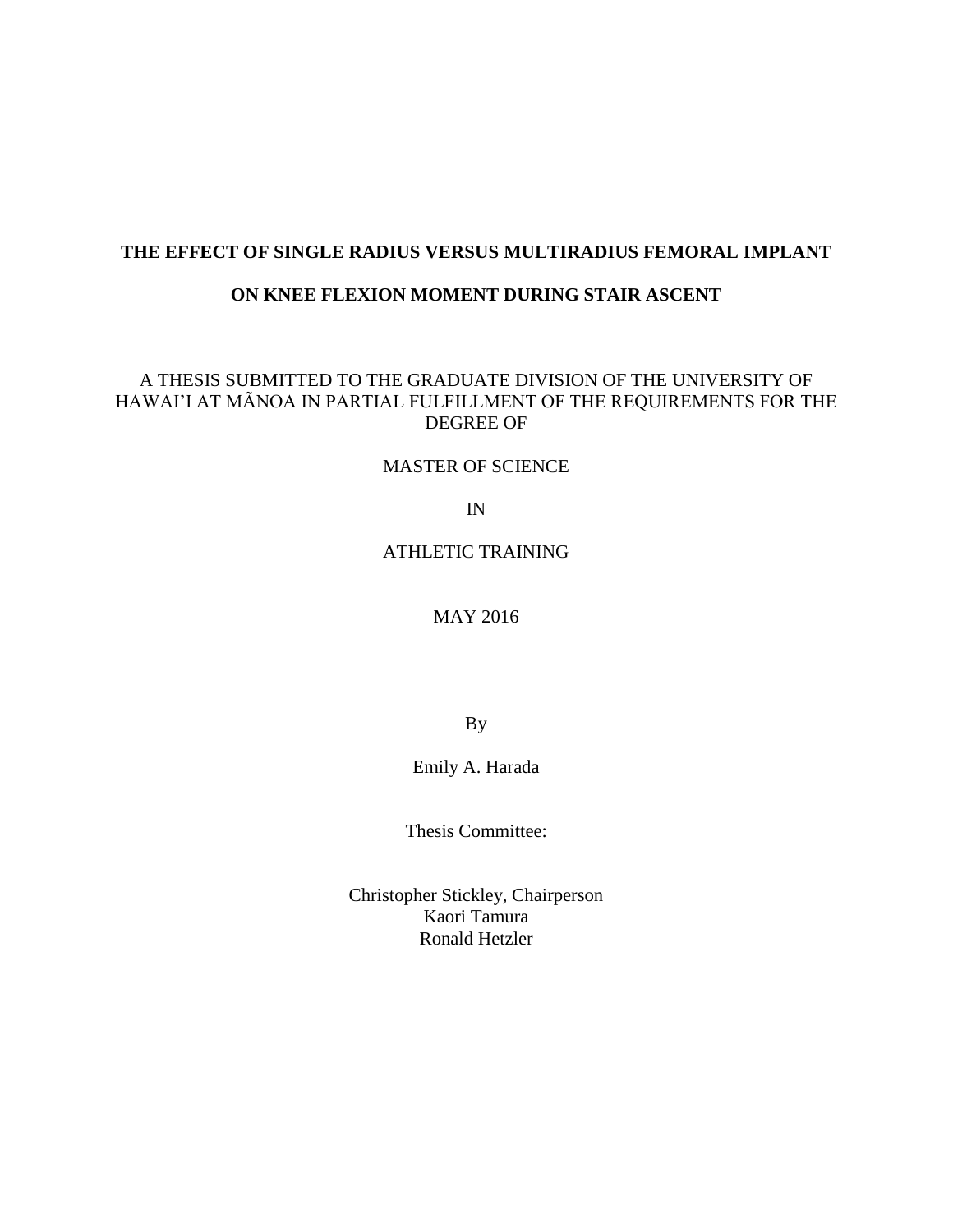#### **ACKNOWLEDGEMENTS**

I would like to thank my Chairperson, Dr. Stickley, for his patience while broadening my understanding of biomechanics. I would also like to thank my committee members Dr. Hetzler and Dr. Tamura as well, as they have helped expand my comprehension in research and enhanced my growth as a graduate student.

I would like to express my deepest gratitude to my mentor Samantha Andrews for allowing me to join her research project and for her brilliant guidance, honesty, and faith in me throughout this research process. I also extend my appreciation to Elizabeth Parke for her encouragement and help as another mentor, and Brandon Jentink for his help in the biomechanics team.

I must also express my thanks to my classmates, teachers, taiko friends, and family who encouraged and inspired me throughout these past two years. I would like to thank my classmates for their unconditional support and unforgettable memories made. I would also like to thank my taiko families for their understanding and accommodations throughout this writing process, as they have been incredibly supportive of my education and research. I also extend my thanks to my family in Hawai'i and abroad for always showing an interest in my research and for always giving me encouragement. Specifically, I extend my gratefulness to Julie Genevro and the Takishitas (Glen, Sandi, and Clifford) for their amazing generosity, patience, and love.

Mahalo and Aloha!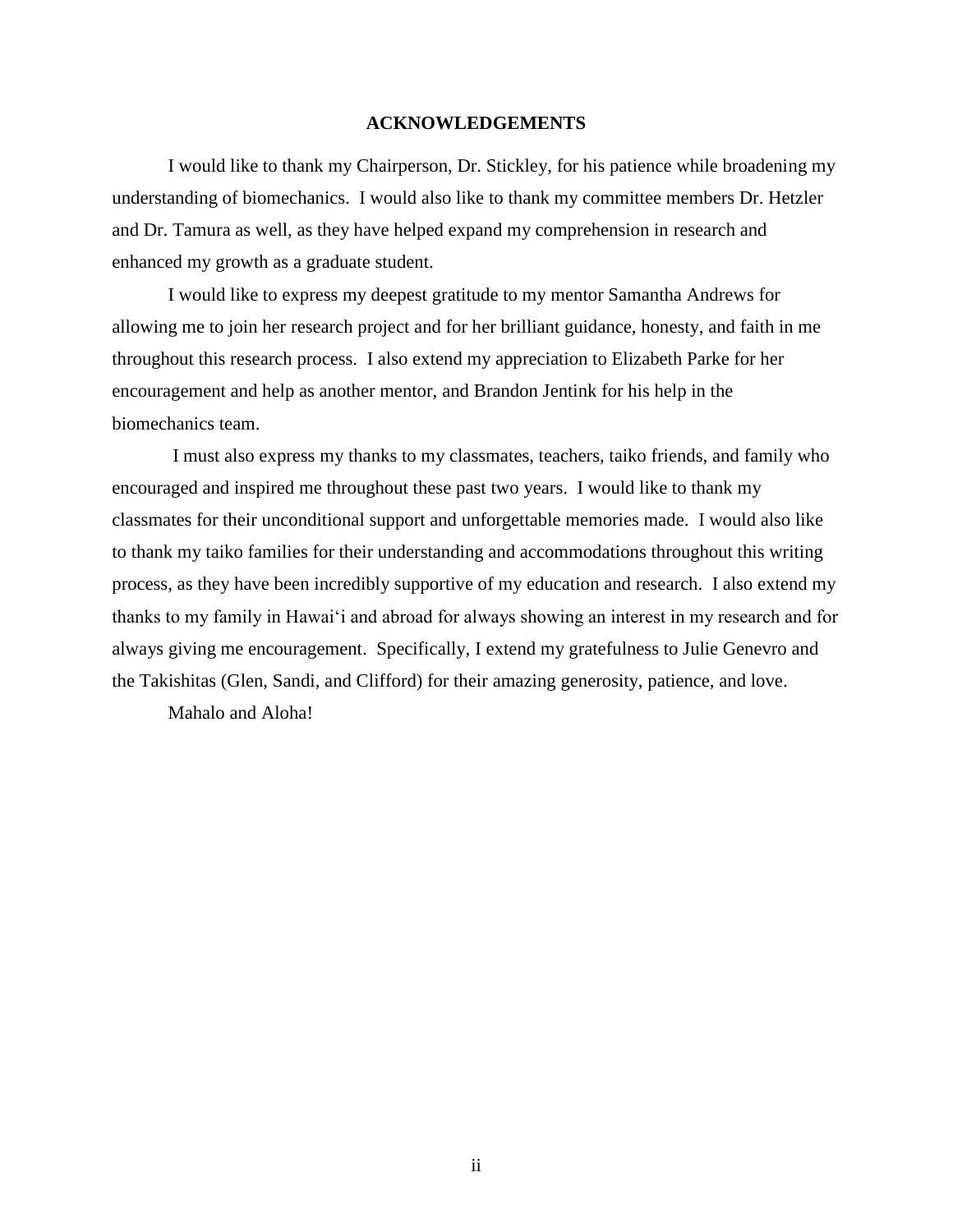# **TABLE OF CONTENTS**

| <b>LIST OF TABLES</b>                                                  |     |
|------------------------------------------------------------------------|-----|
|                                                                        |     |
|                                                                        |     |
|                                                                        |     |
|                                                                        |     |
|                                                                        |     |
|                                                                        |     |
|                                                                        |     |
|                                                                        |     |
|                                                                        |     |
|                                                                        |     |
|                                                                        |     |
| Knee Extensor Strength and Function at Post-Total Knee Arthroplasty 14 |     |
| Knee Flexor Moments and the Development of Compensatory Motions 21     |     |
|                                                                        |     |
| APPENDIX A. RESEARCH SUBJECT INFORMATION AND CONSENT FORM 39           |     |
|                                                                        |     |
|                                                                        |     |
|                                                                        | .51 |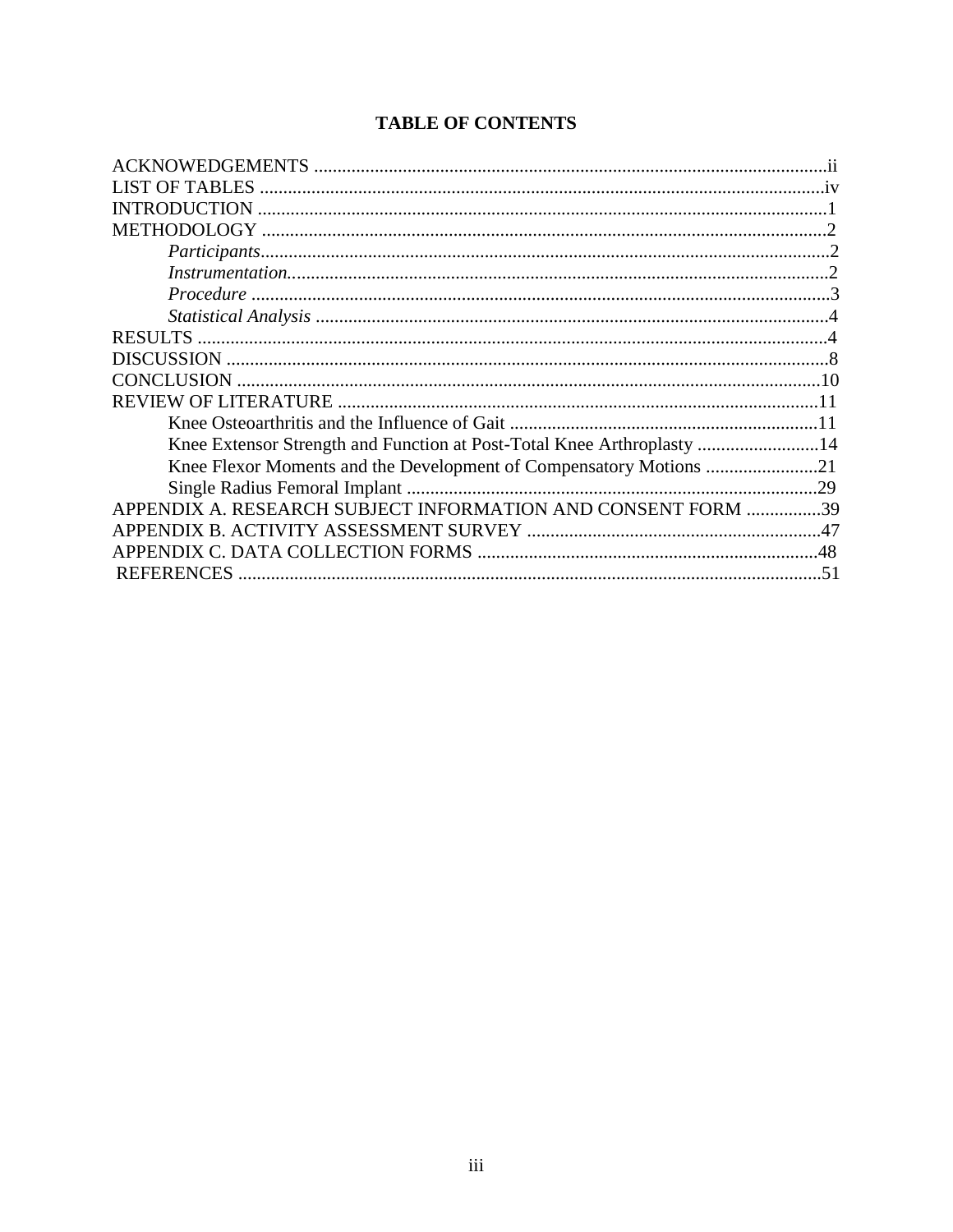# **LIST OF TABLES**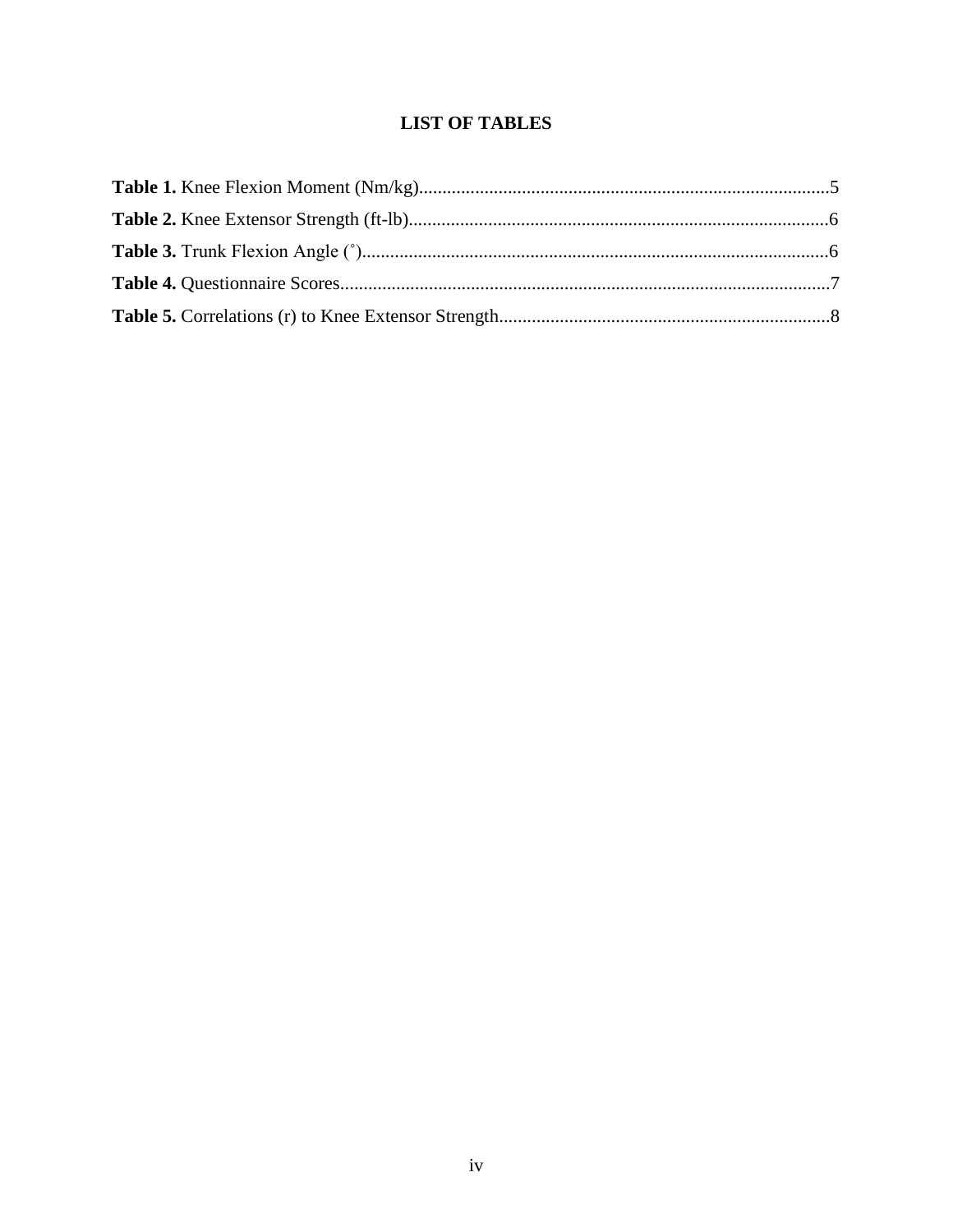#### **INTRODUCTION**

Following total knee arthroplasty (TKA) for the treatment for osteoarthritis (OA), previous research has reported continual functional deficits one year post-TKA [24, 26]. Deficits often lead to the development and persistence of compensatory motions, often due to muscle weakness following TKA [4, 18, 23, 29]. Commonly referred to as quadriceps avoidance gait, increased sagittal trunk flexion decreases the demand of the knee extensor muscle group during activities of daily living [15, 22, 26]. Biomechanically, these compensatory motions manipulate the external knee flexion moment, often used to measure overall knee extensor function [2, 26]. However, knee strengthening rehabilitation protocols have not proven effective in regaining full strength within the first year following TKA [7, 18, 25], leading to the consideration of implant design as a possible limiting factor in overall post-TKA knee function [13, 18, 26, 29].

Anatomically, sagittal plane motion at the knee occurs around two different axes of rotation in the femur depending on joint angle [11]. From full extension to 10˚ of flexion, rotation occurs around the more anterior axis [11], allowing for smaller distance between the line of pull of the quadriceps and the implant's center of rotation [10, 11]. After approximately 10˚ to 30˚ of knee flexion, rotation shifts to the more posterior axis, which increases the distance between the line of pull and the center of rotation [10, 11, 16]. The multiradius (MR) femoral implant is widely used for its similarly changing center of rotation during flexion and extension. However, decreased knee extensor strength post-TKA has previously been suggested to result from rotation occurring around the anterior axis and subsequently shortened lever arm during knee motion [3, 16, 22-24]. In contrast, the single radius (SR) implant is designed with only one fixed posterior axis of rotation. The design of the SR implant may provide a better mechanical advantage throughout the entire knee range of motion, thus improving the function of the extensor muscle group during activities of daily living requiring greater knee flexion angles [1, 3, 5-7, 30], such as stair ascent [2, 28].

A majority of studies evaluating the SR implant demonstrate greater knee flexion angles, improved subjective clinical scores, and decreased compensatory motions compared to the MR implant [1, 5, 6, 16, 22, 30]. Although SR is theoretically more functionally advantageous when compared to the MR implant, these results are based on clinical evaluations and not biomechanical analysis. Additionally, previous studies are limited to double limb support tasks [2, 18, 26], such as chair rising, in which the demand of the exercise may limit the ability to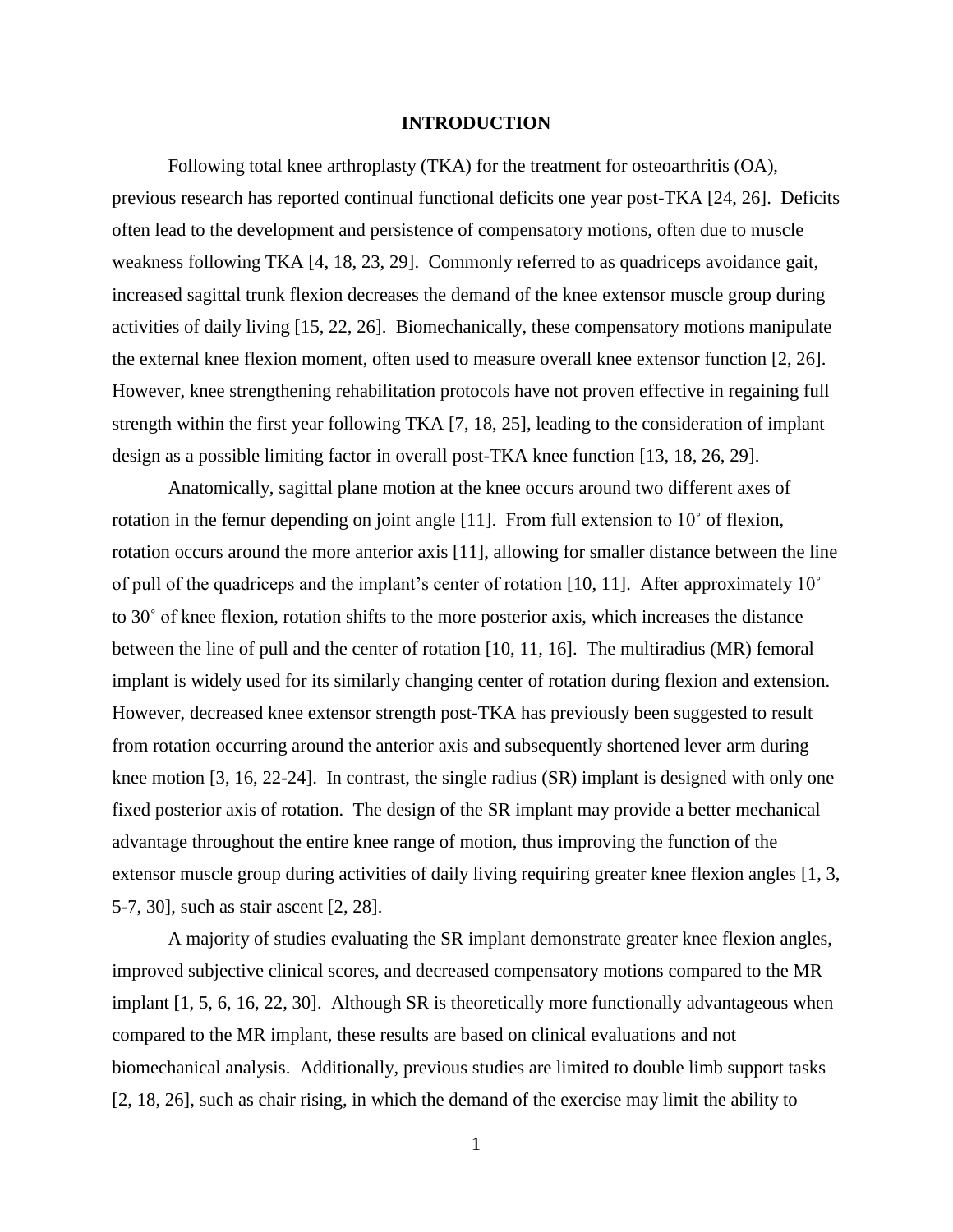detect multiple functional deficits between implants compared to single limb activities. Therefore, the purpose of this study is to compare knee flexion moment and sagittal trunk flexion, during stair ascent, and knee extensor strength between patients receiving SR and MR implants at pre-TKA and at six weeks and three months post-TKA.

#### **METHODOLOGY**

#### *Participants*

A randomized, longitudinal design was used to examine the gait biomechanics of osteoarthritic patients within two weeks prior to total knee arthroplasty (TKA) and post-TKA at six weeks and three months. Inclusionary criteria included: 1) under 75 years of age, 2) no previous history of lower extremity fracture, osteotomy, or joint replacement, 3) undergoing a unilateral or bilateral TKA for the treatment of OA, and 4) ability to walk without an aid. The same board certified orthopedic surgeon screened each patient and performed all TKA procedures. Before enrollment to participate, all patients completed the informed consent process and signed consent forms approved by the Institution's Institutional Review Board.

Two TKA implant designs were included for comparison within this study. Patients who were screened for inclusion within the study and underwent the first data collection prior to surgery were randomly allocated to receive either a SR implant (GetAroundKnee™, Stryker Orthopedics, Mahwah,NJ) or a MR implant (Balanced Knee® System, Ortho Development Corporation, Draper, UT).

### *Instrumentation*

All biomechanical analyses were conducted at the University of Hawai'i Gait Laboratory. Upon arrival, anthropometric data, including age, weight, height, leg length, and knee and ankle joint width, were collected prior to stair ascent trials. A GPM anthropometer (SIBER & Hegner, Zurich, Switzerland) for joint width, DETECTO Certifier scale for measuring body mass (Webb City Mo, USA), wall-mounted stadiometer for height (Model 67032, Seca Telescopic Stadiometer, Country Technology, Inc., Gays Mills, WI, USA), and Dritz 60 inch measuring tape were used to collect the anthropometric data. The UCLA Activity Score, an ordinal survey from 1-10 to describe activity level, was used to assess self-reported overall functional ability [19]. Higher UCLA scores indicate a higher amount of rigorous activity level, with choice #10 stating: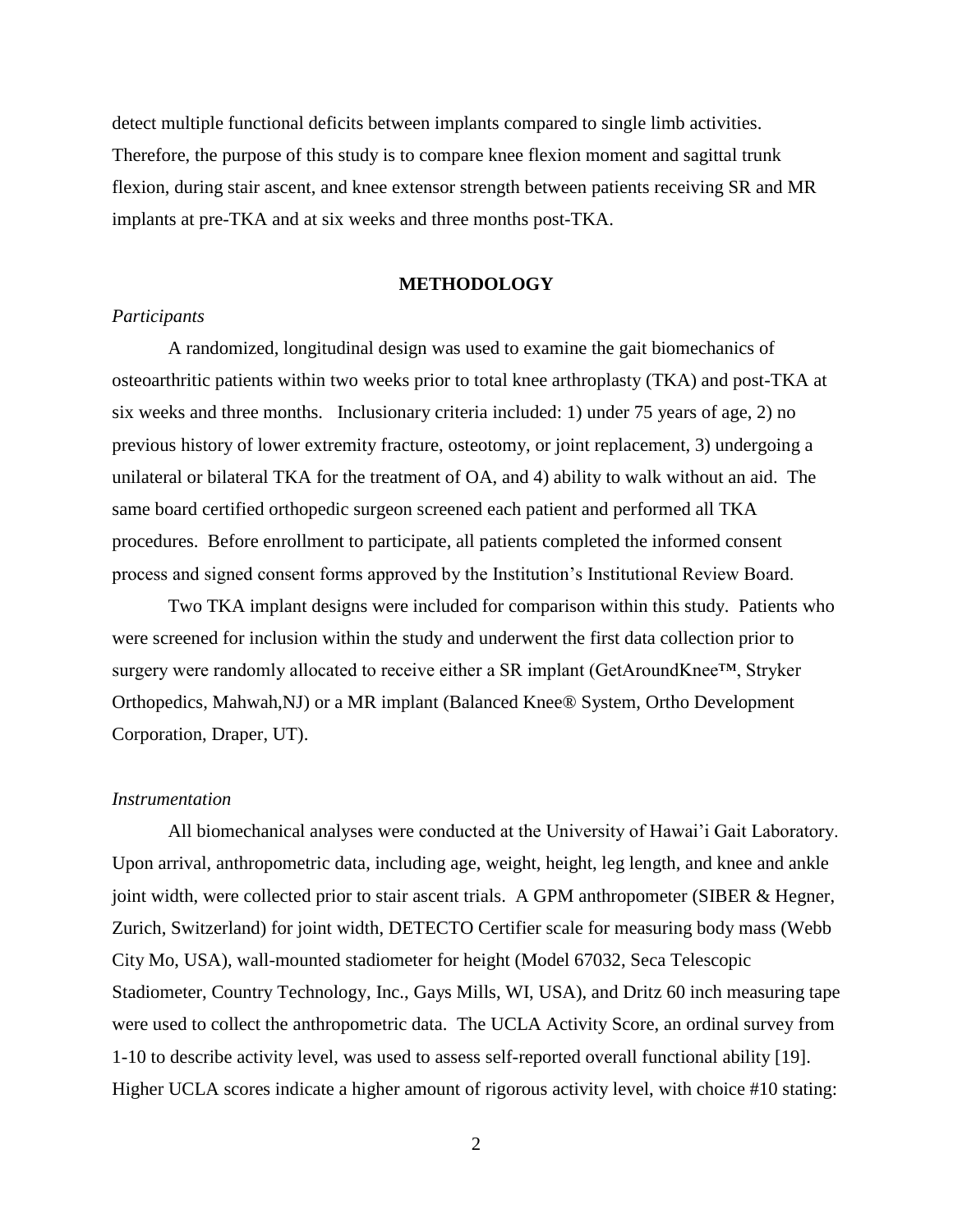"Regularly participates in impact sports." The chair rising question, "How does your knee affect your ability to rise from a chair?" was used to assess knee function, with the following possible choices in ordinal order: 1) "Because of my knee I cannot rise from a chair," 2) "Because of my knee, I can only rise from a chair if I use my hands and arms to assist," 3) "I have pain when rising from the seated position, but it does not affect my ability to rise from the seated position," and 4) "My knee does not affect my ability to rise from a chair" [21]. A 3D motion capture system and Nexus Software (Vicon, Inc. Centennial, CO) was used to collect stair ascent kinematics with 29 retro-reflective markers and four arrays placed in accordance with the laboratory model. Each array consisted of a square pad with four retro-reflective markers set in a distinct pattern to represent the specific right and left leg segment. Single markers were placed on the spinous process of the seventh cervical vertebra and tenth thoracic vertebra, right inferior scapular angle, jugular notch, xiphoid process. Bilateral markers were placed on the acromion process, anterior superior iliac spine, posterior superior iliac spine, medial and lateral knee epicondyles, medial and lateral malleoli, calcaneous, base of the fifth and head of the first, second, and fifth metatarsals.

Stair ascent protocol was based on that performed by Vallabhajousla et al. [28]. Stairs included three steps with dimensions of 18 cm step rise, 46 cm step width, and 28 cm step tread [28]. Ground reaction forces (GRF) of the involved limb were measured using two force plates (Advanced Mechanical Technology Incorporated Boston, MA), one embedded flush with the floor located just prior to beginning the stair ascent and the second embedded within the second step of the stairs to measure the involved limb during stair ascent. Kinematic data was collected at 240 Hz and time synchronized with kinetic data collected at 960 Hz. Raw, unsmoothed kinetic data was utilized for all kinetic measures except for joint moments which was calculated using inverse dynamics based on marker trajectories and kinetic data which were both smoothed with a Butterworth filter using a 10 Hz cut-off. All kinematic and kinetic data were processed using Visual 3D (C-motion Inc., Germantown, Maryland).

# *Procedure*

Five successful stair ascent trials were collected unless the patient was unable to complete the required trials. Patients began by taking three steps before ascending the stairs at a self-selected speed [28] and progress up the stairs, making contact with only one foot on each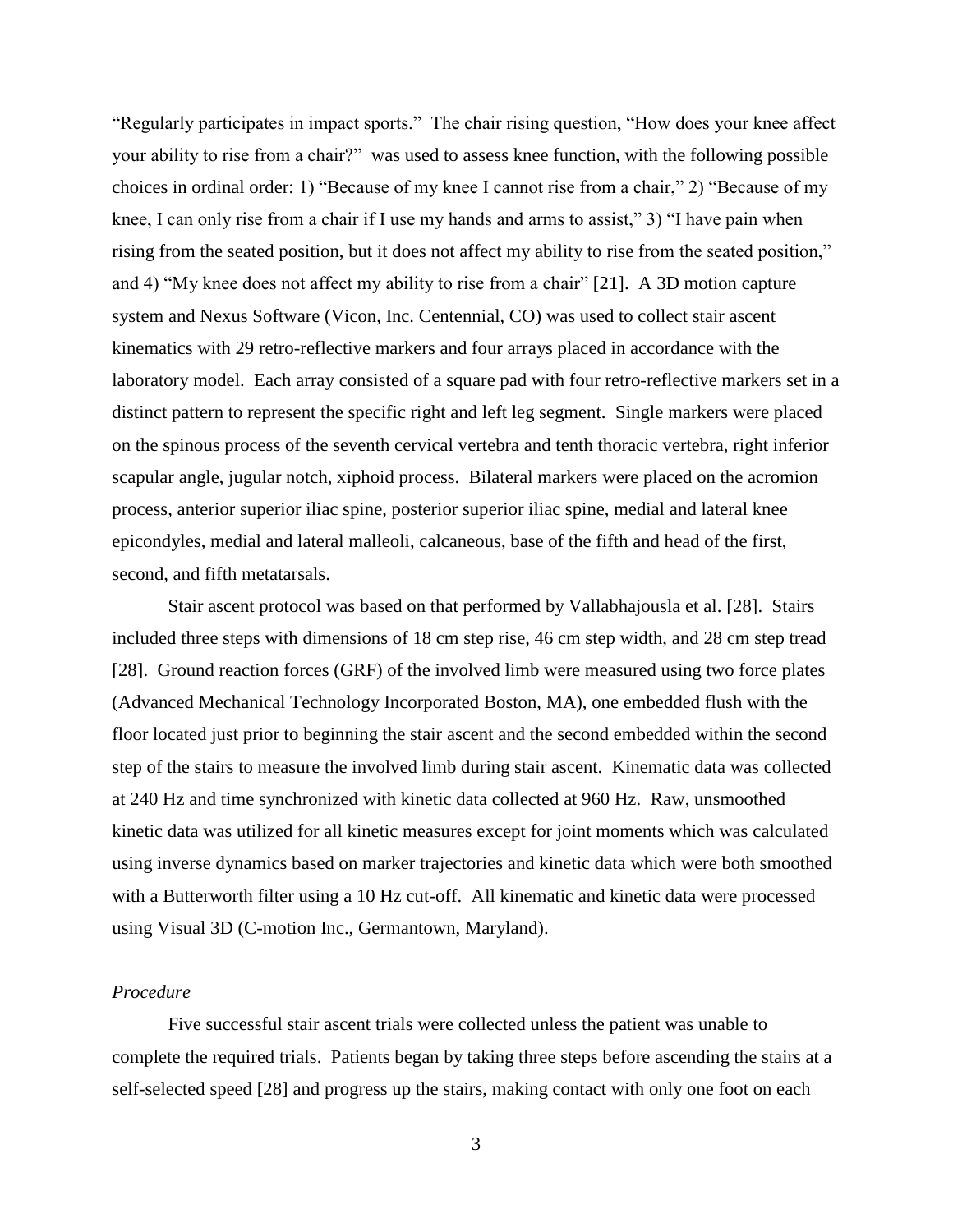subsequent step. After reaching the top platform, the patient continued with one additional step to verify that a natural gait continued through the last step and deceleration did not occur. Handrails were provided for safety, but patients were instructed to not use them unless balance was compromised. Trials with handrail usage were discarded. A member of the research team was positioned at the bottom of the stairs at all times to assist if needed. Due to high intrasubject variability previously reported during stair climbing in the OA population, successful trials were averaged.

Following the stair trials, bilateral muscle torque for knee extension was measured with a Microfet2 hand held dynamometer (HHD) (Hoggan Health Industries, West Jordan, UT) in a gravity dependent position. The HHD was secured with a strap to the anterior shank at 80% of the distal length. The patient was placed in a short-seated position with an angle of 155˚ between the trunk and thigh segment and 65˚ of knee flexion. Instructions were given to the patient to extend their knee and build to maximum extension contraction over three seconds and to hold a maximal contraction for an additional two seconds. Patients were also instructed to extend their knee without extending or flexing their trunk. Two trials were recorded with at least 30 seconds of rest in between. A third trial was completed if the peak value of the two trials were not within 10% of each other. Strength testing was terminated upon subject request if pain became limiting.

### *Statistical Analysis*

Due to missing values from the inability to complete ascent at certain data collection periods, dependent *t-*tests were performed for each dependent variable over time, compared to pre-TKA levels. Additionally, independent *t-*tests were performed to compare dependent variables between implant groups at each time period. Pearson's correlation coefficients were used to determine the relationship between sagittal plane dependent variables and knee extensor strength. Individual joint kinetics were reported as external moments.

#### **RESULTS**

Eight patients (nine knees) received the MR implant and five patients (eight knees) received the SR implant in this study. Demographics, including age  $(65.3 \pm 5.4$  years old), body mass (77.4  $\pm$  12.6 kg), and height (1.65  $\pm$  0.09 m), were not significantly different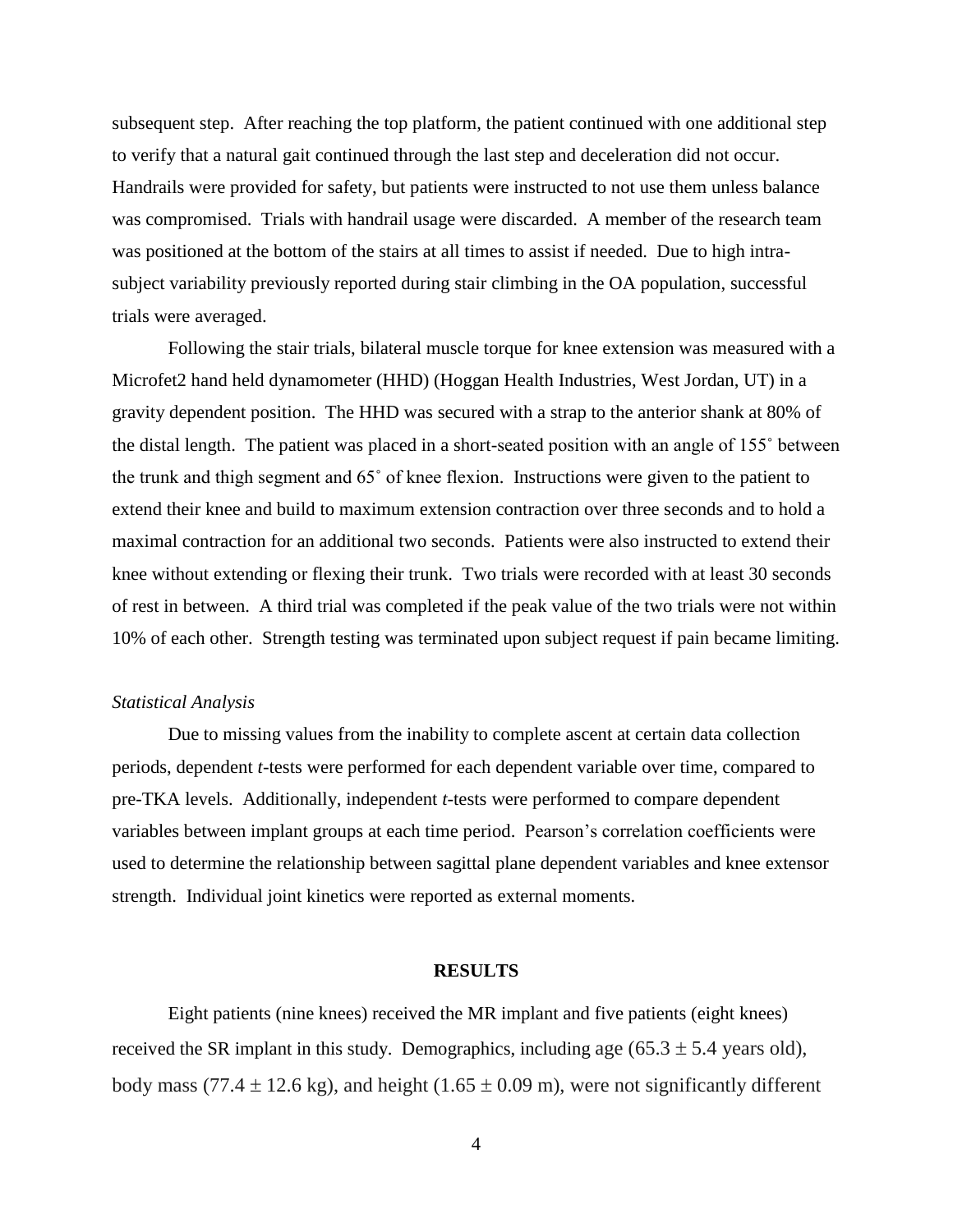between groups. One MR patient was unable to perform stair ascent prior to surgery, and data from one SR knee prior to surgery was discarded due to technical errors. Therefore, data were collected from eight MR knees and seven SR knees at pre-TKA. Due to the inability to ascend stairs or to attend the data collection due to pain, the six week post-TKA data collection included four MR patients (five knees) and five SR patients (eight knees), and the three month post-TKA data collection included seven MR patients (seven knees) and four SR patients (seven knees).

No significant difference in knee flexion moment was present between implants at pre-TKA ( $MR = 0.62$  Nm/kg,  $SR = 0.50$  Nm/kg,  $p = 0.47$ ). Knee flexion moment in MR implants was significantly greater than SR implants at six weeks post- TKA ( $MR = 0.59$  Nm/kg,  $SR = 0.28$ ) Nm/kg,  $p= 0.049$ ) but was not significantly different at three months post-TKA (MR=  $0.39$ ) Nm/kg, SR= 0.47 Nm/kg, p= 0.38). Over time, knee flexion moment in the SR implants significantly decreased at six weeks post-TKA compared to pre-TKA ( $p= 0.02$ ), but was not significantly different at three months post-TKA compared to pre-TKA ( $p= 0.52$ ). In MR implants, knee flexion moment was not significantly different at six weeks  $(p=0.09)$  or three months post-TKA (p=0.59) compared to pre-TKA (Table 1).

|  |  |  | <b>Table 1.</b> Knee Flexion Moment (Nm/kg) |  |  |
|--|--|--|---------------------------------------------|--|--|
|--|--|--|---------------------------------------------|--|--|

|                                    |                 | <b>MR</b> |                 |                 | <b>SR</b> |                   |  |  |  |
|------------------------------------|-----------------|-----------|-----------------|-----------------|-----------|-------------------|--|--|--|
| Pre-TKA                            |                 |           | $0.62 \pm 0.36$ | 0.50            |           | $+$ 0.24          |  |  |  |
| Post-TKA                           |                 |           |                 |                 |           |                   |  |  |  |
| 6 weeks                            |                 |           | $0.59 + 0.37*$  |                 |           | $0.28 + 0.12^{*}$ |  |  |  |
| 3 months                           | $0.47 \pm 0.21$ |           |                 | $0.39 \pm 0.13$ |           |                   |  |  |  |
| Means $\pm$ Standard Deviations    |                 |           |                 |                 |           |                   |  |  |  |
| TKA=Total Knee Arthroplasty        |                 |           |                 |                 |           |                   |  |  |  |
| MR= Multiradius; SR= Single Radius |                 |           |                 |                 |           |                   |  |  |  |
| Nm/kg= Newton Meter per Kilogram   |                 |           |                 |                 |           |                   |  |  |  |

\*= Significantly Difference Between Implants

 $\triangle$  = Significantly Different than Pre-TKA

No significant difference in knee extensor strength was present between implants at pre-TKA ( $MR = 58.3$  ft-lb,  $SR = 62.9$  ft-lb,  $p = 0.77$ ). Knee extensor strength in MR implants was significantly greater than SR at six weeks post-TKA (MR=  $64.4$  ft-lb, SR=  $34.2$  ft-lb,  $p=0.04$ ) but was not significantly different at three months post-TKA (MR= 49.3 ft-lb, SR= 56.3 ft-lb, p= 0.45). Over time, knee extensor strength in SR implants significantly decreased at six weeks post-TKA compared to pre-TKA ( $p= 0.04$ ) but was not significantly different at three months post-TKA compared to pre-TKA ( $p= 0.14$ ). In the MR implants, knee extensor strength was not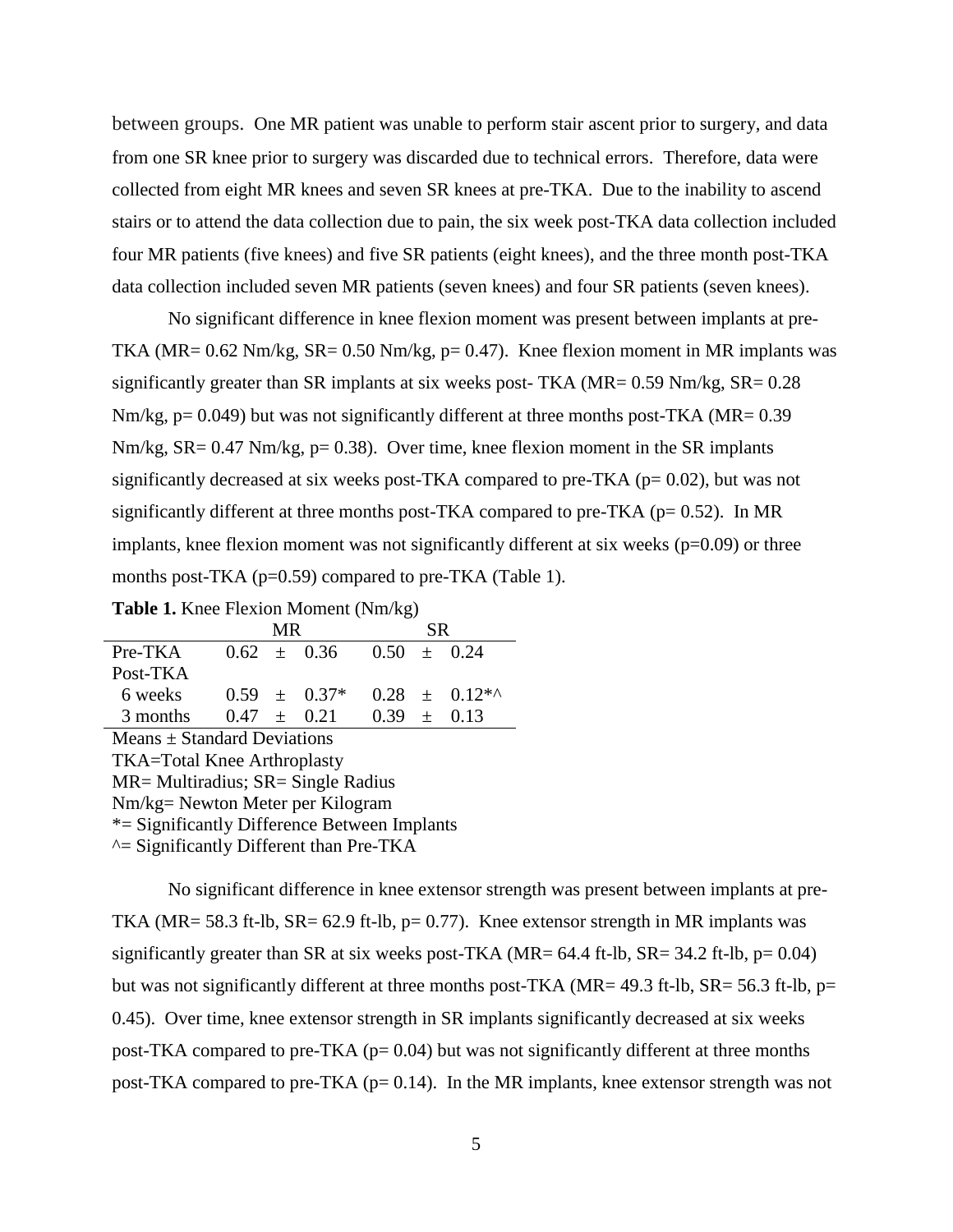significantly different at six weeks ( $p=0.26$ ) or three months post-TKA ( $p=0.49$ ) compared to pre-TKA (Table 2).

**Table 2.** Knee Extensor Strength (ft-lb)

|                                        |  | MR. |                   |                                     |  | SR.               |  |  |  |  |
|----------------------------------------|--|-----|-------------------|-------------------------------------|--|-------------------|--|--|--|--|
| Pre-TKA                                |  |     |                   | $58.27 \pm 31.56$ $62.94 \pm 27.40$ |  |                   |  |  |  |  |
| Post-TKA                               |  |     |                   |                                     |  |                   |  |  |  |  |
| 6 weeks                                |  |     | $64.37 \pm 36.30$ |                                     |  | $34.16 + 08.45$   |  |  |  |  |
| 3 months                               |  |     | $49.29 + 16.52$   |                                     |  | $56.33 \pm 17.30$ |  |  |  |  |
| Means $\pm$ Standard Deviations        |  |     |                   |                                     |  |                   |  |  |  |  |
| TKA=Total Knee Arthroplasty            |  |     |                   |                                     |  |                   |  |  |  |  |
| $MR = Multiradius; SR = Single Radius$ |  |     |                   |                                     |  |                   |  |  |  |  |

ft-lb= Foot per Pound

\*= Significantly Difference Between Implants

 $\triangle$ = Significantly Different than Pre-TKA

There were no significant differences in sagittal trunk flexion between implants at pre-TKA (MR=  $29.2^{\circ}$ , SR=  $25.6^{\circ}$ , p= 0.25), six weeks (MR=  $26.5^{\circ}$ , SR=  $29.3^{\circ}$ , p= 0.51), or three months post-TKA (MR=  $27.6^\circ$ , SR=  $25.5^\circ$ , p= 0.54). Over time, sagittal trunk flexion in SR implants significantly increased at six weeks post-TKA compared to pre-TKA ( $p= 0.002$ ), but was not significantly different at three months post-TKA compared to pre-TKA ( $p= 0.75$ ). In the MR implants, sagittal trunk flexion was not significantly different at six weeks ( $p= 0.63$ ) or three months post-TKA ( $p= 0.41$ ) compared to pre-TKA (Table 3).

|           | <b>MR</b>        |        |                        | <b>SR</b> |      |
|-----------|------------------|--------|------------------------|-----------|------|
| $Pre-TKA$ | $29.22 \pm 5.95$ |        | $25.59 \pm 5.60$       |           |      |
| Post-TKA  |                  |        |                        |           |      |
| 6 weeks   | $26.52 + 7.06$   |        | $29.31 + 7.22^{\circ}$ |           |      |
| 3 months  | $27.54 +$        | - 7.02 | $25.46 +$              |           | 5.10 |

**Table 3.** Trunk Flexion Angle (˚)

 $Means \pm Standard$  Deviations

TKA= Total Knee Arthroplasty

MR= Multiradius; SR= Single Radius

 $\degree$ = Degree

\*= Significantly Difference Between Implants

 $\triangle$ = Significantly Different Than Pre-TKA

The UCLA scores for patients with MR implants were significantly greater than those receiving SR at pre-TKA (MR= 5.6, SR= 3.7, p=  $0.001$ ) and at six weeks post-TKA (MR= 5.4,  $SR = 3.8$ ,  $p = 0.003$ ) but was not significantly different at three months post-TKA (MR= 4.9, SR= 4.4,  $p= 0.55$ ). The UCLA scores of SR implants were not significantly different at six weeks ( $p=$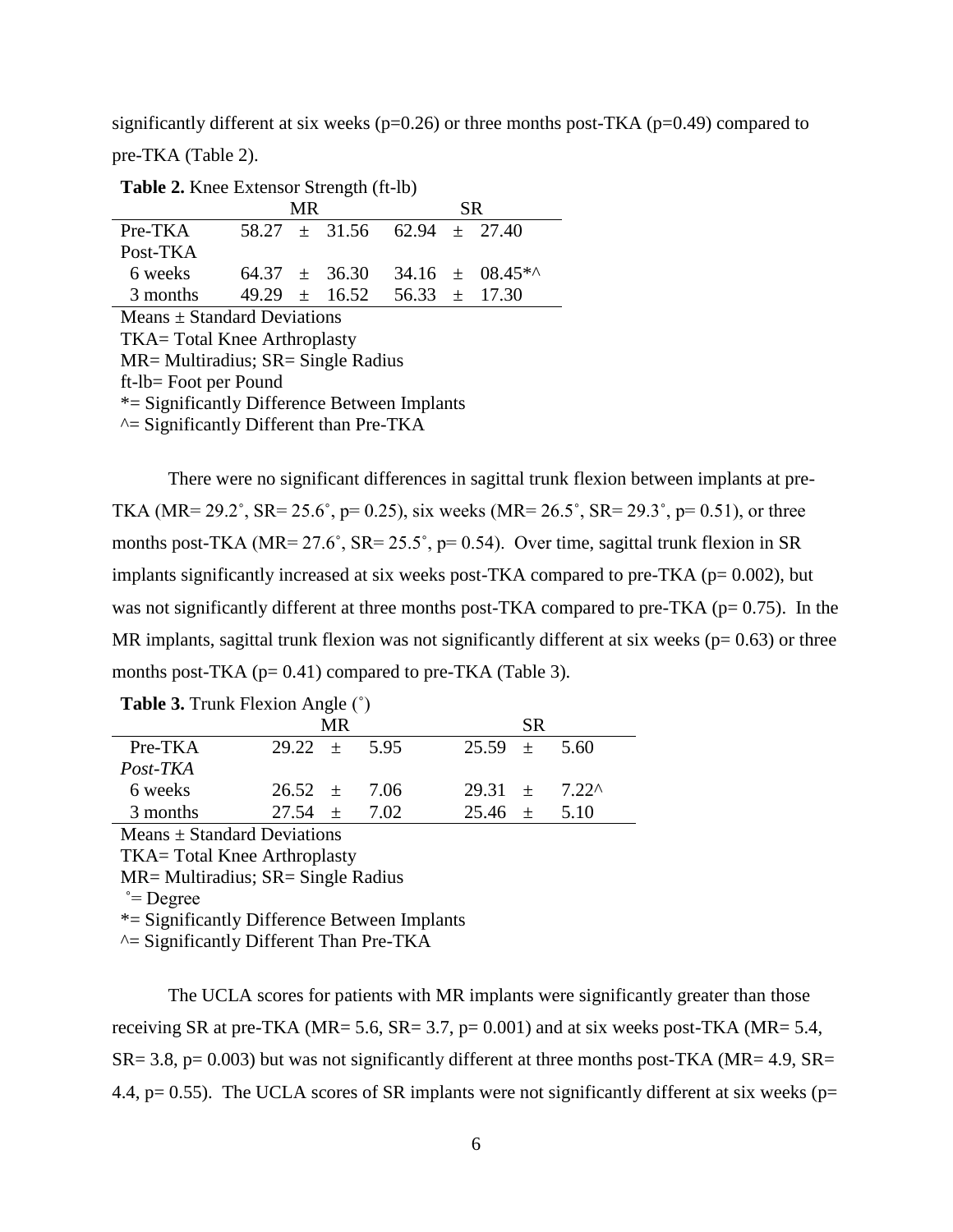1.0) or three months post-TKA (p= 0.36) compared to pre-TKA. Over time, the UCLA scores of MR implants were not significantly different at six weeks ( $p= 0.18$ ) or three months post-TKA (p= 0.61) compared to pre-TKA. The Chair Rising Questionnaire scores were not significantly different between implants at pre-TKA ( $MR = 3.1$ ,  $SR = 2.6$ ,  $p = 0.10$ ). Over time, the Chair Rising Questionnaire scores in MR implants were significantly greater than SR at six weeks  $(MR = 3.8, SR = 2.8, p = 0.002)$  but was not significantly different between implants at three months post-TKA ( $MR = 3.3$ ,  $SR = 3.3$ ,  $p=1.00$ ). The chair rising questionnaire scores of  $SR$ implants were not significantly different at six weeks post-TKA ( $p= 0.36$ ), but significantly increased at three months post-TKA compared to pre-TKA ( $p= 0.02$ ). In the MR implants, chair rising questionnaire scores were not significantly different at six weeks ( $p= 0.06$ ) or three months post-TKA ( $p= 0.61$ ) (Table 4).

|          | <b>UCLA</b>     |    |        |           |                 | <b>Chair Rising Questionnaire</b> |     |                |               |                |
|----------|-----------------|----|--------|-----------|-----------------|-----------------------------------|-----|----------------|---------------|----------------|
|          | MR.             |    |        | <b>SR</b> |                 |                                   | MR. |                |               |                |
| Pre-TKA  | $5.6 \pm 0.5^*$ |    |        |           | $3.9 \pm 1.1^*$ | $3.1 \pm 0.6$                     |     |                | $2.6 \pm 0.5$ |                |
| Post-TKA |                 |    |        |           |                 |                                   |     |                |               |                |
| 6 weeks  | $5.4 \pm 0.9^*$ |    |        |           | 3.8 $\pm$ 0.7*  |                                   |     | 3.8 $\pm$ 0.4* |               | 2.8 $\pm$ 0.5* |
| 3 months | 4.9<br>$+$      | 15 | $44 +$ |           | $-11$           | $3.3 +$                           |     | 0.8            | $3.3 +$       | $0.5^{\circ}$  |

**Table 4.** Questionnaire Scores

Means ± Standard Deviations

Maximum UCLA score= 10; Maximum Chair Rising Questionnaire score  $= 4$ 

TKA= Total Knee Arthroplasty

\*= Significantly Different Between Implants

 $\triangle$ = Significantly Different than Pre-TKA

Knee flexion moment and knee extensor strength in MR implants were significantly correlated at pre-TKA ( $r= 0.708$ ,  $p= 0.049$ ) and at six weeks post-TKA ( $r= 0.967$ ,  $p= 0.007$ ) but not significantly correlated at three months post-TKA ( $r= 0.415$  and  $p= 0.36$ ). Knee flexion moment and knee extensor strength in SR implants were not correlated at pre-TKA ( $r= 0.282$ ;  $p=$ 0.54), six weeks (r= -0.032; p= 0.93), or three months post-TKA (r= -0.167; p= 0.72) (Table 5).

MR= Multiradius; SR= Single Radius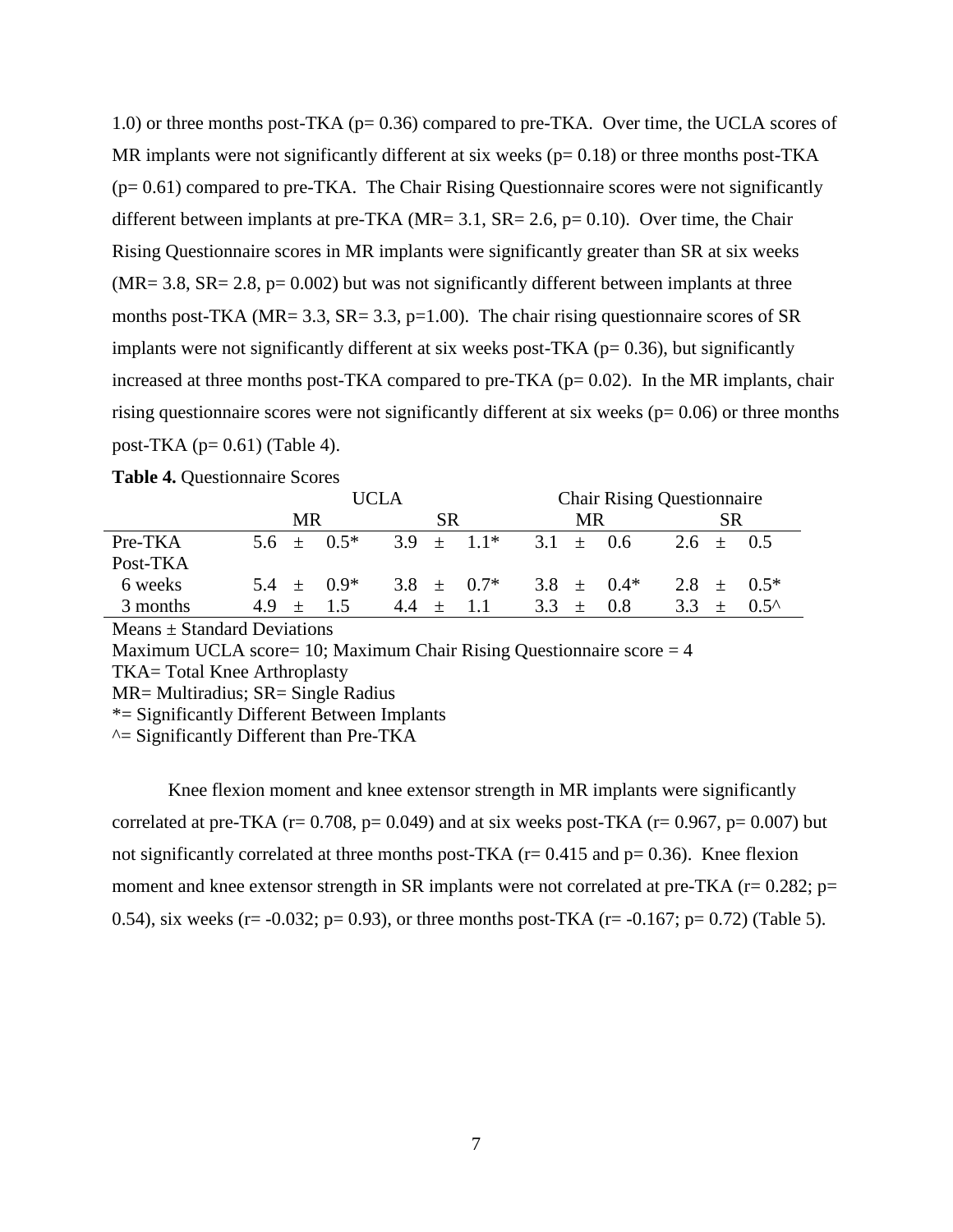|          |          | <b>Sagittal Trunk</b> | Knee Flexion |           |
|----------|----------|-----------------------|--------------|-----------|
|          |          | Angle                 | Moment       |           |
|          | MR       | <b>SR</b>             | MR.          | <b>SR</b> |
| Pre-TKA  | $-0.681$ | $-0.695$              | $0.708*$     | 0.282     |
| Post-TKA | $-0.499$ | $-0.499$              | $0.823*$     | 0.187     |

**Table 5.** Correlations (r) to Knee Extensor Strength

TKA= Total Knee Arthroplasty

MR= Multiradius; SR= Single Radius

\*= Significance ( $p < 0.05$ )

#### **DISCUSSION**

The results of the current study revealed a significant decrease in knee flexion moment, an indicator of the activity knee extensor mechanism during functional activities, between pre-TKA and six weeks post-TKA for SR implants but not MR implants. This early difference may indicate that those receiving an MR implant may not experience significant decreases in function immediately following surgery and may return to a more normal gait pattern sooner than those with a SR implant. However, no significant difference in knee flexion moment was present at three months post-TKA between the two implant designs. Despite the lack of difference, deficits for both implants were still present at three months, as neither implant reached pre-TKA function levels. As most patients had finished physical therapy by the three month data collection, this finding supports the need for more prolonged rehabilitation following TKA.

Previous research has suggested that SR implants produce a more efficient extensor mechanism post-TKA [3, 22, 31]. In the present study, similar to knee flexion moment, knee extensor strength in SR implants also demonstrated a significant decrease at six weeks post-TKA, but was no longer significantly different at three months post-TKA compared to MR implants. These result also conflict previous literature that examined knee extensor strength, which is possibly due to differences in methodologies [6, 22, 30]. Despite these inconsistencies, the early deficits in SR implants may be a cause for concern, as compensatory motions could lead to abnormal forces on the implant immediately following surgery.

The most noticeable compensatory motion was sagittal trunk flexion, which commonly occurs during gait when quadriceps weakness is present. As seen in the patients with SR implants in the current study, forward trunk flexion moves the center of mass forward, resulting in a decrease in knee flexion moment [26]. Compared to pre-TKA, only the SR implants had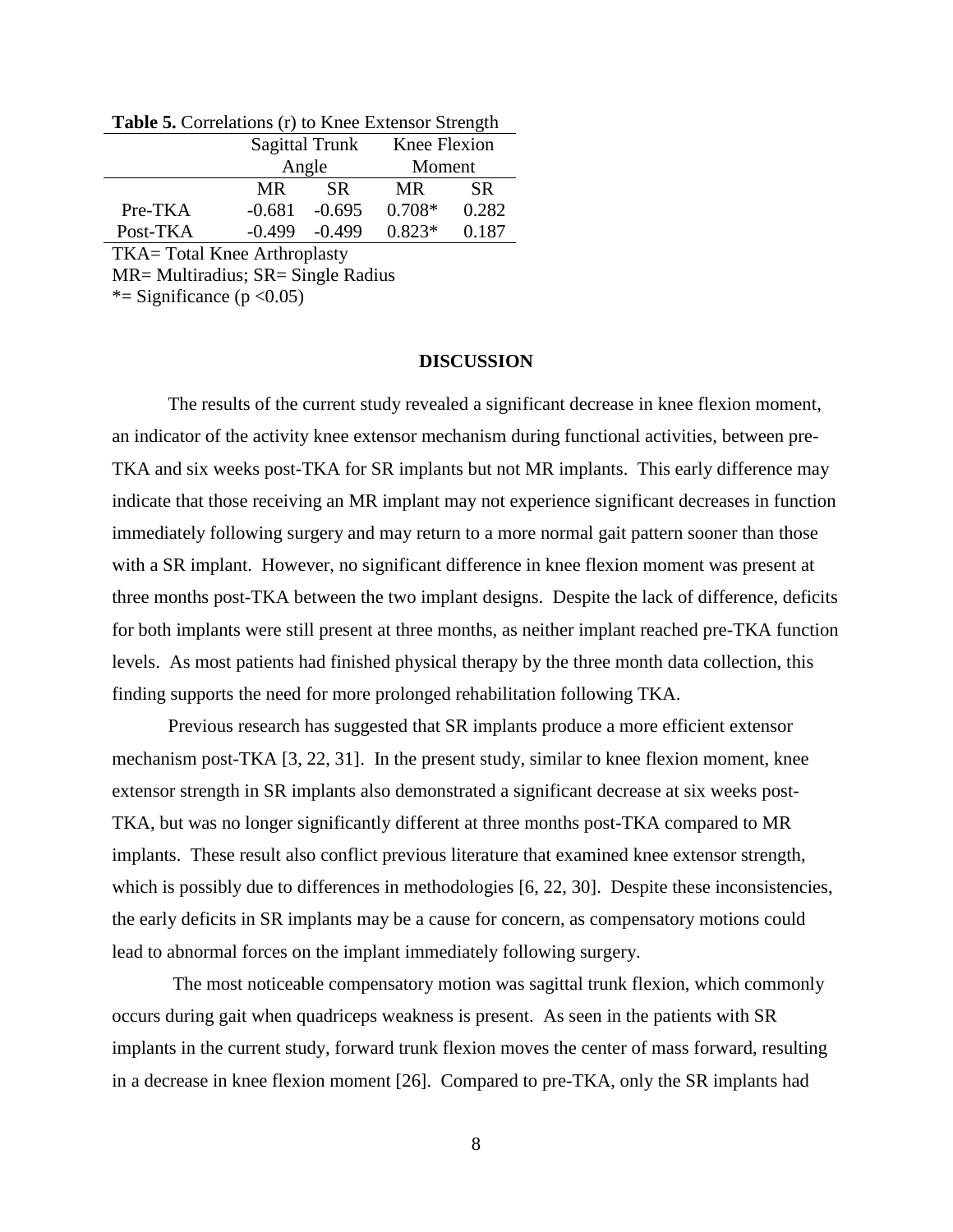significantly greater sagittal trunk flexion at six weeks post-TKA, indicating a greater compensatory pattern when compared to MR implants. This finding is contrary to previous research, in which the MR implants have been shown to have greater compensatory motions when rising from a chair [16, 30]. The difference in results could be due to the difficulty of the task performed, as rising from a chair allows a patient to remain in double support during the entire task. However, stair ascent requires single support, demanding greater strength and balance, which could increase the need for compensatory motions when overall function is lacking. Therefore, the greater knee extensor strength, and the subsequent decrease in compensatory motions, in the MR implant compared to the SR implant may be an indication of greater function immediately following surgery.

Both UCLA and chair rising questionnaire scores in MR implants were significantly higher than scores in SR implants at six weeks post-TKA but were no longer significantly different between implants by three months post-TKA. These findings are contradictory to previous research of which showed greater functional scores in SR implants [1, 6]. The current study revealed that the UCLA scores were significantly higher in MR implants when compared to SR implant prior to TKA. It is possible that the increased functional scores at six weeks post-TKA may be a result of the higher functional ability pre-TKA in those who received MR implants.

The results of the current study are clinically applicable when comparing MR and SR implants but limitations were present in the current study. In the MR group, only one of eight patients underwent bilateral TKA whereas in the SR group, three of five underwent bilateral TKA. Functional differences caused by unilateral versus bilateral TKA may substantially account for the significantly different knee flexion moment, knee extension strength and sagittal trunk flexion between groups at six weeks in the present study. Further, by restricting the use of handrails during stair ascent, variability in compensatory motions, such as swing leg circumduction and lateral trunk leaning, were present but not consistent between patients or trials. Additionally, the small sample sizes for each implant also serves as a limitation in this study. These two limitations lead to high standard deviations, possibly limiting the ability to find significant differences.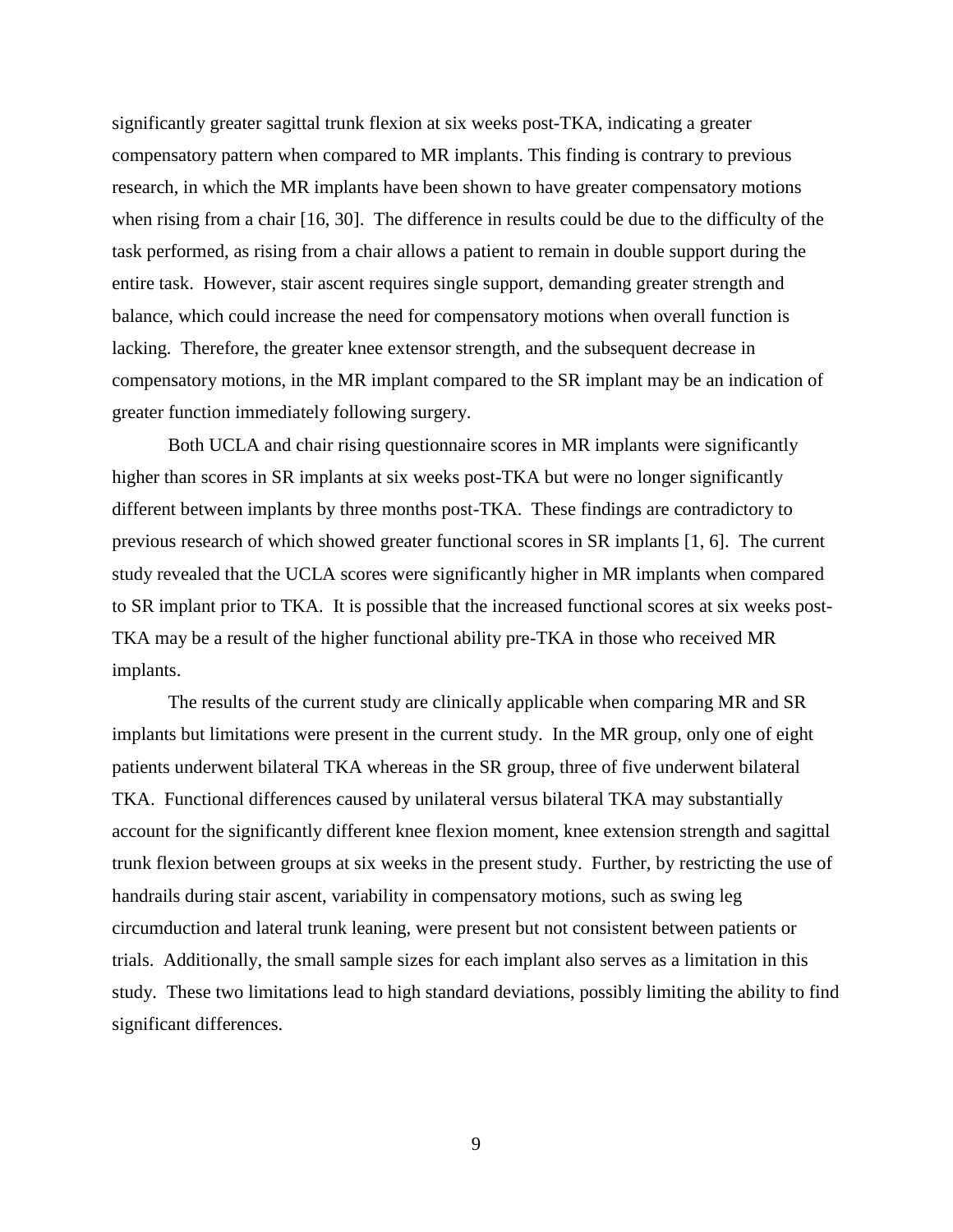## **CONCLUSION**

Deficits in knee extensor strength and lower function scores led to reduced overall knee function and increased compensatory motions in the SR implants at six weeks post-TKA compared to MR implants, indicated by the decreased knee flexion moment and greater sagittal trunk flexion during stair ascent. However, these deficits were no longer present by three months post-TKA, as no significant differences in function or strength were noted between SR and MR implants. It was concluded that despite the possibility of early functional differences related to implant design, by three months post-TKA, the choice of MR or SR implant did not significantly influence the function of patients following TKA.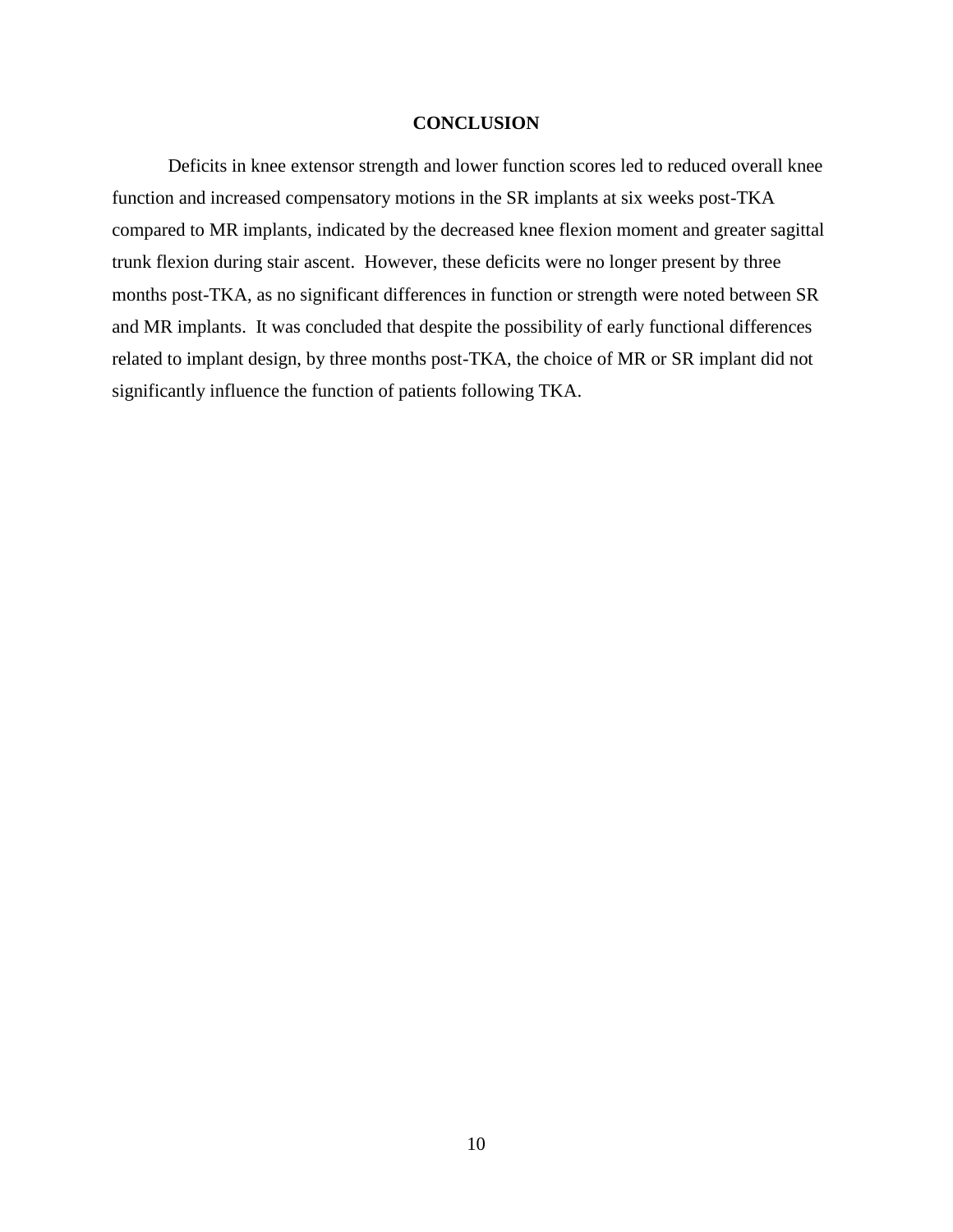#### **REVIEW OF LITERATURE**

#### **Knee Osteoarthritis and the Influence of Gait**

#### *Introduction*

The degenerative pathology of a joint's protective cartilage is known as OA [14], and most commonly occurs at the knee joint [4, 14, 32]. Previous research has indicated that in addition to knee malalignment and pain [20], compensatory gait mechanics became prevalent as a result of worsening knee OA. Osteoarthritic patients often presented with timing alterations during the phases of gait [14], and less range of motion and smaller flexion moments in the sagittal plane compared to healthy controls [4]. These gait deviations, therefore, may affect functional ability and activities of daily living in this population [32].

#### *Review of Literature*

Uyen-Sa et al. investigated the prevalence of knee pain and symptomatic knee osteoarthritis. The researchers used a cross-sectional approach using six National Health and Nutrition Examination Surveys (NHANES) and Framingham Osteoarthritis (FOA) studies in regards to previous knee pain and symptomatic knee OA over 20 years [20]. NHANES surveys were conducted in waves from 1971-1975, 1976-1980, 1988-1994, and continuous NHANES from 1999-2000, 2001 -2002, and 2003-2004. 1382, 4342, 3682, 1066, 1011, and 1054 participants were included for the six NHANES, respectively [20]. Knee pain in the FOA Study was examined three times at approximately ten years apart. Participants were classified with symptomatic knee pain if they responded positively to having knee pain within the past 12 months [20]. Radiographically, the Kellgren-Lawrence scale of 0 to 4 was utilized based on the presence of osteophytes, joint space narrowing, sclerosis, attrition, and cysts in the anteriorposterior view, and a score of two or greater indicated OA symptoms [20]. Marginal standardization with logical regression was calculated to estimate the standardized prevalence of knee pain from the NHANES and FOA study, and radiographic and symptomatic knee OA from the FOA study [20]. Results revealed that knee pain has doubled over 20 years in women and tripled in men, but the prevalence of radiographic knee OA results did not increase before or during the FOA study [20]. The authors conclude that there is an increase of symptomatic knee OA and prevalence of knee pain [20]. The reasoning for increase in symptoms, but not in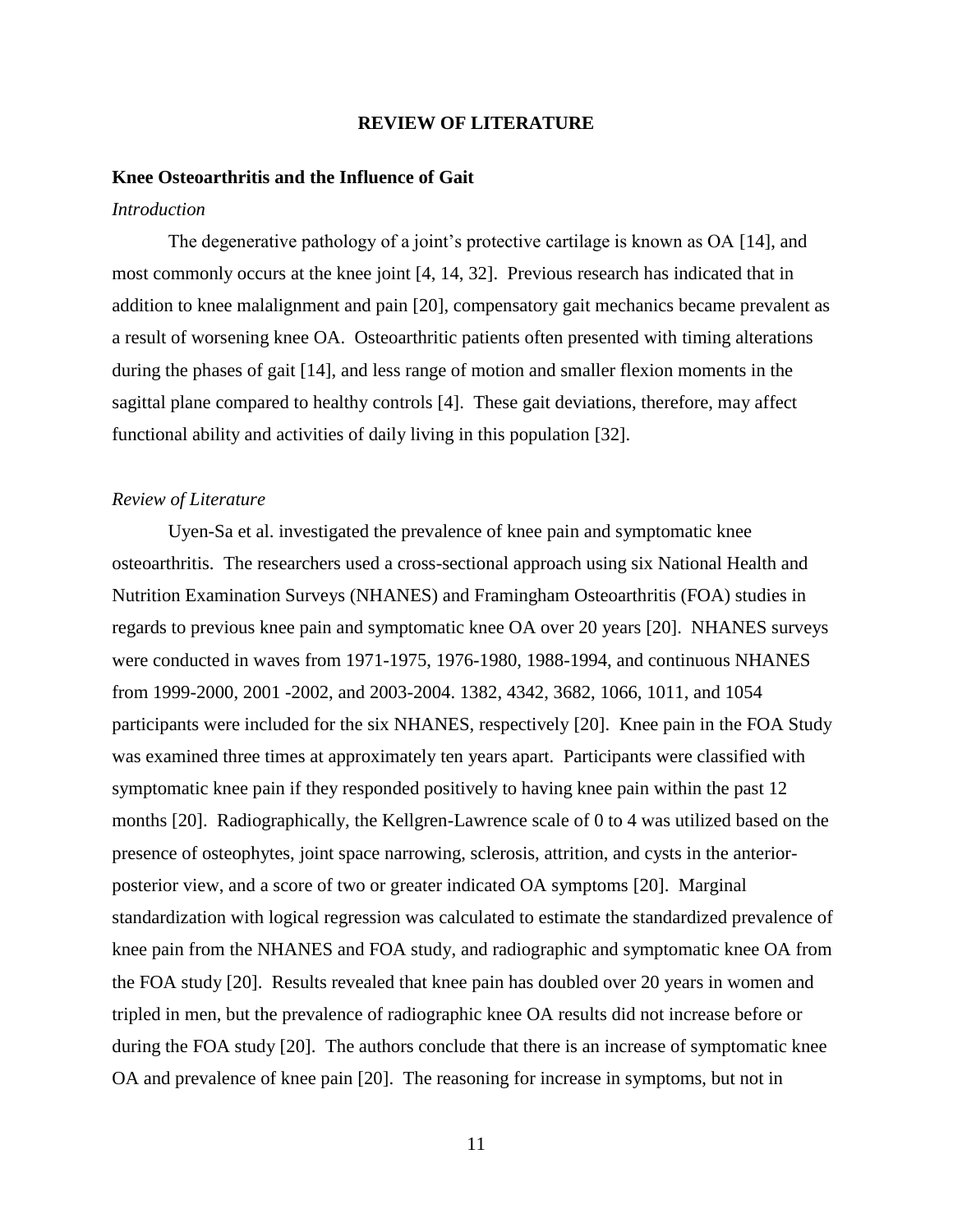radiographic OA cannot be easily explained as determined by the researchers, but they proposed that the increase of knee pain and symptoms might serve as an explanation for the increase in TKA surgeries performed [20].

Unlike Uyen-Sa et al. who examined OA symptoms, Kotti et al. analyzed ground reaction force (GRF) on the knee in participants with OA. This study was completed to determine if walking data can accurately predict if diagnosed OA is present [14]. There were 47 patients, out of 180, who diagnosed with OA based on radiographic findings and recruited from the various regional hospitals that participated in the study [14]. Average age of the no knee OA and knee OA groups were 45.0 and 58.1 respectively [14]. The patients completed a maximum of three trials to cleanly strike the force plate during a 6 m walk, which consisted of two force plates embedded to record the force of the left and the right [14]. Vicon Nexus software at 1000 Hz sampling rate was utilized for recording [14]. Subjects displayed the lowest GRF in the anteriorposterior axis, but higher values were seen in the medial-lateral and vertical axes compared to the patients without OA [14]. The GRF was also not strictly symmetrical over the two legs, and the authors believed it may be due to random signals from the nervous system to coordinate motion [14]. Normal subjects displayed an extended time in stance phase compared to the OA participants [14]. The 36 Principal Components utilized resulted with a specificity of 0.79 and sensitivity of 0.77 with a precision of 0.97 and accuracy of  $82.62 \pm 13.75\%$  [14]. The authors determined that based on the movement patterns that resembled patterns observed in OA patients and the high number of false negatives, they were able to recognize patients who believed they were healthy, but actually had OA [14]. The authors suggested that movement patterns are distorted in a systematic pattern when a pathology is present [14].

Deluzio and Astephen also investigated the biomechanical features related to knee osteoarthritis, particularly using analyzing temporal gait waveforms at specific joint measures with dynamic flexion [4]. Their study included 50 elderly participants with OA prior to TKA surgery and 63 asymptomatic volunteers serving as control [4]. Data was collected in five walking trials at self-selected pace in regular walking shoes, while optoelectronic gait analysis system for radiographic technique studied the 3D gait patterns [4]. Principal component analysis, as used in the study by Kotti et al., was calculated to summarize the most important information in the data, as described by the authors, in the entire gait cycle to explain maximal amounts of variances in the original variables [4, 14]. Particularly, data was interpreted by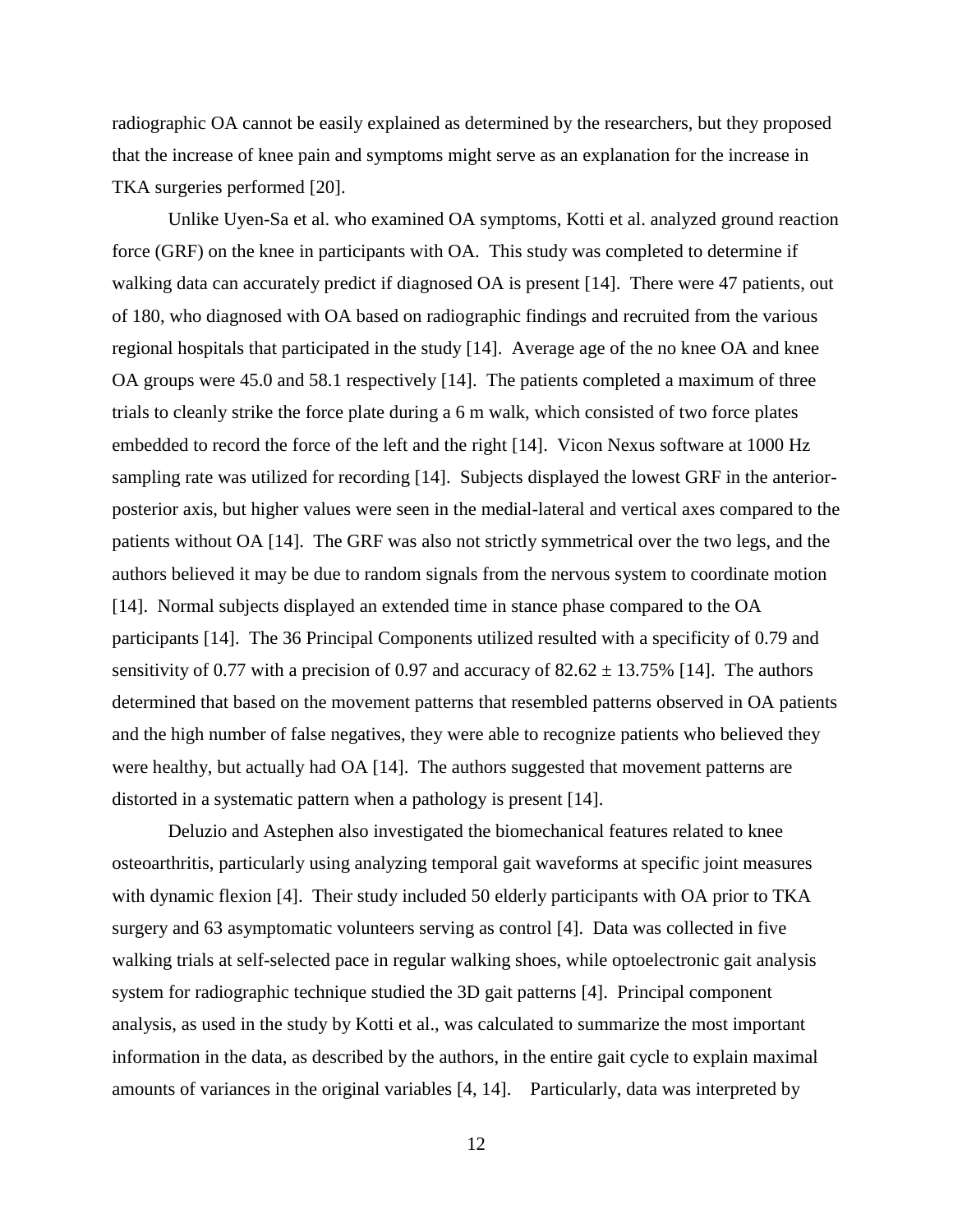scoring each feature (PC score) to the corresponding waveform shape degree for each participant [4]. Results revealed significantly less range of motion during the gait cycle in the OA group with knee flexion during late stance and mid-swing of the gait cycle, with a large difference between the amount of knee flexion during late stance and mid-swing compared to control [4]. The OA group was also less flexed throughout the gait cycle compared to the control represented by the results of PC1 [4]. Flexion moment overall was lower during stance compared to the control group, and the OA patients also had a higher adduction moment [4]. Conclusions were made that the smaller knee flexion moment, larger adduction moment, as well as smaller knee flexion angle range throughout gait were important differences seen in the OA group compared to the control [4]. The authors explained that the range of knee flexion motion is more important than overall knee flexion angle magnitude in knee osteoarthritis individuals [4]. There was no significant variation in the pattern of kinetic knee waveforms between subjects, and the authors decided that it may be impossible to define some parameters for all subjects in a pathological study [4]. This is due to the difficulty with determining whether the gait pattern differences may be a result from a contributing factor of OA, and the need.

Zeni et al. also used the Kellgren-Lawrence score, as seen in Uyen-Sa et al., to examine participants and the predictability of having TKA treatment for end-stage knee OA [20, 32]. The end stage of knee OA was defined as radiographic evidence of OA in more than one compartment when the Kellgren-Lawrence score was greater than or equal to three. There were 120 patients, 59 males and 61 females, ranging from 28 to 83 years old, whereas forty subjects, 46-78 years old, chose to have TKA within two years, since the initial physical therapist (PT) evaluation [32]. All participants presented concerns for knee pain during daily activities that prompted them to consult an orthopedic surgeon and have an evaluation completed by a PT. A functional evaluation, referred to as the Delaware Osteoarthritis Profile, by a PT included measured height, weight, quadriceps strength, active knee range of motion, self-perceived functional ability, functional mobility, and ability to negotiate stairs [32]. Quadriceps strength was measured in volitional force produced during unilateral isometric knee extension performed in KinCom dynamometer with knees at 75˚, hips at 90˚ [32]. Active range of motion included flexion and extension of the knee joint measured by a goniometer, and the Knee Outcome Score - Activities of Daily Living Subscale (KOS-ADLS) was distributed. Functional mobility tests included two averaged trials of the Timed Up and Go (TUG) and timed Stair Climbing Task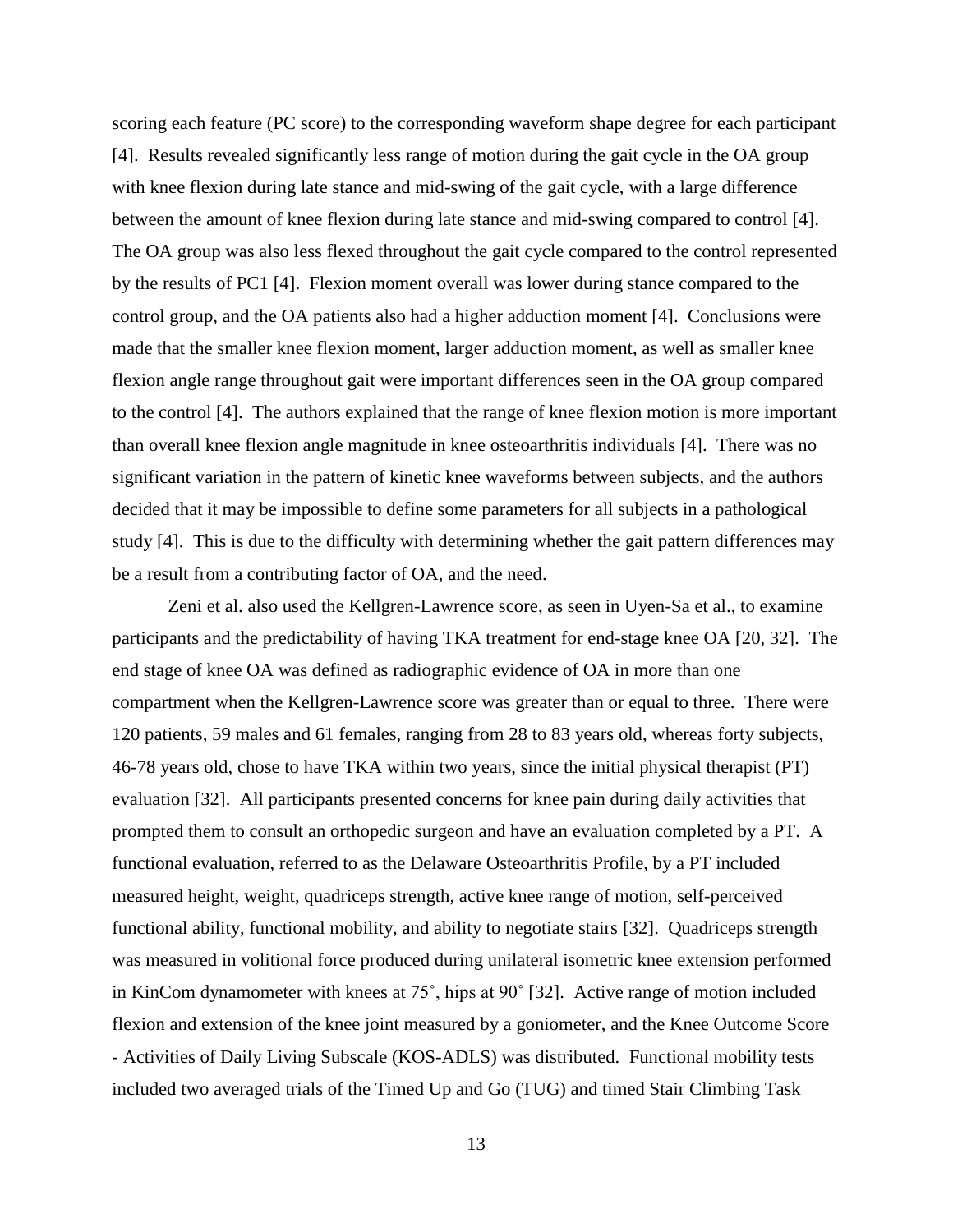(SCT). TUG required subjects to rise from a chair, walk 3 meters, turn around, and return to the seated position with the option to use their arms with to sit and stand, while the SCT, subjects began at the bottom of a flight of 12 stairs, turned around and descend the stairs [32]. Subjects who were significantly older had significantly slower TUG and SCT times [32]. Patients that underwent TKA showed significant weakness in both limbs, lower self-reported functional ability, and less knee extension when compared to the control [32]. Logistic regression calculated that age, KOS-ADLS, TUG, SCT, quad strength and knee extension were significantly accurate predictors for TKA surgery completion within two years [32]. Age, knee extension, and KOS-ADLS together significantly predicted whether or not a person would undergo TKA, but was a better predictor for those who would not undergo TKA [32]. Younger age, higher KOS-ADLS scores, faster TUG and SCT times, stronger quad and full knee extension predicted those who did not undergo TKA at a 91% correct prediction rate [32]. The risk of undergoing TKA increased at odds ratio values of 1.13 and 1.23 for every one-year increase in age and every degree of knee flexion contracture respectively [32]. These potential risk factors, as discussed by the authors, can be addressed to postpone the need for TKA [32].

#### *Conclusion*

Previous research has concluded that common findings of knee OA include knee pain, gait abnormality, decrease in functional ability reported, and that patients commonly presented with a shortened stance phase [14]. Patients with OA also presented with decreased movement in the sagittal plane, but a greater adduction angle along the horizontal plane in the involved knee [4]. Additionally, patients with more severe OA frequently presented with more pronounced symptoms [20], significantly effecting activities of daily living, knee range of motion, and extensor strength. The effects of OA on the knee have indicated the need for TKA surgery [32].

### **Knee Extensor Strength and Function at Post-Total Knee Arthroplasty**

## *Introduction*

Previous research has commonly reported diminished knee extensor muscle strength, lower functional ability, and lower activity questionnaire scores compared to healthy control knees at post-TKA [18, 19, 25]. Multiple studies have also reported that the knee extensor muscles, such as the quadriceps, may return to pre-TKA strength levels at six months after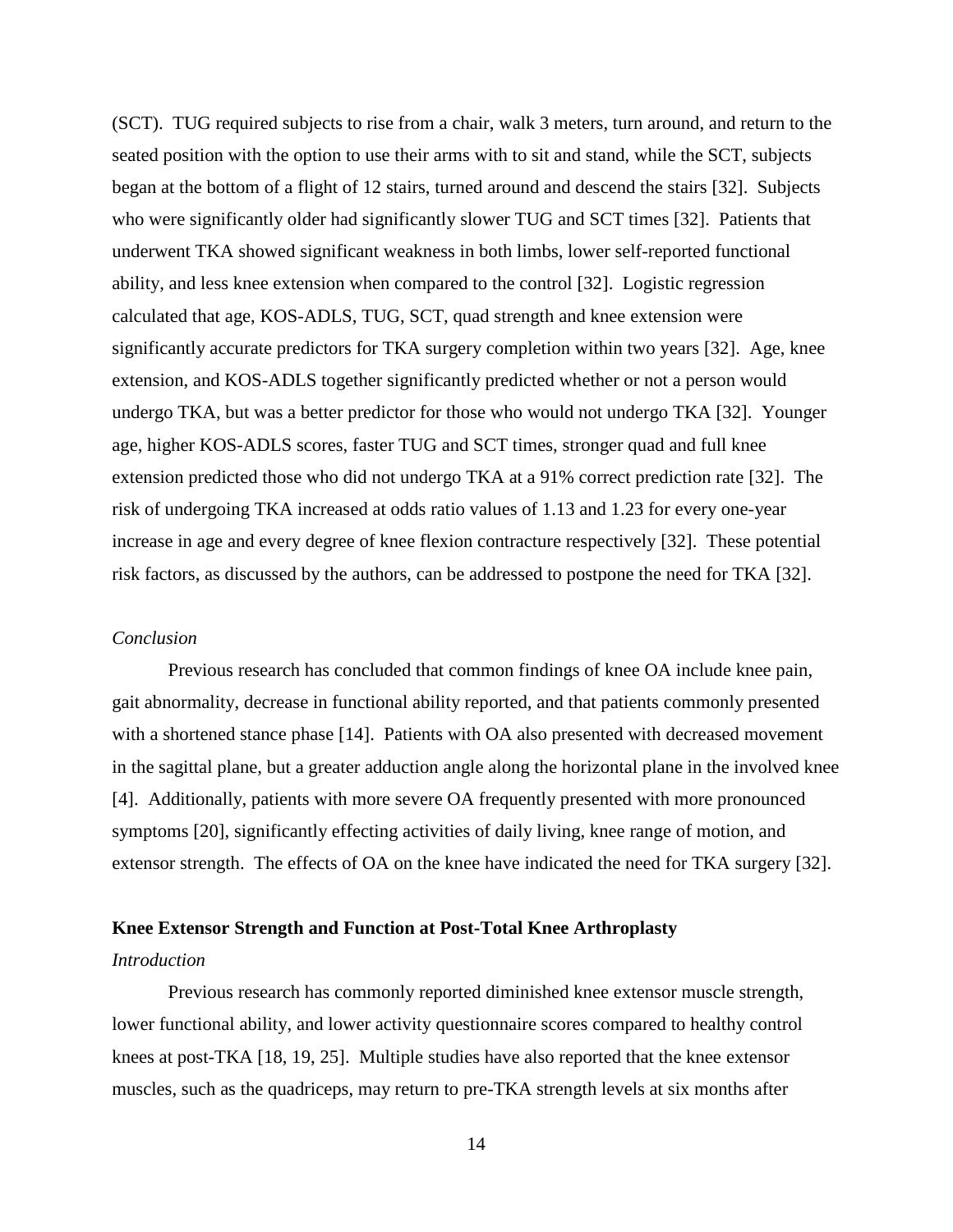surgery, but strength remained significantly less than the uninvolved limb and healthy control knees [15, 23, 25]. With diminished quadriceps strength, functional activities including stair ascent, walking fast, and getting up from a chair became more difficult and limited within this population [18, 21, 29]. Functional ability was also measured through activity questionnaires in addition

#### *Review of Literature*

Results have shown that quadriceps weakness is a typical result that affect functional activities. Lorentzen et al. examined the early changes in isokinetic and isometric strength in knee flexor and extensors after TKA surgery [15]. Thirty participants were recruited from three hospitals in Copenhagen who received single leg TKA due to primary arthrosis. The participants received standard postoperative treatment while in the hospital by a physiotherapist, but no treatment was given afterwards [15]. A pain rating scale for pain at night, rest, walking, and overall worst pain as well as range of motion and Lequense index for knee arthrosis were completed [15]. Bilateral muscle strength for extension and flexion at the knee at speeds of 30˚/s and 120˚/s for isokinetic measurements were performed, with peak torque at 75˚ was recorded using the Cybex 6000 Dynamometer [15]. These measurements were performed at one-week pre-TKA, and three months and six months post-TKA. The authors recorded that the surgical knees had a reduction in pain and disability degree, but a decrease in motion, specifically, pre-TKA, and three months and six months post-TKA for range of motion were 118˚, 95˚ and 100˚, respectively [15]. Isokinetic muscle strength for flexion increased by 30% and 53% at both angle velocities of 30˚/sec and 120˚/sec respectively, but the uninvolved leg at six months post-TKA still presented higher flexor strength at both velocities [15]. Isokinetic extensor strength significantly increased 18% and 14% for 30˚/s and 120˚/s respectively, in the involved leg [15]. Isometric flexion peak torque significantly decreased by 17% in the involved knee, while extension peak torque remained decreased at three months, but returned to preoperative levels at six months post-TKA [15]. Both torque values were significantly lower than the uninvolved leg [15]. Despite the improved results and diminished AKP seen post-TKA, all flexion and extensor strength were significantly less than the uninvolved limb and healthy control values [15].

In a study by Silva et al., results of significantly lower strength was seen in TKA patients compared with healthy age, BMI matched controls [23]. Participants included 52 control knees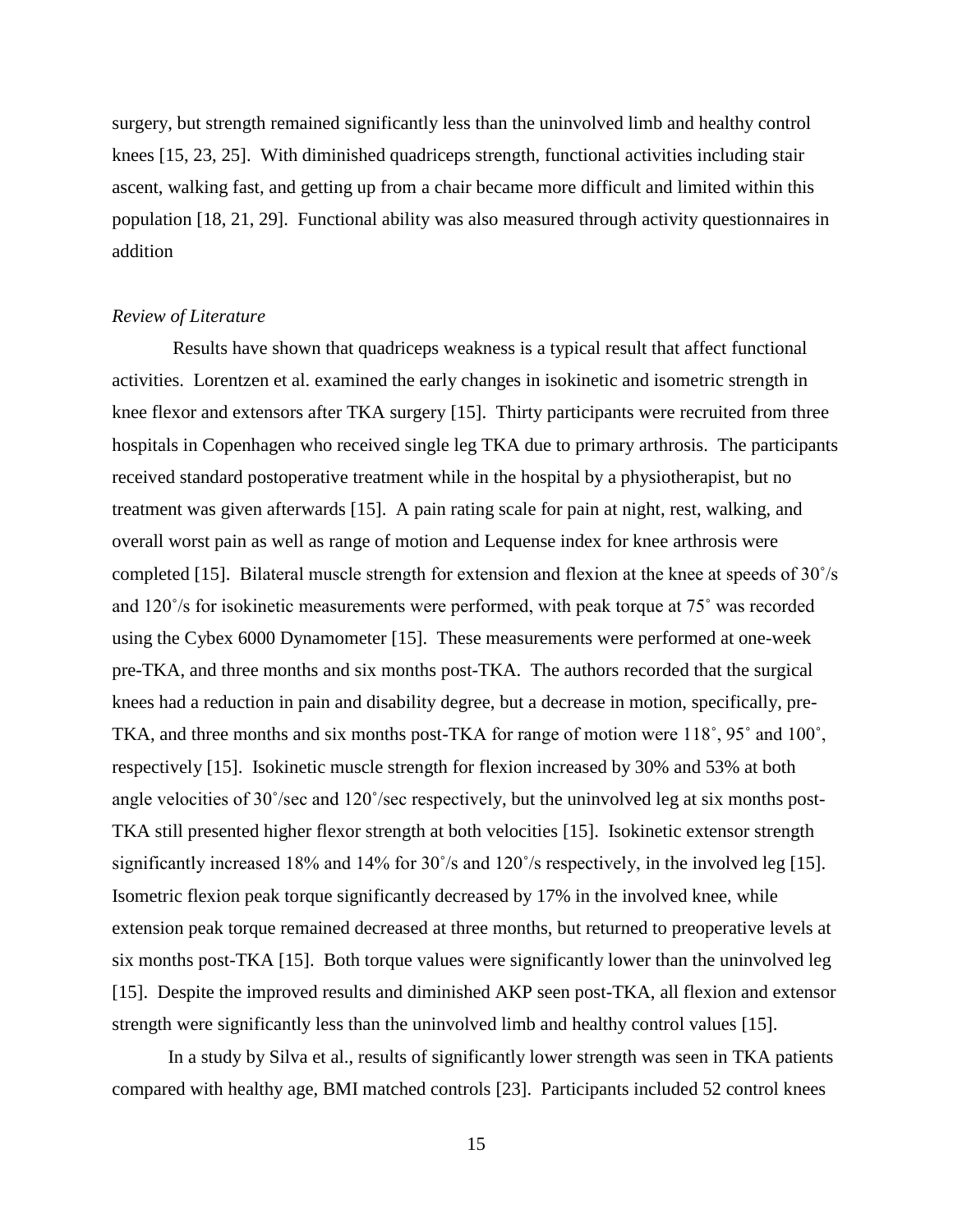compared to 32 TKA knees at two years post-TKA, a time period that was not seen in Lorenzten et al [15]. Participants were set up in a LIDO Active Dynamometer model 200 to measure isometric peak extension and flexion torques, measured from 0˚ to 90˚ of knee flexion at seven positions of 15˚ increments. A computer monitor displayed a real-time column graph of generated torque, available for participants to observe while they performed three seconds of maximal knee extension at each position, followed immediately by three seconds of maximal knee flexion [23]. The authors used a step-wise multivariate analysis to adjust for patient characteristics and a 2-sample Student's *t*-test to compare differences between groups [23]. Isometric extension torque was highly variable and was significantly lower than control participants at all points, in particular at time points closest to full extension. The hamstring: quad ratio also increased with knee extension. There was a strong correlation between these two variables, isometric extension torque and hamstring: quad ratio, with Knee Functional Society Score [23]. The authors suggest that this may be due to muscle atrophy from disuse of the leg before TKA, which did not fully recover post-TKA [23]. Adequate extensor mechanism function is also a prerequisite for common activities of daily living, such as stair ascent, which the authors provided as a logical explanation to the correlation [23]. Additionally, the authors recorded that women, older participants, and relatively obese women tended to have higher isometric hamstring: quad ratio and relatively lower quadriceps strength [23]. The authors concluded that based off of their findings, more aggressive rehabilitation is required to restore knee extension, particularly with relatively obese women [23].

Stevens-Lapsley et al. compared co-activation and strength of the quadriceps to the hamstring for unilateral TKA to the non-operative leg and a control group in a study [25]. Ranging from 50 to 85 years old, 13 women and 17 men were measured and compared to 15 healthy controls for the appropriate sample size [25]. These participants had inpatient rehabilitation at the hospital and two weeks of home physical therapy post-TKA that focused on quadriceps and hamstring muscle strength [25]. Standardized surgical procedure, progressive exercises, and rehabilitation timelines were implemented to control for confounding factors. Quadriceps and hamstring strength was measured with an electromechanical dynamometer with 60˚ of knee flexion with visual and verbal feedback [25]. Unlike the study completed by Lorentzen et al., these authors also used EMG to measure maximal voluntary isometric contraction for co-activation measurement [15, 25]. A Visual Analogue Scale was distributed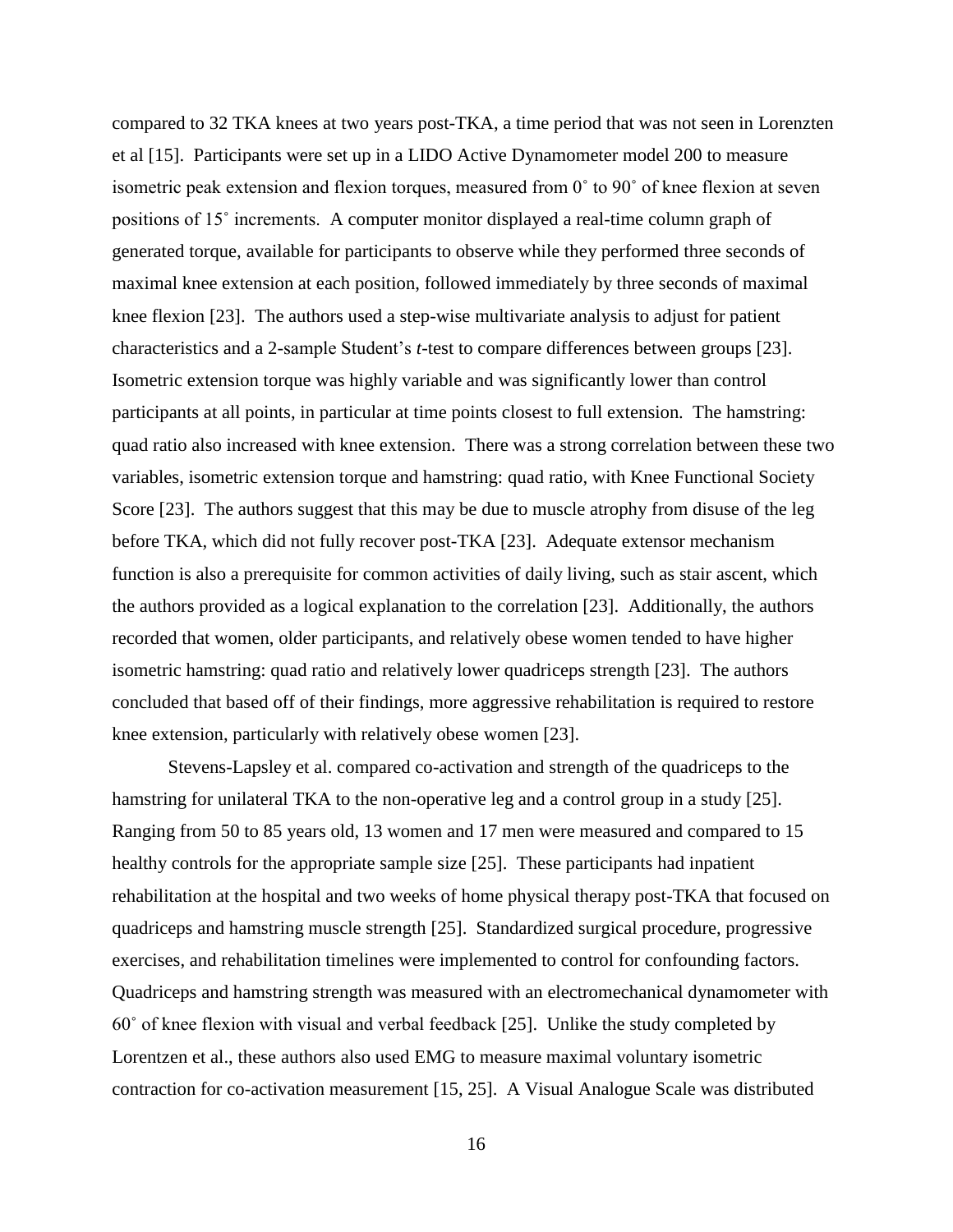for both legs, which was completed two weeks pre-TKA and one month, three months, and six months post-TKA [25]. Quadriceps and hamstring comparisons revealed no significant difference of strength loss [25]. Both muscles were significantly weaker compared to the control [25]. At one-month post-TKA, quadriceps and hamstring strength decreased 51.56% and 48.43% respectively, but the quadriceps continued to remain weaker than the uninvolved leg at six months post-TKA [25]. Hamstring strength at six months post-TKA was not significantly weaker than the uninvolved leg, but was weaker than the control [25]. Co-activation was also significantly greater at one-month post-TKA legs compared to the uninvolved, which continued three to six months without statistical significance [25]. Hamstring strength was stronger than quadriceps comparatively, but both were significantly weaker than the control [25]. The strength deficit between these two muscles may be further magnified during co-activation during weight bearing activities [25]. The authors discussed a need for increased functional stability of the knee with these activities, but this abnormal co-activation may result in muscle weakness, wearing of the implant, and increased pain [25]. Therefore, the researchers emphasized the importance of hamstring and quadriceps strengthening rehabilitation based upon the persistent deficiencies recorded, and that further research in strength with dynamic and functional movement should be completed [25].

Walsh et al. examined physical impairments and functional limitations of individuals one year post-TKA compared to gender and age matched controls [29]. Muscle strength defined for this study was peak torque (Nm) developed during five maximal contractions [29]. Isokinetic knee extensor and flexor endurance was determined by total work during 15 concentric contractions at angular velocities of 90˚/s and 120˚/s [29]. The TKA group consisted of 13 women and 16 men, eight who had bilateral TKAs, who were assessed approximately one year post surgery [29]. Concentric isokinetic knee torque and total work evaluated by a preset LIDO Active isokinetic dynamometer as similarly measured in the study by Lorentzen et al. [15, 29]. Functional tests included a self-paced walk of 160 m at a "normal pace," and a "fast pace but without overexertion," as described to the participants by the researchers [29]. A questionnaire recall on physical activity including household, sporting, and leisure activities were distributed. Also conducted was a timed stair-climbing test that included HR, pain, and perceived exertion during ascending and descending one flight of 10 steps [29]. Subjects had knee AROM of less than or equal to 90˚ of flexion which is adequate for everyday function, but an extension loss of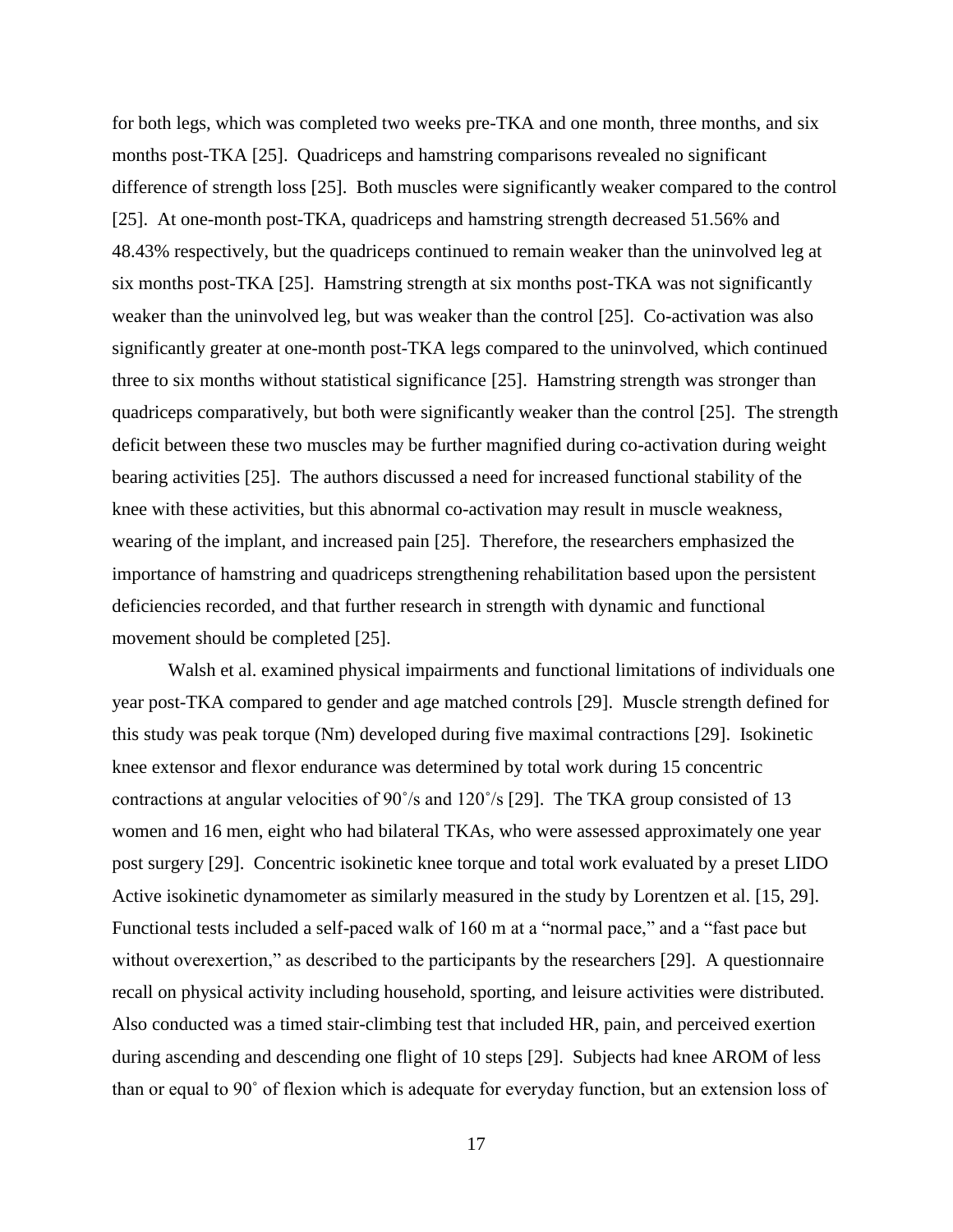about 10˚ compared to the control group [29]. Besides self-paced walking pain scores, no results showed significant differences. Both mean peak torque at 90˚/s and 120˚/s of extensor and flexor strength were below the values of the control and uninvolved limb for males and females [29]. Both involved and uninvolved limbs also had decreased work with extension and flexion, and less work was produced at the 120˚/s angular velocity [29]. Greater extensor and flexor strength in the uninvolved limb were demonstrated in both males and females, but remained at about 73% and 88% of the strength compared to controls, respectively [29]. The TKA group achieved over 80% of the normal and fast walking speeds of their control counterpart, with similar heart rate, but stair climbing performance of the TKA group was completed in more than twice the amount of time ascend and descend compared to control, and females additionally reported increased pain and exertion compared to males [29]. The authors concluded that although females with TKA had greater functional limitations of stair climbing tests, males with TKA had smaller deficits during stair climbing test but larger decrease in muscle strength and local muscular endurance [29].

Mizner et al. also examined quadriceps strength post-TKA with functional activities. Strength was correlated with sit-to-stand (STS), TUG, SCT and six minute walk test (6MW) [18]. STS was analyzed via Vicon 3D with six-camera motion analysis, while patients were timed at a pace that was described as "quickly and safely as possible" during TUG and SCT tests [18]. The 6MW test consisted of participants walking as many laps as possible within 6 minutes [18]. Quadriceps strength testing was completed by dynamometer with the hip at 90˚ and knee at 75˚ of flexion, along with a numeric rating scale for knee pain [18]. Electromyography was also recorded to measure strength of the quadriceps, gastrocnemius, anterior tibialis, and hamstring, along with Quadriceps Index for knee torque measurement for quadriceps strength for force production [18]. Participants included nine men and five women ranging from 53 – 74 years old at three months post-TKA [18]. Subjects received six weeks of outpatient physical therapy that was aimed at pain and swelling control, improving knee range of motion, muscle strength, and functional ability [18]. The involved leg was compared to their bilateral, uninvolved leg. Results revealed that quadriceps strength of both the uninvolved and involved leg had a negative correlation with SCT time and a positive correlation with 6MW distance traveled [18]. The uninvolved leg had a significant negative correlation with TUG time completion, while the involved leg did not significantly correlate with time to complete TUG [18]. There was no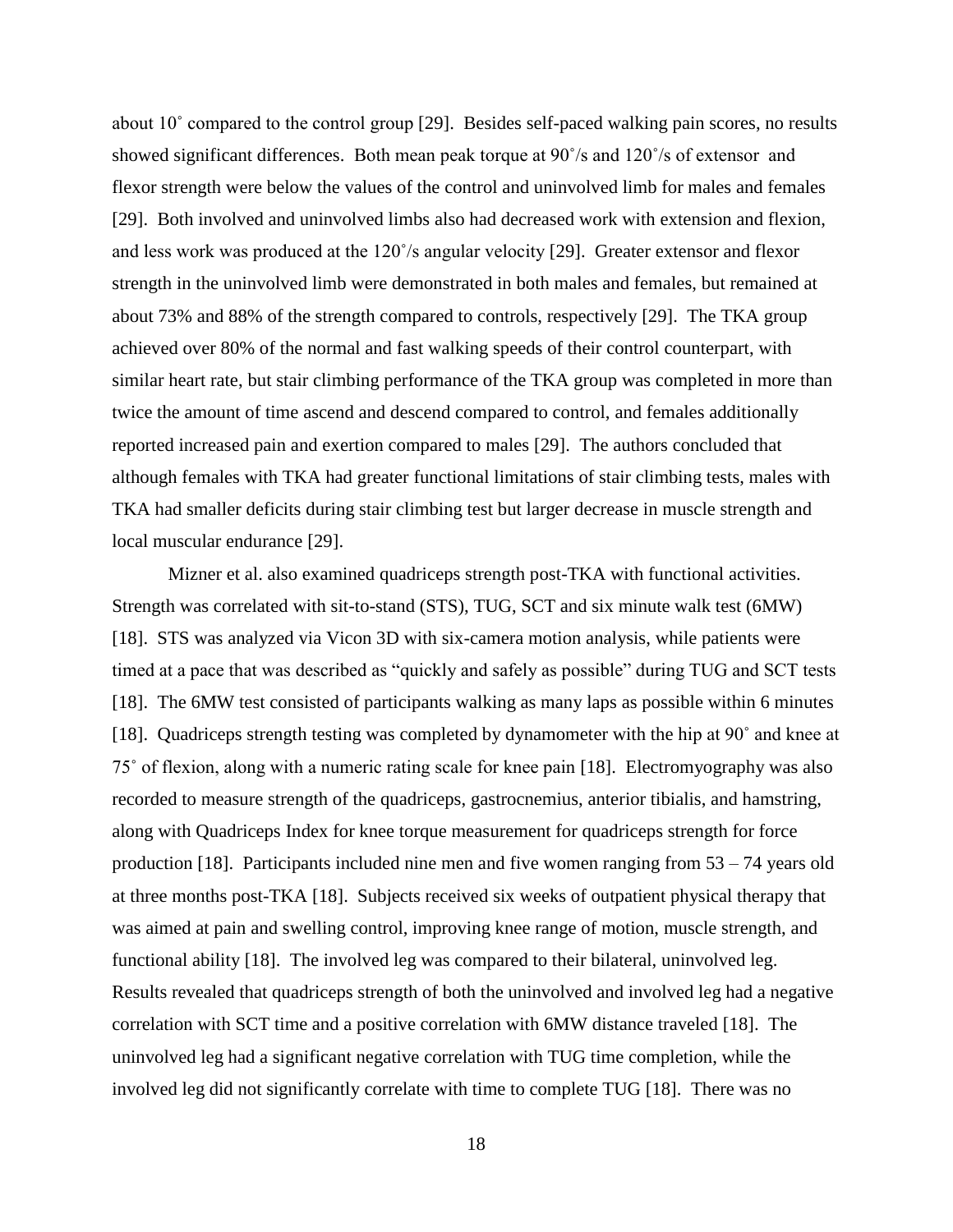significant difference with heel strike with knee flexion, but average peak knee flexion angle during weight acceptance showed significantly lower difference in the uninvolved limb, while knee excursion revealed significantly lower results for the involved limb [18]. The involved leg also had a significantly lower average peak vertical ground reaction force compared to the uninvolved [18]. Knee extension moment was not significantly different between knees, and quadriceps strength in the involved leg negatively correlated with time to complete SCT, and positively with distance traveled on the 6MW [18]. Quadriceps weakness was present post-TKA at three months, and function was also significantly decreased which is seen even stronger in the uninvolved [18]. The authors suggested this may be due to the asymmetry in knee excursion with weight acceptance in the gait phase, and potentially for compensation for bilateral support in some of the activities, such as STS [18]. This compensation may also serve as a causative factor for the lesser amount of ground reaction force with the involved leg [18]. The authors discussed that quadriceps strength may improve beyond the three month assessment, but there is a definite quadriceps weakness postoperatively that may be affecting functional movement [18].

Nylan et al. also examined stair climbing and extensor strength and patient perception of their ability to rise from a chair, as seen in the previous study by Mizner et al. [18]. The intended purpose was to identify a simple and safe method for determining when to begin stair-climbing during early post-TKA rehabilitation, with the hypothesis that those who perceived their chairrise ability as poor would also display poor stair climbing ability and weaker quadriceps strength [21]. These patients were all given a progressive home based therapeutic exercise program. Unilateral TKA Patients at three to four weeks post-TKA answered the question to the KOS-ADLS question: "How does your knee affect your ability to rise from a chair?"[21]. Patients chose from four possible response: (1) "Because of my knee, I cannot rise from a chair," (2) "Because of my knee, I can only rise from a chair if I use my hands and arms to assist," (3) "I have pain rising from the seated position, but it does not affect my ability to rise from the seated position," (4) "My knee does not affect my ability to rise from a chair" [21]. Patients were then grouped based on their response and there were no patients identified with the first response, resulting in three groups (12 patients in group one who selected response [2], 12 patients in group two who selected response [3], and seven patients in group three who selected response [4]) [21]. Group three and group two patients descended stairs faster than group one patients, group three displayed greater involved and uninvolved mean peak isokinetic knee extensor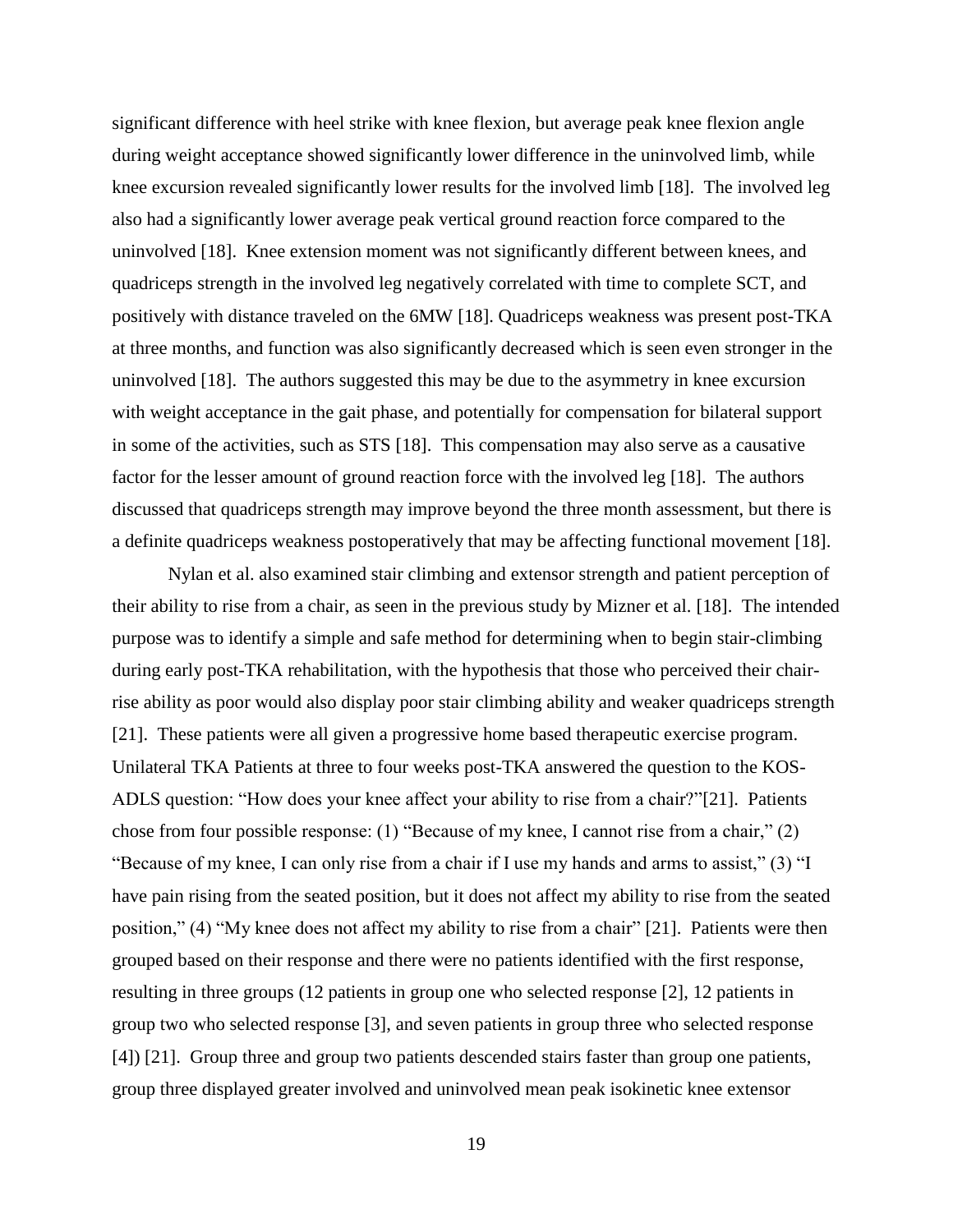torque per BW than groups one and two, and group three patients displayed higher KOS-ADKLS scores than group one subjects [21]. Therefore, the stair descent times suggested that group two patients need less home-based PT to assist with stair climbing [21]. Additionally, a moderate inverse relationship between uninvolved and involved mean peak isokinetic knee extensor torque per BW and stair descent time was revealed [21]. These results support the association between quadriceps muscle group strength and the close relationship between quadriceps muscle group strength and the patients' ability to safely descend stairs during the initial three to four weeks post-TKA [21]. The authors concluded that the perception of chair-rise ability at three to four weeks post-TKA is useful in helping physical therapists to determine patient readiness to begin stair-climbing [21]. They concluded with the suggestion that each group may benefit most from different rehabilitation focuses [21].

Naal et al. also assessed patients' functional ability after total joint replacements by examining different self-reported questionnaires [19]. The validity of the UCLA activity scale, Activity Rating Scale (ARS), and Tegner score were evaluated through correlations to the International Physical Activity Questionnaire (IPAQ). Reliability, feasibility, and floor ceiling effects of each were also discussed in their article. It was concluded that the UCLA was able to discriminate between insufficiently and sufficiently active patients, as classified by IPAQ, in patients undergoing THA or TKA [19]. All three questionnaires also had high Cohen's kappa  $(k_w)$  reliability values for TKA patients [19]. The UCLA score also had the highest completion rate in patients undergoing TKA [19]. Based off of these findings, the authors concluded that the UCLA scale served as a reliable, valid, and feasible assessment tool for activity levels in patients undergoing total joint replacements [19].

## *Conclusion*

Knee extensor strength has been reported to remain significantly less than healthy controls after surgery, which has led to compensatory motions and functional deficits [15, 19, 23, 25]. Although multiple authors have discussed the importance of rehabilitation focused on quadriceps strengthening, the rehabilitative programs discussed in the literature did not bring back healthy strength levels and proper function in the knee joint post-TKA [18, 21, 25, 26]. Additionally, knee range of motion and activities of daily living were also not fully restored [18,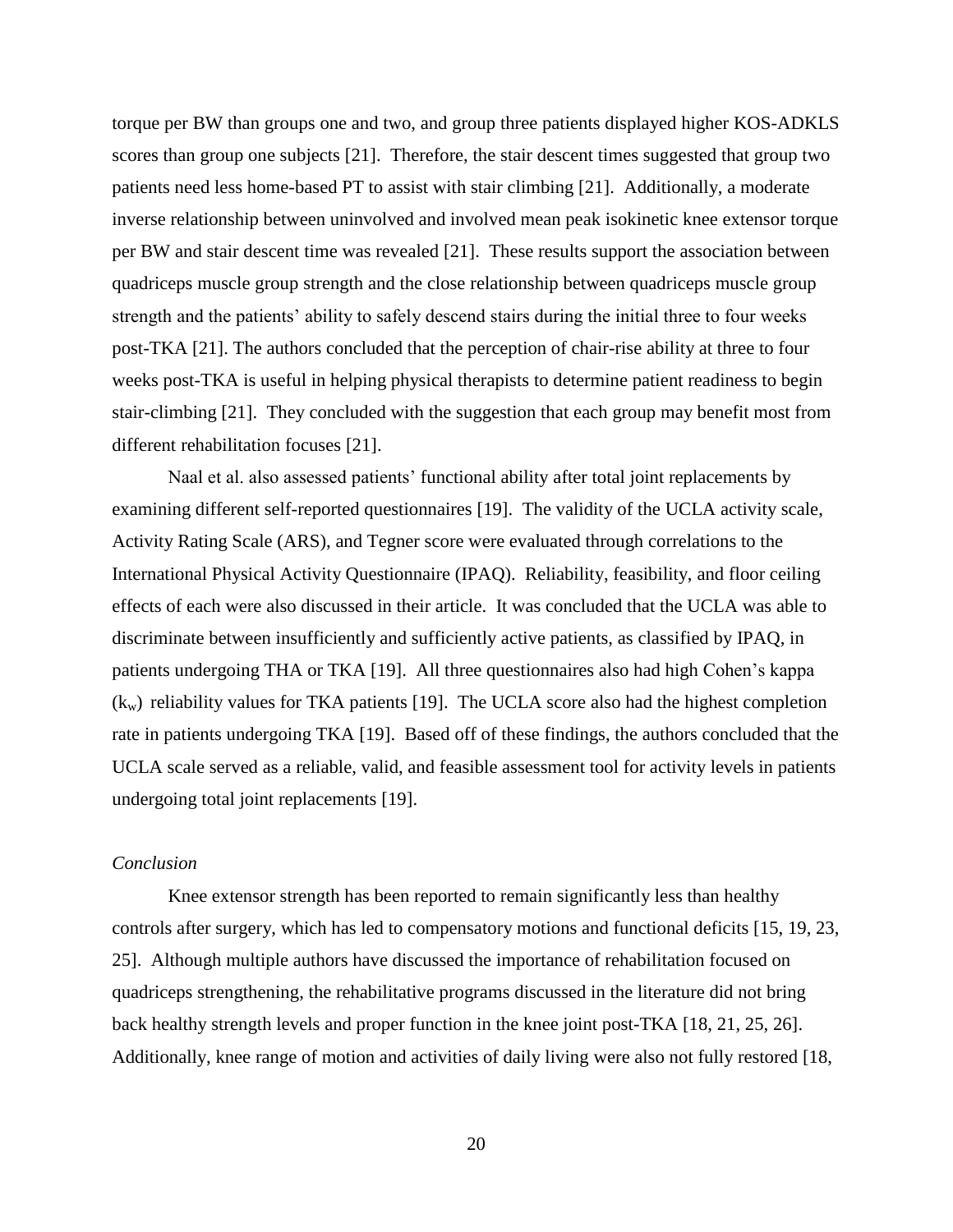26, 29]. Therefore, without the restoration of proper function and strength to the knee joint, compensatory motion continued to occur during gait [18].

#### **Knee Flexor Moments and the Development of Compensatory Motions**

### *Introduction*

The action of a healthy knee primarily occurred in the sagittal plane to produce flexion and extension during walking. As explained by previous studies, the cause of this motion relied on forces from the knee flexor and extensor muscle groups, which produced external knee extension and flexion moments, respectively [2]. Knee rotation occurred around multiple axes of rotation during flexion and extension causing the moment arm length to change throughout this motion [11], a feature that implant manufacturers have replicated. When the moment arm is increased, less extensor force is required for extension, which ultimately decreases the knee flexor moment [2, 8, 10]. Despite the attempt from TKA implant companies to replicate the normal knee, studies have revealed that forces, moments, and overall step cycle of TKA knees are not restored to healthy values, leading to compensatory motions with functional activities [17, 24, 26]. Patients with a small peak flexion moment at post-TKA also presented with anterior knee pain (AKP) [24].

### *Review of Literature*

Costigan et al. investigated knee dynamics in normal volunteers during stair climbing and level walking to evaluate estimates of the net knee forces and moments [2]. Thirty-five university students, averaging 24.6 years old, without previous history of lower limb pain were included [2]. They walked in their own shoes at a natural, self-selected pace [2]. Stepping cycle used includes the swing phase, toe-off of test foot, stance phase, and contact with force plate until subsequent toe-off from force plate. Knee angles were computed by the floating axis technique with forces and moments about the three principle axes for the shank: the posterioranterior line of progression, lateral-medial condyles of the femur, and distal-proximal long axis of the limb [2]. Forces and moments were computed by the inverse dynamic approach and were normalized by body weight and presented as 100% of the gait cycle [2]. Estimated contact forces of the tibia based on subject-specific knee models were estimated by the amount of quad and hamstring muscle forces [2]. All the loading occurred during the stance phase in level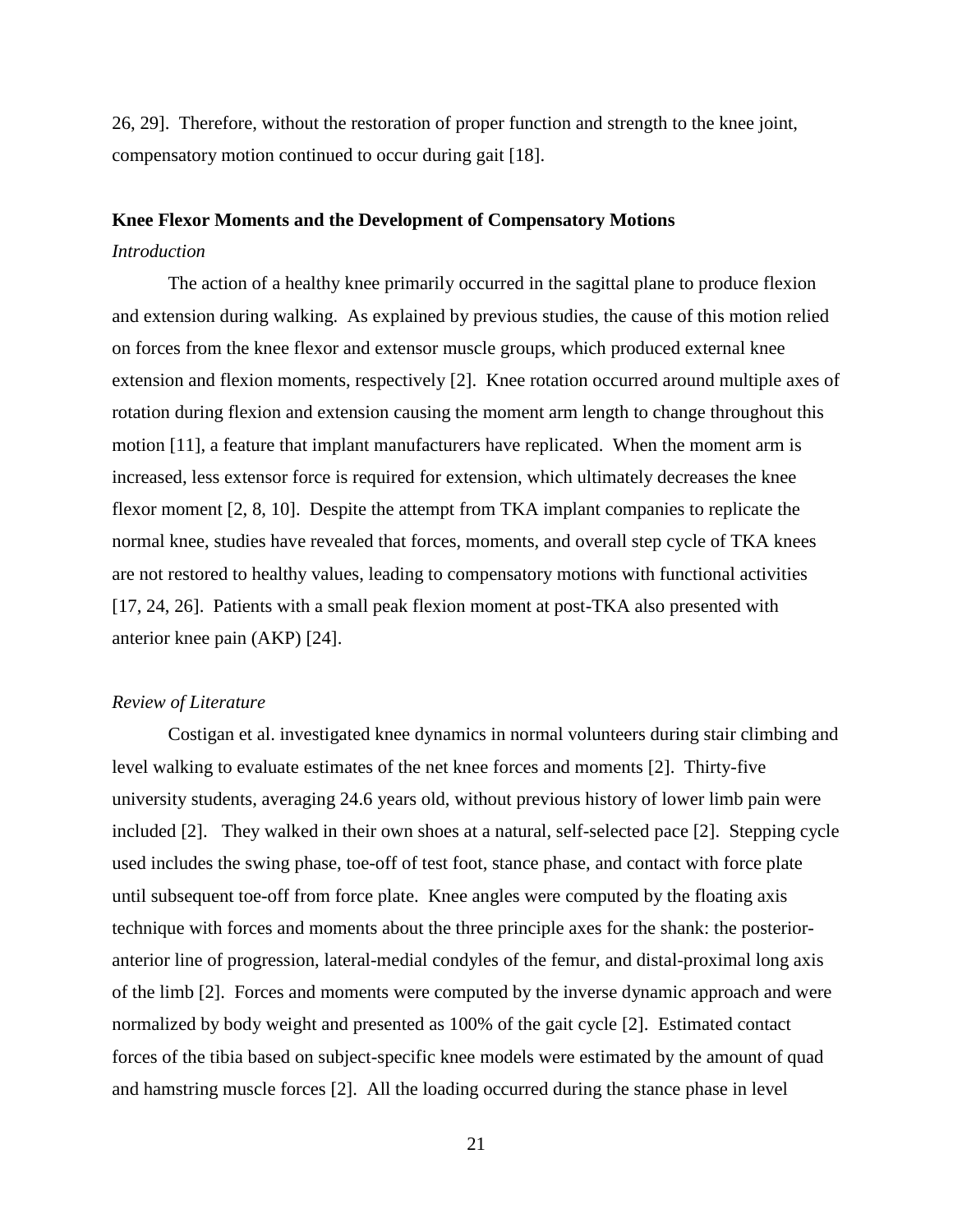walking, while stair ascent had maximum load occurring at 60° of knee flexion which at this point has a smaller joint contact area [2]. Within the first 20% of the stance phase, the external knee moment increased to 1.0 Nm/kg, but then dropped to 0.0 Nm/kg through 20% - 40% of the stance, indicating that the knee extensor muscles were increasingly active in the first phase of stance [2]. During flat land walking, the knee was not flexed more than 20˚, but reached 60˚ with stair ascending resulting in the largest moment to occur [2]. The net knee forces were not different between level walking and stair ascent [2]. Patellar force resulted from an increase in the pull of the quadriceps being activated, which increased tension in the patellar tendon and tended to pull the tibia forward and up [2]. The patellar force was three times the amount of body weight on average for 45% of the gait cycle when knee flexion angle was over 60˚ [2].

Iwaki et al. investigated the multiple planes and angles of the tibiofemoral joint during flexion and extension [11]. This study also examined non surgical knees, as seen in the study by Costigan et al. [2]. Two cadaveric knees were imaged and dissected in males from 25 to 55 years old. MRI images were taken throughout flexion, extension, and longitudinal rotation to allow for relative positions and shapes of the medial and lateral compartments of bones and cartilage to be established separately throughout flexion [11]. Menisci and cruciate ligaments can be imaged with the capsule intact while the knee moves. The purpose of the imaging was to deduce how the tibia rotates and translates in relation to the fibula, which can be applied to the living knee [11]. The femur was positioned in full external rotation at 90˚ and internally rotated at 45˚, 90˚, 110˚, and 120˚ manually with a force comparable to that applied in full extension [11]. Important landmarks to note were anterior and posterior circular surface on the femoral condyles, angular arcs of the femoral circle both medial and lateral, and extension (posterior) and flexion (anterior) facets [11]. The MRI revealed that arcs of the extension and flexion facet of the medial femoral condyle do not share a tangent point of junction. The medial tibial condyle makes contact with only the posterior portion of the posterior horn of the meniscus, while the anterior portion had an extension facet slope inferiorly to receive the anterior horn of the medial meniscus in extension [11]. The lateral tibial condyle also sloped inferiorly to accommodate the anterior horn of the lateral meniscus in the same position [11]. The lateral femoral condyle revealed that the lateral articular surface was actually 6 mm shorter than the medial, and the femur in full flexion was only in contact with the posterior horn [11]. In extension, the anterior horn is more prominent laterally [11]. Flexion measurements were recorded separately on the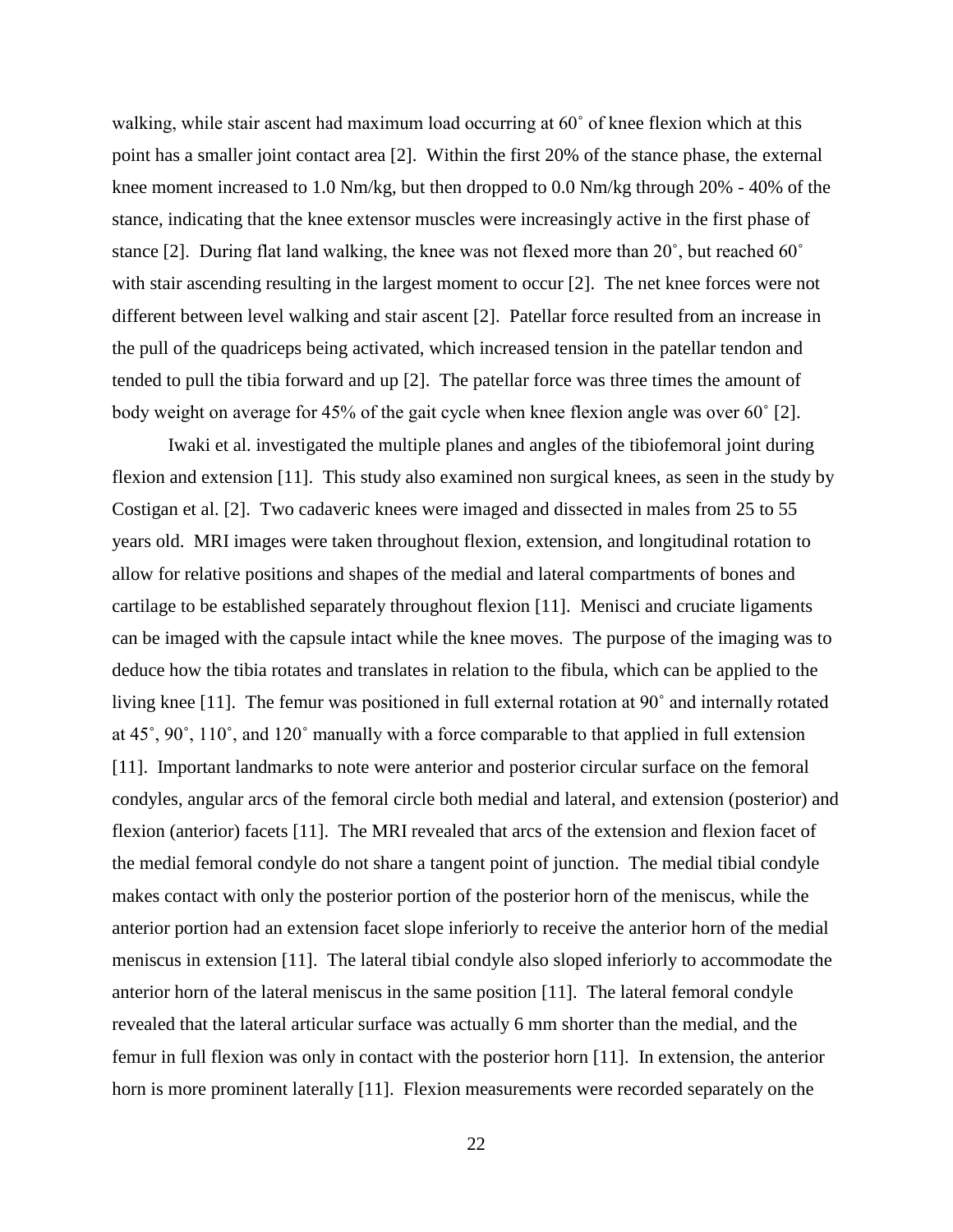medial and lateral side. From 10˚ to full extension, the femoral extension facet was about 8 mm anterior to the arc ranging from 30˚ to 120˚ of flexion [11]. In between, the center of rotation from 30˚ to 10˚ transferred from the femoral flexion facet to the extension facet without anteroposterior motion of the condyle [11].

Rotation of the femur occurred around the extension facet center, and tibiofemoral motion was pure sliding [11]. Femoral flexion facets were in contact with the tibial flexion facet from 30˚ to 120˚ with the femoral flexion facet center (FFC) above the contact area [11]. The lateral portion showed femoral contact with the tibia and posterior horn from 120˚-110˚, but FFC moved anteriorly 19 mm relative to the tibia if flexion was greater [11]. There was 15 mm of displacement between 120˚ to 45˚, and 4 mm from 45 ˚ to -5˚ [11]. Flexion was accompanied by 20˚ of tibial internal rotation between 5˚ and -5˚ of flexion. These rotations occur if there is allowance for the displacement of FFC due to femoral rotation around extension facet center [11]. The distance between the contact point between the tibia and femur to the facet center changes depending on the flexion angle of the joint [11]. There is also a change of the contact location in both tibial and femoral points, and amount of translation depending on the angle [11]. This may help influence a proper design of prosthesis to allow for constant changes, and an understanding of what direction and amount of force was needed in order for muscles to pull the joint into flexion and extension [11]. The authors also expressed that research on living specimens is needed and the cadavers were under 60 years old, which could influence resulting data [11].

In a study by Insall et al., 118 posterior stabilized implants were followed up minimally two years and maximally four years post-TKA examining activity questionnaires and functional ability [10]. Similar to previous literature, the following were improved for all patients who received the posterior stabilized implants: the Hospital for Special Surgery knee-rating scale score, the ability to walk an unlimited distance and to climb up and down stairs without support, and range of motion [10, 26]. The authors suggested that the moment arm seen in the patella and quadriceps mechanism is longer in the posterior stabilized implants because the contact points between femoral and tibial components have a more posterior location than the corresponding contact points compared to the original total condylar design [10]. Since the patellar tendon force and resulting moment is responsible for knee extension, then the change to a posterior stabilized condylar implant should result in an increased moment arm [10]. Therefore, a lower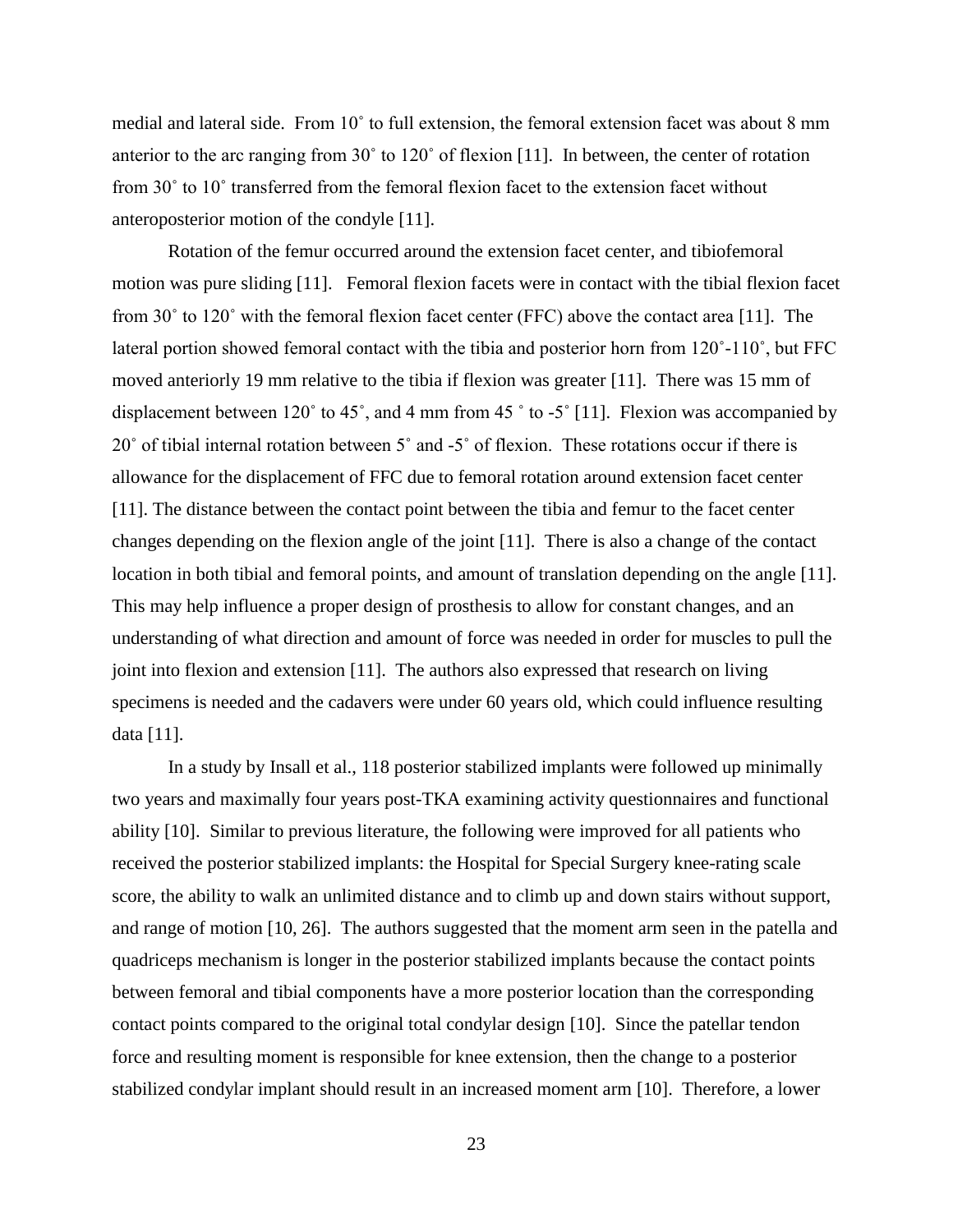quadriceps force should be required for identical extension moment [10]. The authors concluded that the longer moment arm of these mechanisms contributed to the improvement in the posterior stabilized implant data.

Rather than a posterior stabilized model as seen in Insall et al., Heyse et al. examined how the amount of quadriceps force required for knee extension changed based on the presence of the cruciate ligaments [8, 10]. The authors hypothesize that a posterior-stabilized implant with a better reproducible roll back would eventually lead to lower quadriceps forces due to a tibial insertion being relatively translated anteriorly. Low extension moment was considered to be biomechanically advantageous because it delivers a better degree of efficacy of muscle torque [8]. Full knee extension that requires an increase in quad force may lead to early fatigue, leading to strain and other deficiencies that may lead to pain [8]. Eight fresh frozen human knee specimens, seven male and one female, with stable ligaments were mounted in a knee stimulator designed to allow isokinetic flexion-extension motions [8]. Both were measured in cruciate retaining and PCL resected set ups. Quadriceps forces increased significantly for resected PCL in both designs, but decreased with posterior stabilizing implants to its initial levels with PCL intact [8]. The lowest quadriceps forces for the posterior stabilizing design compared to the others were found in mid-flexion from 60˚ to 70˚ with no significant differences in full extension and flexion [8].

The authors discussed that the PCL's purpose is to deliver anterior-posterior stability by limiting strains that push the tibia posteriorly, accounting for why there was less quad force required with the ligament intact. Therefore based off the principle of moments forces, a posteriorly shifted tibia led to increased quadriceps forces [8]. This principle states that forces decreased with a growing distance between rotational axis and extensor mechanism [8]. The authors also discussed that the longitudinal rotational axis lies anterior to the flexion-extension axis and passes the insertion of the ACL and PCL's origin [8]. The physiological movement of the knee consisted of more posterior motion of the lateral condyle at an internal rotation of the tibia with respect to the femur with increasing knee flexion. A more ventral position of the tibia, relative to the femur is therefore indicated with a posterior stabilized design. The authors conclude that mean forces beyond 70˚ of flexion may be significantly lower in a posterior stabilized design in comparison to the four other groups, therefore they advise to use this type of implant [8].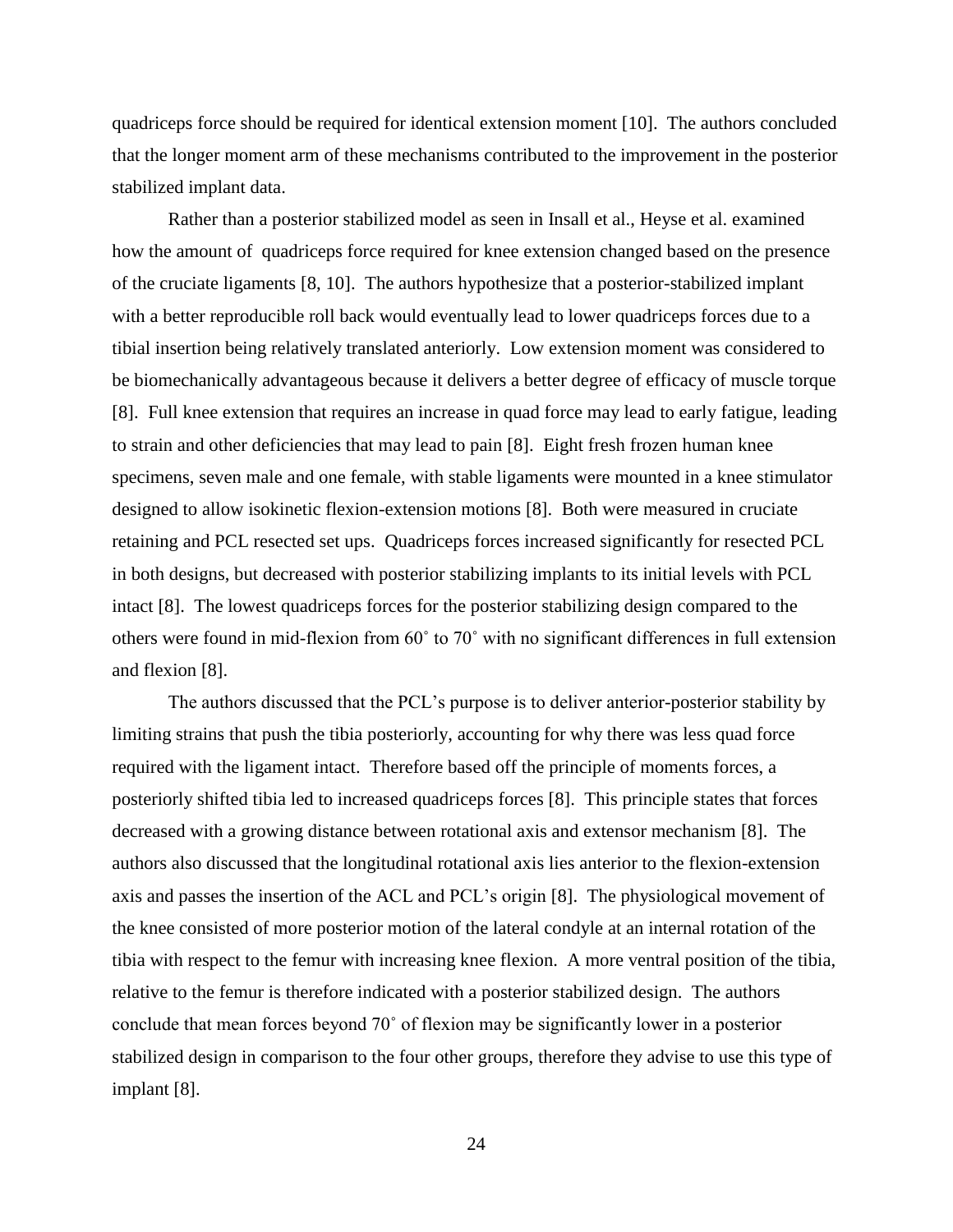The effects of chair rise and joint biomechanics have also been examined in OA and TKA patients, as observed by Su et al. [26]. The authors observed the biomechanics of the hip, knee, and ankle joints and compensatory mechanisms of chair-rise between patients at two to six years post-TKA, mild OA without TKA, and healthy elderly patients [26]. As seen in Costigan et al., the forces and moments required to produce motion were calculated by inverse dynamics [2, 26]. Each patient rose from a height adjustable chair corresponding to 115%, 100%, 80%, 65% of their knee height at preferred speed without armrest usage [26]. Results revealed that the duration for rising from a chair increased in OA and TKA groups as chair height decreased [26]. More forward displacement of their center of mass and slower extension speed was displayed by the two groups compared to the healthy control patients, but decreased chair height increased the extension speed differences among all three groups [26]. In addition to maximal hip flexion angle, the largest maximal flexion angle of the knee for all groups also occurred at 65% of knee height during the end of the forward leaning phase [26]. The maximum flexion moments of hip, knee, and ankle dorsiflexion occurred at the beginning of extension [26]. Specifically in the TKA patients, the involved side had a higher maximum hip flexion moment than the healthy control, while the maximal knee flexion moment for TKA and OA groups were lower than the healthy control, especially at 65% and 80% chair height [26]. At the ankle, the involved side of the TKA group had the highest dorsiflexion moment, and the OA patients revealed the lowest values [26].

Due to the decreased knee flexion and increased hip flexion, the authors concluded that both TKA and OA patients tended to learn forward more and shift their center of mass to the involved side during the rising maneuver [26]. This maneuver brought the center of mass above the knee and anterior to the hip and ankle, instead of directly above the hip and ankle, as seen in the healthy control group. The authors concluded that this compensatory motion will decrease the flexion angle, reaction force, and flexion moment of the involved knee where quadriceps strength may be weaker than normal [26]. Therefore, post-TKA may demonstrate better results than mild OA for rising mechanisms, as these findings were similar to the healthy control at 100% and 115% of knee height [26].

Smith et al. examined (1) if abnormal external flexion and extension moment patterns at the knee were present post-TKA and identifiable pre-surgery and (2) if higher external flexion moment at the knee is a predictive factor for the presence or severity of post-TKA anterior knee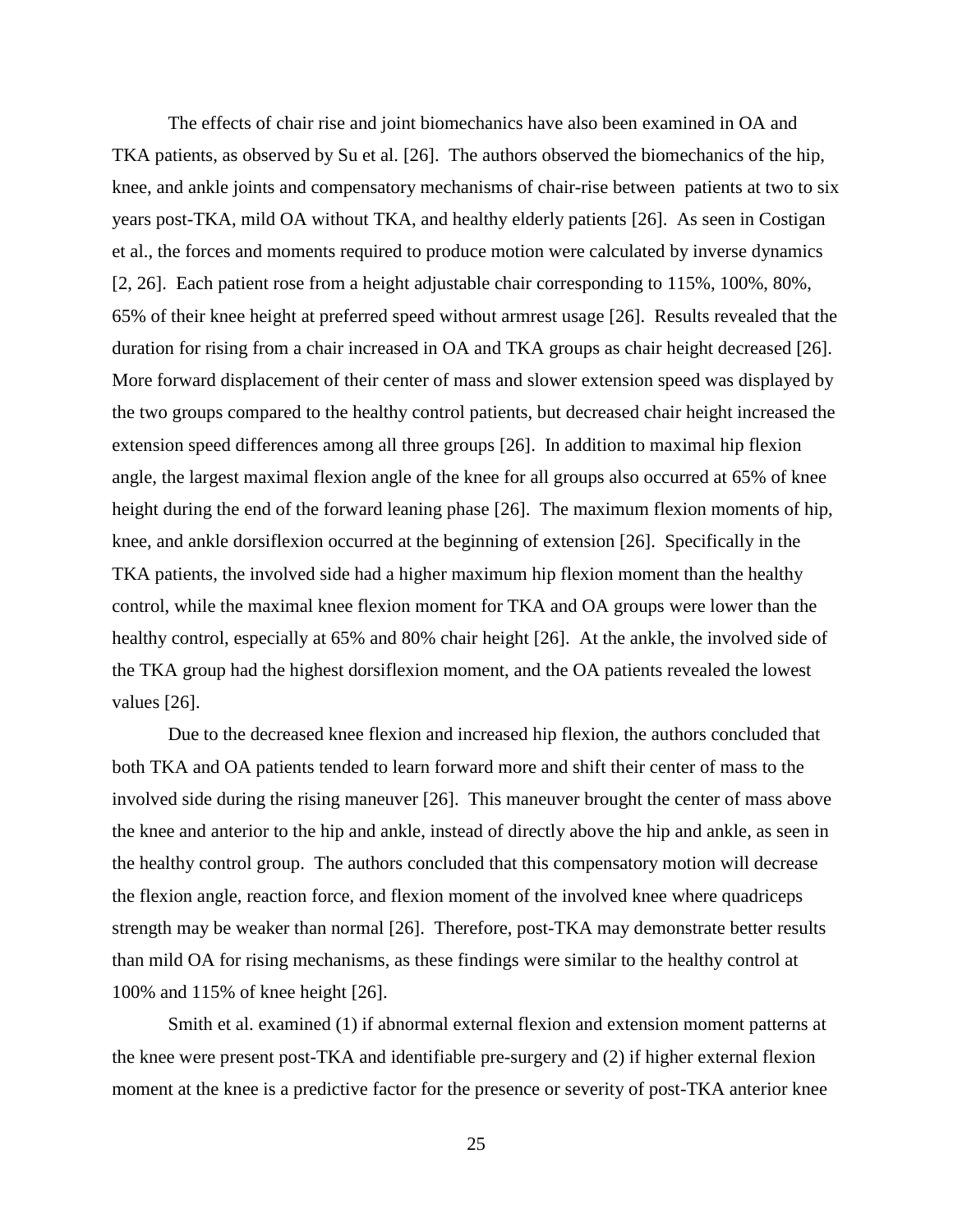pain (AKP) [24]. Thirty-four OA patients with 41 TKAs were tested and compared to 20 control participants [24]. Assessments measured clinical knee scoring and gait analysis at two time points: pre-TKA and 12-18 months post-TKA [24]. The *Profix* total knee system (Smith and Nephew Richards Inc., Memphis, TN) was used with a medial parapatellar or subvastus approach [24]. Clinical evaluation included a knee society clinical rating system, knee pain scale, and knee pain diagram to determine AKP [24]. Rather than having patients complete chair rising [26], gait was recorded by Vicon 370 motion analysis system via six 50 Hz cameras, and GRF was measured by two AMTI force plates at 2000 Hz [24]. All trials were completed at a naturally selected walking speed in comfortable habitual footwear with a low heel, and external knee joint moments were calculated from kinematic data in Vicon Clinical Manager using standard inverse dynamics and anthropometric values [24]. Society Score (KSS) and TKA knee society function score increased significantly from pre to post, and Knee pain scale decreased significantly pre to post-TKA [24]. Anterior Knee Pain was present in almost half of the participants at the 12-18 months follow up in equal proportions of patellar resurfacing and no resurfacing group [24]. Six out of 21 patients who reported AKP at pre-TKA developed this pain post-TKA [24]. Self-selected walking speeds significantly increased [24]. All temporal spatial parameters also significantly improved post-TKA, whereas the control subjects showed similar values to post-TKA patients except that controls had significantly greater limb support, double limb support, and lower stance phase times [24]. Wave forms also presented findings that there were no significant differences of mid-stance knee flexion moment from pre to post-TKA, but knees with AKP post-TKA had similar pre and post peak mid-stance flexion moments,[24]. Knees that developed post-TKA AKP had a significantly higher pre-TKA peak mean flexion moment compared to the pre-TKA values of those without anterior knee pain, but decreased post-TKA [24]. Pre-TKA peak flexion moment was determined as the best predictor for the presence of AKP to occur post-TKA from PC and univariate logistic regression models [24]. The authors suggested that the frequency and severity of AKP may be explained by the increased internal extension moment, which is generated by the knee extensor muscle group, resulting in external flexion moments that contribute to greater forces on the patellofemoral joint during early mid-stance [24].

A study by McClelland et al. investigated the prevalence of abnormal knee flexionextension patterns during stair ascent and descent for TKA patients [17]. TKA participants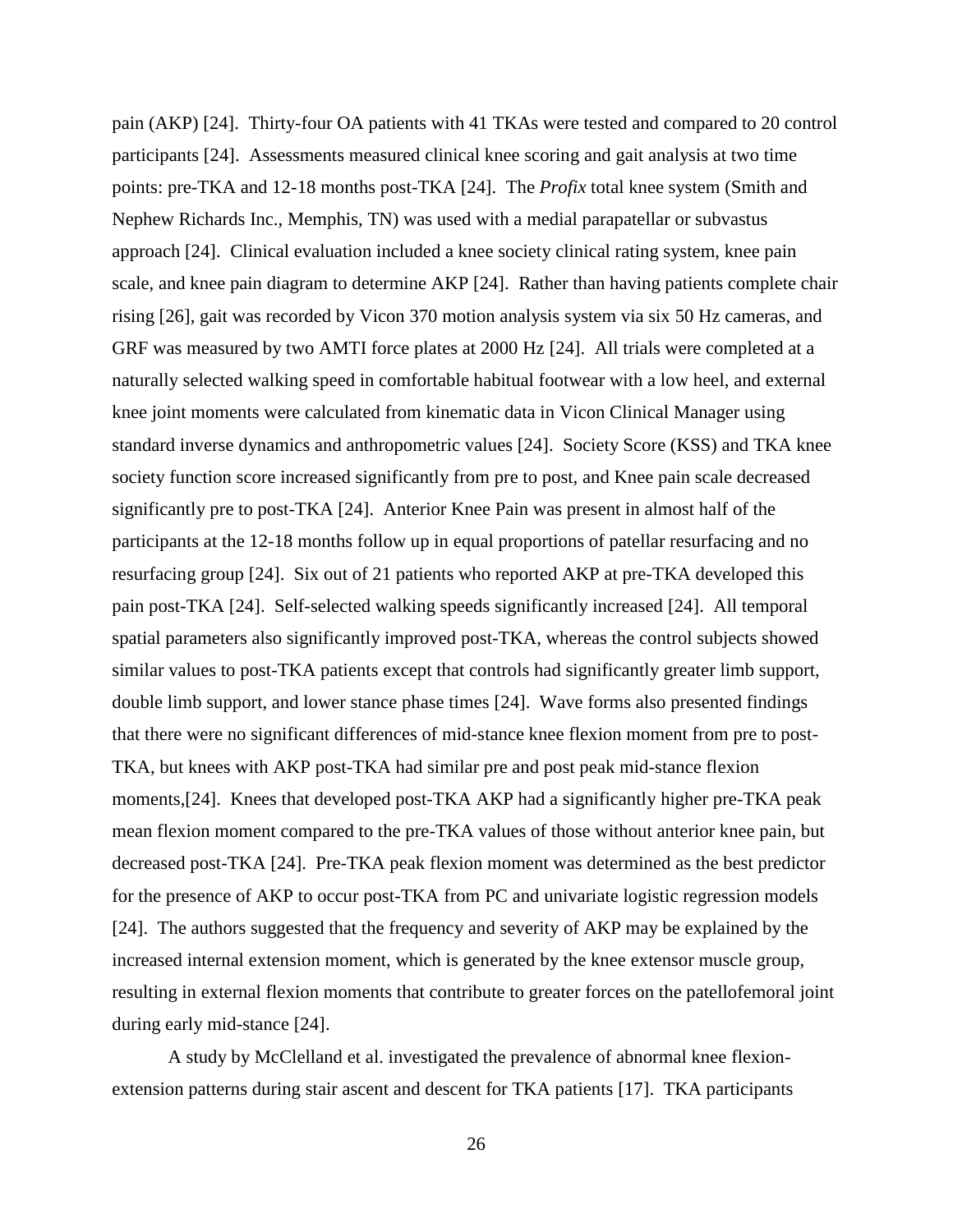included individuals who were post-TKA, for the treatment of OA, at 12 - 18 months and were able to walk 10 m without assistance [17]. All 40 TKA participants received fully cemented Genesis II posterior stabilized prosthesis, and were compared to 40 healthy control participants. Participants walked down a 10 m walkway with two force plates on the floor, and one force plate on the first step of the staircase. The beginning of the step cycle is represented at 0% while toeoff is signified at the end of the step cycle at 100% [17]. Participants were instructed to take two steps on the level walkway before ascending [17]. Unlike the previous stair studies, no handrails were present for support and data collection stopped if they were unable to complete the task properly [17].

Out of the controls in the study by McClelland et al., 83% of TKA participants were able to ascend and descend stairs independently, while only 65% and 53% of TKA patients were able to complete the stair ascent and descent trials, respectively [17]. TKA patients and controls' knee motion step cycle pattern were separated into (1) normal and (2) abnormal significantly different clusters [17]. All control and 77% of participants were classified in Cluster 1 due to their normal knee moment and step cycle pattern, and the remaining TKA participants were categorized in Cluster 2 due to their abnormal knee pattern [17]. Peak knee flexion moment was significantly reduced, and the change of moment direction from flexion to extension occurred earlier in the step cycle of Cluster 2 during stair ascent [17]. The change of knee extension to flexion moment in Cluster 2 was characterized by a delay, and the flexion moment in early stance was absent during stair descent [17]. The authors discussed that the reduction of knee flexion moment and premature change to knee extension indicated avoidance of generating a knee flexion moment [17]. This avoidance was explained to serve as a compensatory reaction to instability of specific implant designs [17]. Peak knee flexion angles and moments, however, were not significantly different between unilateral and bilateral TKA values [17]. It is also important to note t that TKA participants who was able to ascend and descend had a similar pattern to the control group, but the proportion of participants who demonstrated an abnormal moment pattern was too small to allow meaningful statistical data [17].

Similarly to Costigan et al., Vallabhajousla et al. discussed how the use of stairs increases kinetic variables at the knee. The authors investigated stability through power expended and external adductor moments at the hip, knee, and ankle joint during stair ascent initiated by a walk compared to initiated from standing [27]. Additionally, the authors examined if this was present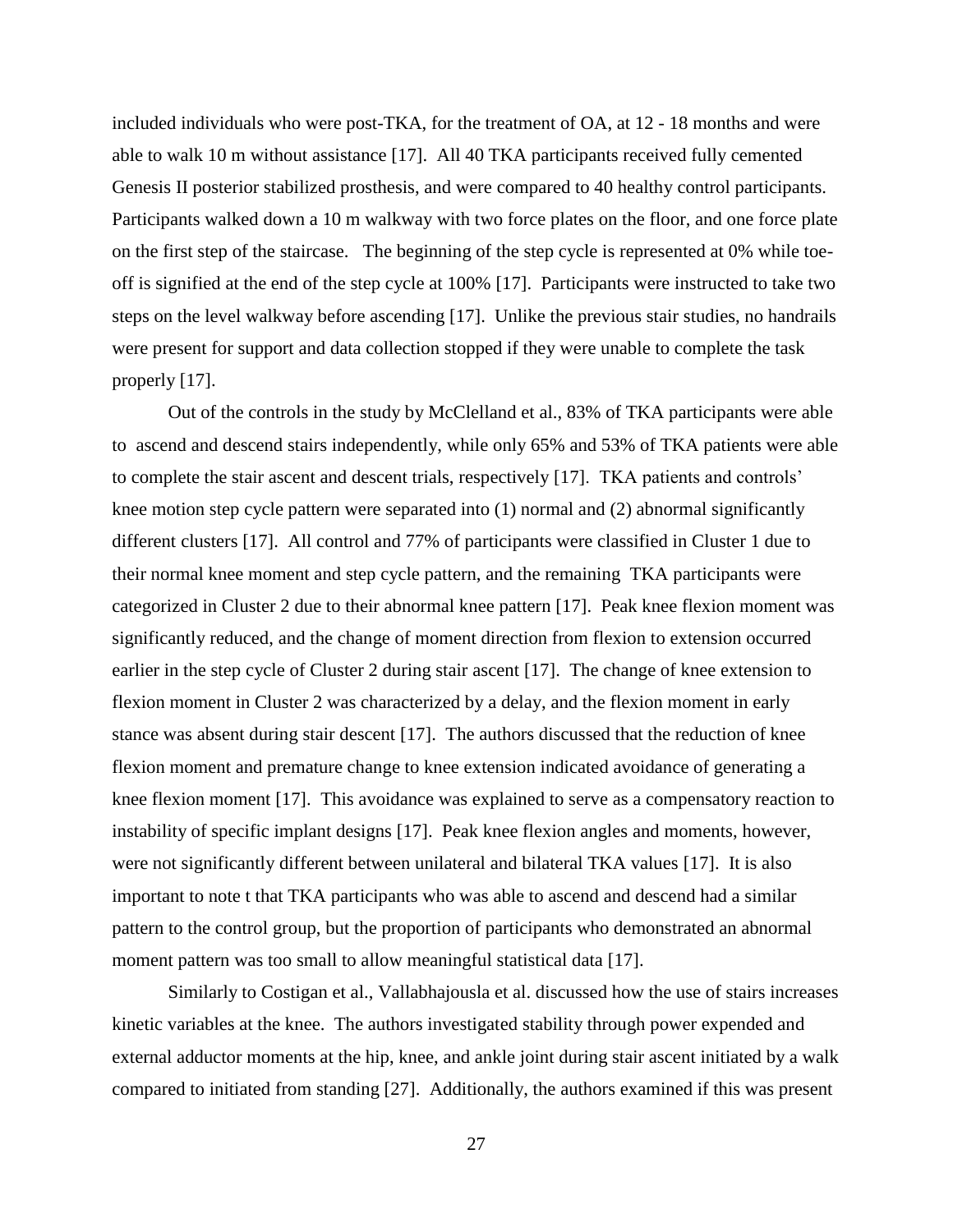only at the first step or also at the next ipsilateral step [27]. Ten healthy subjects were randomly assigned to approach the stairs from a standing position or to walk 5 m at a comfortable speed in sport shoes [27]. The participants showed significantly greater peak abductor moments at the knee and hip when initiating stairs ascent from a walk [27]. Additionally, significantly greater peak ankle (20%), knee (20%), and hip abductor moments (20%) occurred at the second ipsilateral step [27]. Significantly greater peak values of power were also revealed at the ankle (48%), knee (43%), and hip (42%) at the second ipsilateral step [27]. Peak power was also significantly greater absorbed at the ankle (44%), knee (50%), and hip (64%) at the second ipsilateral step [27]. The authors concluded in their discussion that greater peak hip abductor moments with initiating stair ascent with walking may indicate increased activity of ipsilateral hip abductors [27]. This may be assisting with contralateral limb to avoid contact with stepping by counteracting pelvic drop on the contralateral side [27]. It is also possible that initiating stair ascent from a walk could have resulted in greater velocity, resulting in grater peak joint moments at the knee and hip [27]. The authors conclude by suggesting that using stair ascent reveals greater peak moment and powers while ascending the second ipsilateral step, to highlight the greater effort required for stability in the frontal plane, and the contralateral strength for clearing the intermediate step [27].

Another article by Vallabhajosula et al. examined how starting from afar compared to starting statically directly in front of a stair case will alter joint moments and powers [28]. The authors not only predicted that joint moments and powers during stair negotiation will be different in these two conditions, but these differences will also appear in consecutive ipsilateral footfalls on the stairs [28]. Kinematic data was collected from ten healthy young adults with eight cameras at 60 Hz, and two platforms at 600 Hz in the first and third stair tread. Dimensions of the staircase (18 cm step rise, 46 cm step width, 28 cm step tread, and angle of 32.73˚) were selected because it is frequently encountered and within recommended stair dimensions by the Occupational Safety and Health Standards [28]. Trials were not used if the use of handrails or loss of balance occurred. Five trials for both randomized separate conditions were averaged for starting farther away from the stairs and starting in front of the stairs [28]. Participants were instructed to walk towards the stairs from a distance of 5 m within 10% of their pre-determined self-selected speed [28]. Findings showed that initial speed had minimal effect on the ankle joint moments, and peak positive ankle power starting from farther away was of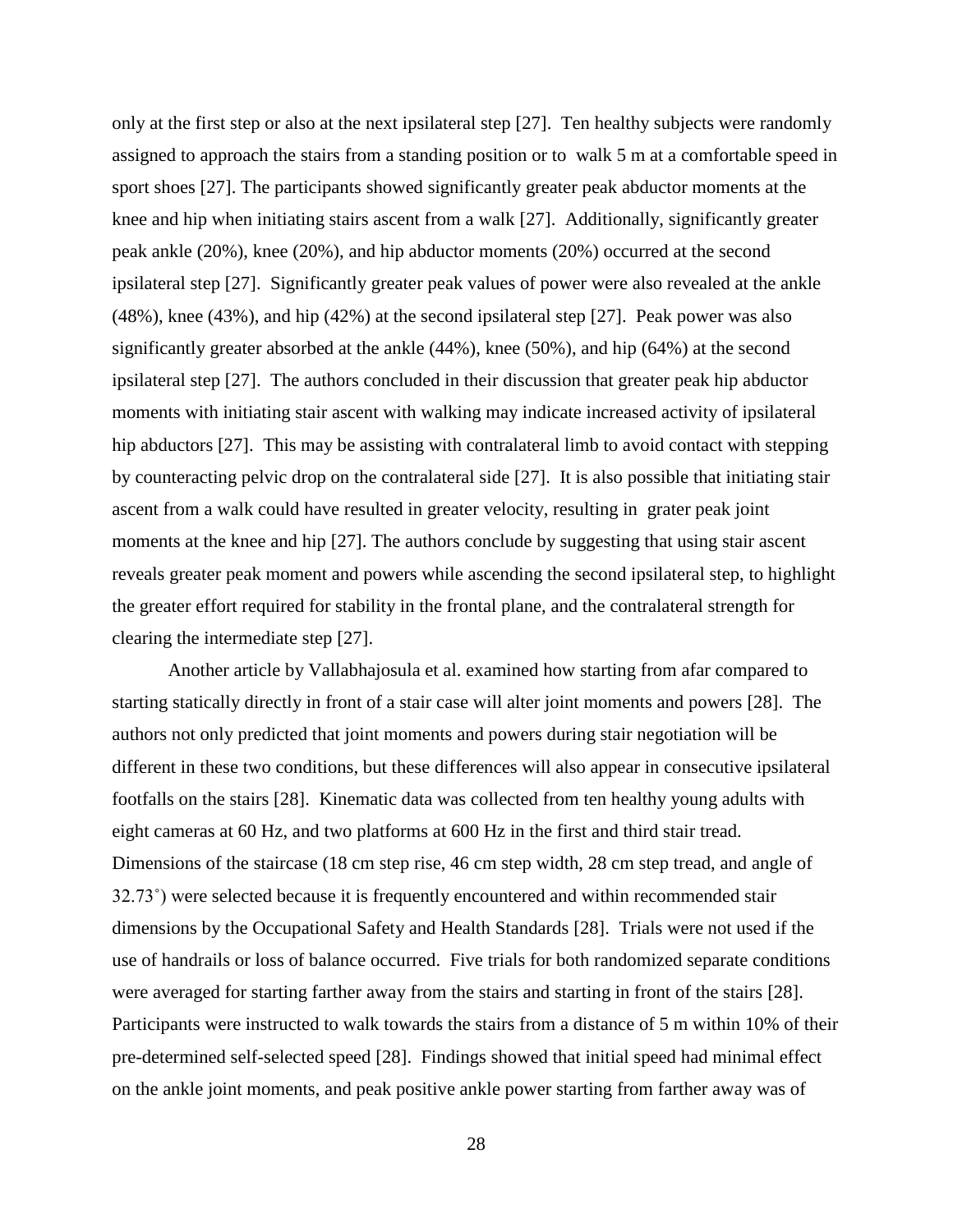lesser value compared to starting in front of the stairs before toe off [28]. Peak knee extensor and hip extensor moment following foot strike was 10% greater when participants ascended from farther away, and decreased at the second step by 21% [28]. Peak knee flexor joint moment was also significantly greater in the first step by 62% [28]. Participants produced 8% more positive power on the second step when starting farther away, but 2% less power on the second step when starting in front of the staircase [28]. Knee power also decreased from first to second step by 15% [28]. The authors discussed that a possible reason for the differing values between the first and second step may be due to decreased velocity [28]. The authors also explain that at toe-off from first to third step in comparison to the toe off from second to final step, muscle activation changes due to less knee flexion required when reaching the final step [28].

## *Conclusion*

Despite that stair ascent caused greater knee flexion moment in healthy individuals [10, 27, 28], moments for TKA patients have been shown to remain below healthy values [10, 17, 24]. There was also a greater difference reported between healthy and TKA patients during stair ascent when compared to level walking [2]. The reduced knee flexion moment of TKA patients indicated abnormal knee function and compensatory mechanism with functional activities, as explained by the principle of moments force [8, 17].

### **Single Radius Femoral Implant**

## *Introduction*

Historically, the multiradius (MR) femoral implant had been commonly used in TKA procedures because of its similar kinematic design to a healthy human knee. However, with the prevalence of AKP in TKA patients, combined with poor knee extensor strength and a decrease in knee range of motion, compensatory gait patterns became unavoidable [26]. Therefore, the single radius (SR) implant was introduced with a new and distinguishing characteristic of a fixed posterior center of rotation, which in theory lengthened the lever arm of the knee during knee extension [3, 7, 16]. Current literature has examined isokinetic strength and torque in both living and cadaveric populations to determine if increased lever arm would reduce quadriceps tension during extension [3, 6, 22]. Although long-term outcomes have yet to be published, clinical outcomes suggested AKP decreased and function increased in those who have received an SR implant compared to those who have received a MR implant [6, 7, 16, 30].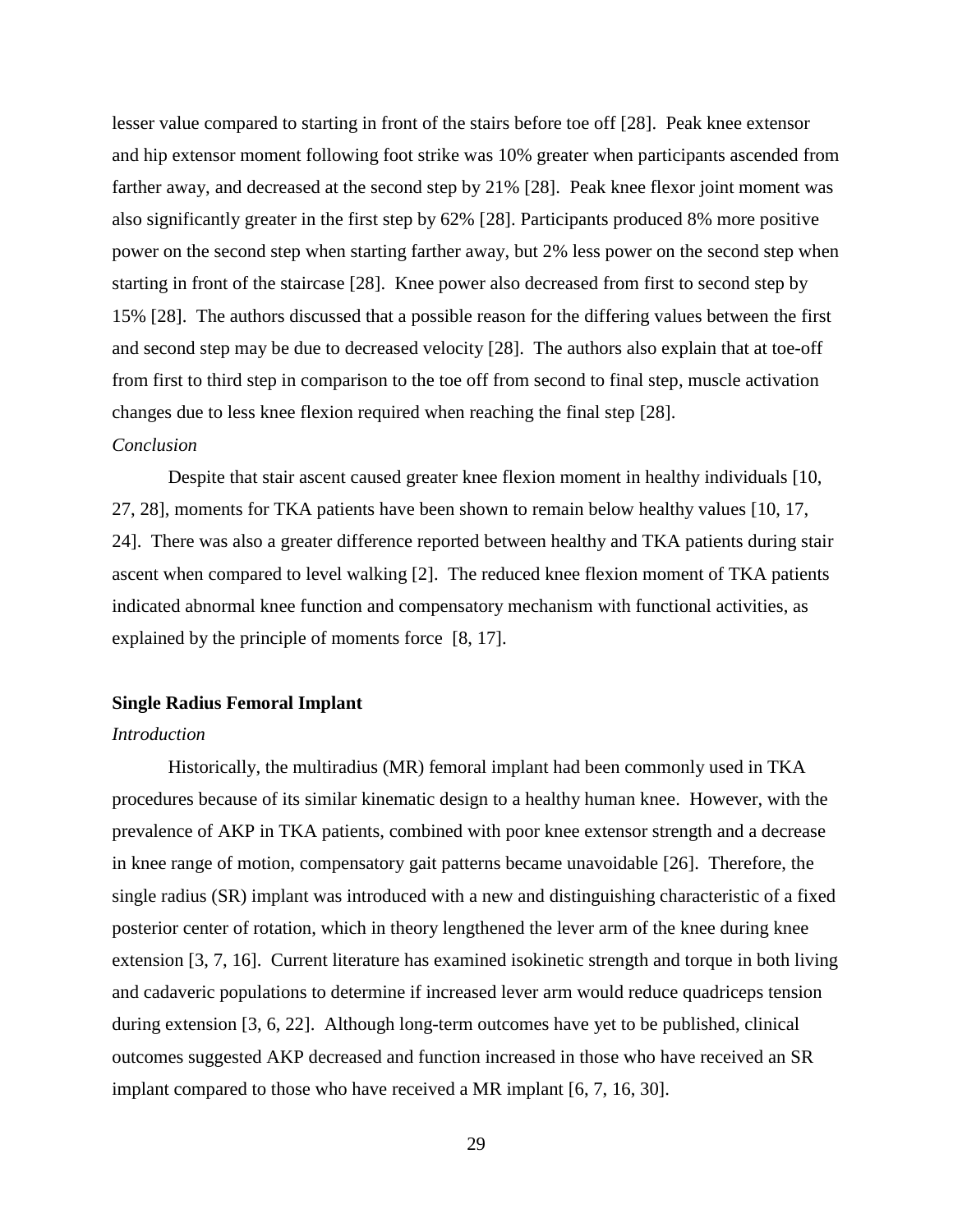## *Review of Literature*

In order to test the theory that SR required less force for extension, Ostermeier et al. performed a cadaveric study of SR and MR implants. The research team addressed that abnormal muscle function after TKA may occur for multiple reasons, such as loss of proprioception, muscle capacity, implant design, or alternations in lever arms and extension moments [22]. Stabilization of the flexion/extension axis movement is reduced and knee extensor lever arm is improved or restored to physiological levels, which may result in higher extension forces [22], The purpose of this study is to investigate the amount of quadriceps force required to extend the knee during isokinetic extension pre and post -TKA in MR and SR implants, and hypothesizing that SR would restore to physiological levels [22]. The researchers strapped 12 specimens, averaging 68 years of age, to isokinetic flexion-extension stimulation. To replicate magnitudes close to physiological forces and moments about the knee, the tibia was moved by three separate hydraulic cylinders stimulating quadriceps muscle force, co-contraction hamstring force, and application of an external flexion moment [22]. Measurements were completed from 120˚ to full extension with a constant hamstring flexion force of 100 N and constant internal, external flexion moment of 31 Nm applied throughout [22]. The quadriceps cylinder was applied a constant extension moment at the swing arm to create 31 Nm for nominal extension moment, and the resultant quadriceps force to maintain this moment was recorded [22].

Results of the study by Ostermeier et al. revealed that significantly higher quadriceps force output for MR was necessary to generate the same extension moment as the SR [22]. The authors explained that the change of lever arm during extension of the knee, and contact point translation of the tibiofemoral and patellofemoral joint will alter the quadriceps force on the knee [22]. The extensor mechanism efficiency is also increased when more stability of the flexion/ extension axis can be restored, to allow less required quadriceps force needed to create the same extension moment [22]. Additionally, maximum quadriceps load following MR occurred at lower flexion angles (90˚) and the force remained higher when going into greater extension [22]. The authors concluded that the SR implant can restore physiological tibiofemoral movement, resulting in a more stable flexion/ extension axis compared to MR implant, and therefore possible that the physiological lever arm could be restored [22].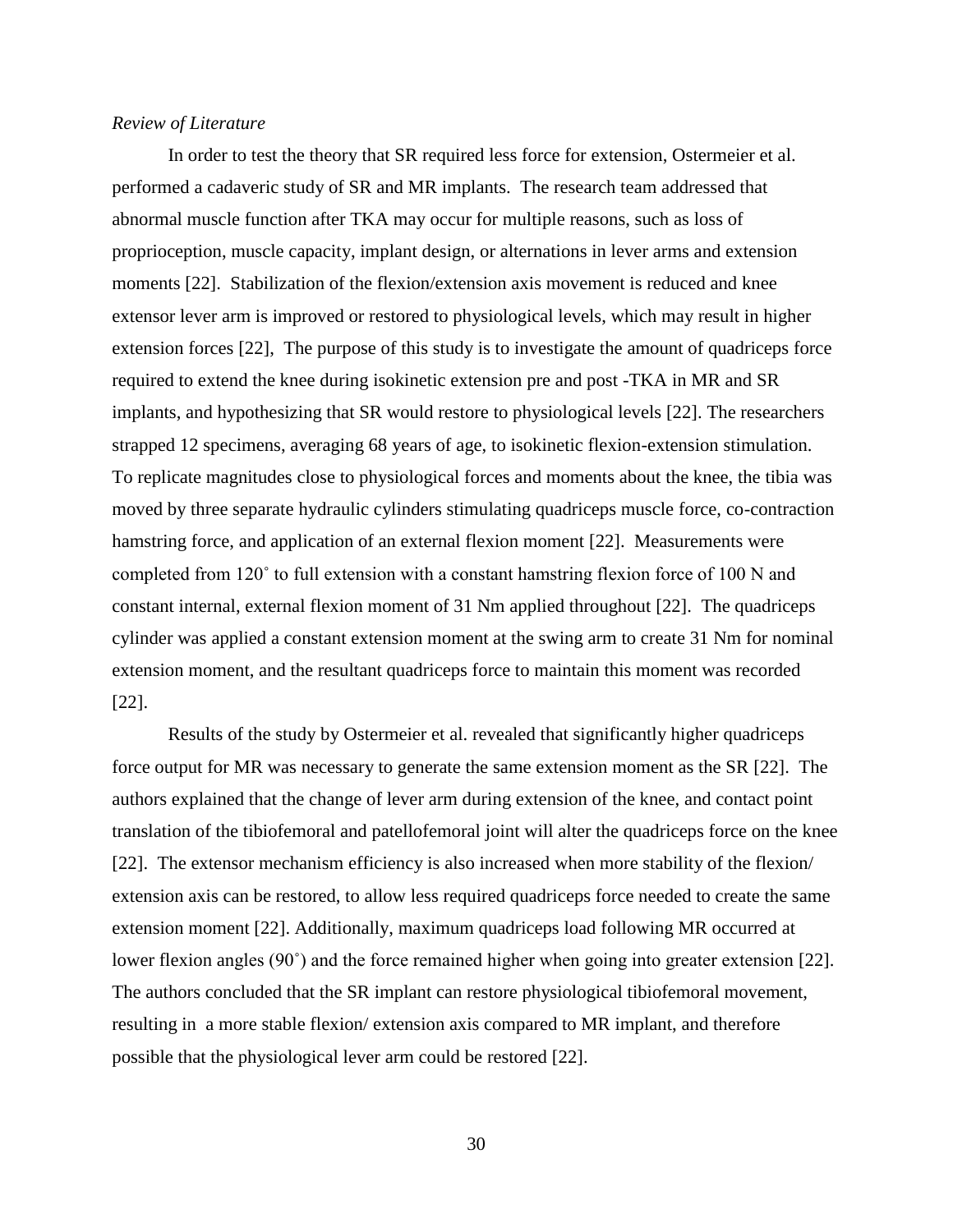Ward et al. also examined cadaveric knees with SR TKA implants [31]. The authors focused on determining a possible cause of the improved mechanical quad advantage. The authors investigated three options: 1) flexion moment about the tibiofemoral joint was due to the hanging mass, 2) patellar moment arm governed the transmission of force across the tibiofemoral joint to the patellar tendon, 3) the quad force – patellar tendon force ratio (QF: PTF) altered the transmission of force across the patella from the patellar tendon to the quad tendon [31]. There were six cadavers between the age of 60 to 80 years old that were set in knee extension with 3 kg load on the tibia, and compared to normal non-implant knees. Patellar tendon moment arm and the patellar tendon angle was observed through fluoroscope sagittal images, along with Vicon motion capture to measure relative movement and force between the femur, patella, and tibia [31]. Results showed that the hanging mass was not a contributor for the different flexion moment between TKA and normal groups due to the consistent hanging mass for all knees [31]. The patellar moment arm was also not a cause for the quad advantage, as 15% and 20% of quad force of TKA was greater than normal, yet the moment arm was less than 5% greater than normal in flexion range. The 3D images revealed that the SR moment arm was lower than normal throughout the flexion range [31]. Therefore, the authors concluded that alterations to quad force – patellar tendon force ratio contributed to reducing the quad force post-TKA by transmitting the force across the patella from the patellar tendon to the quad tendon [31]. The authors concluded with suggestion of future work focusing on improving the patellofemoral joint, rather than focusing on tibiofemoral joint [31].

D'Lima et al. also investigated the biomechanical differences between SR and MR implants on cadavers [3]. Commonly used femoral implants possessed a changing sagittal geometry with the center of rotation shifting from an anterior location to a posterior location, during flexion and extension, due to the changing radius of the curvature [3]. The authors explain that a recently the SR implant maintained one sagittal radius from hyperextension to flexion with the center of rotation located close to the transepicondylar axis [3]. This center of rotation is more posterior to comparable knee implants to increase the extensor moment arm [3]. The authors examined if the increase in extensor moment arm affects quadriceps tension [3].

The authors collected data on six fresh frozen knees from human cadavers in three different conditions in the following order: normal, Scorpio SR (SR implant Scorpio CR, Howmedica Osteonics), and Control MR implant (Series 7000, Howmedica Osteonics) [3].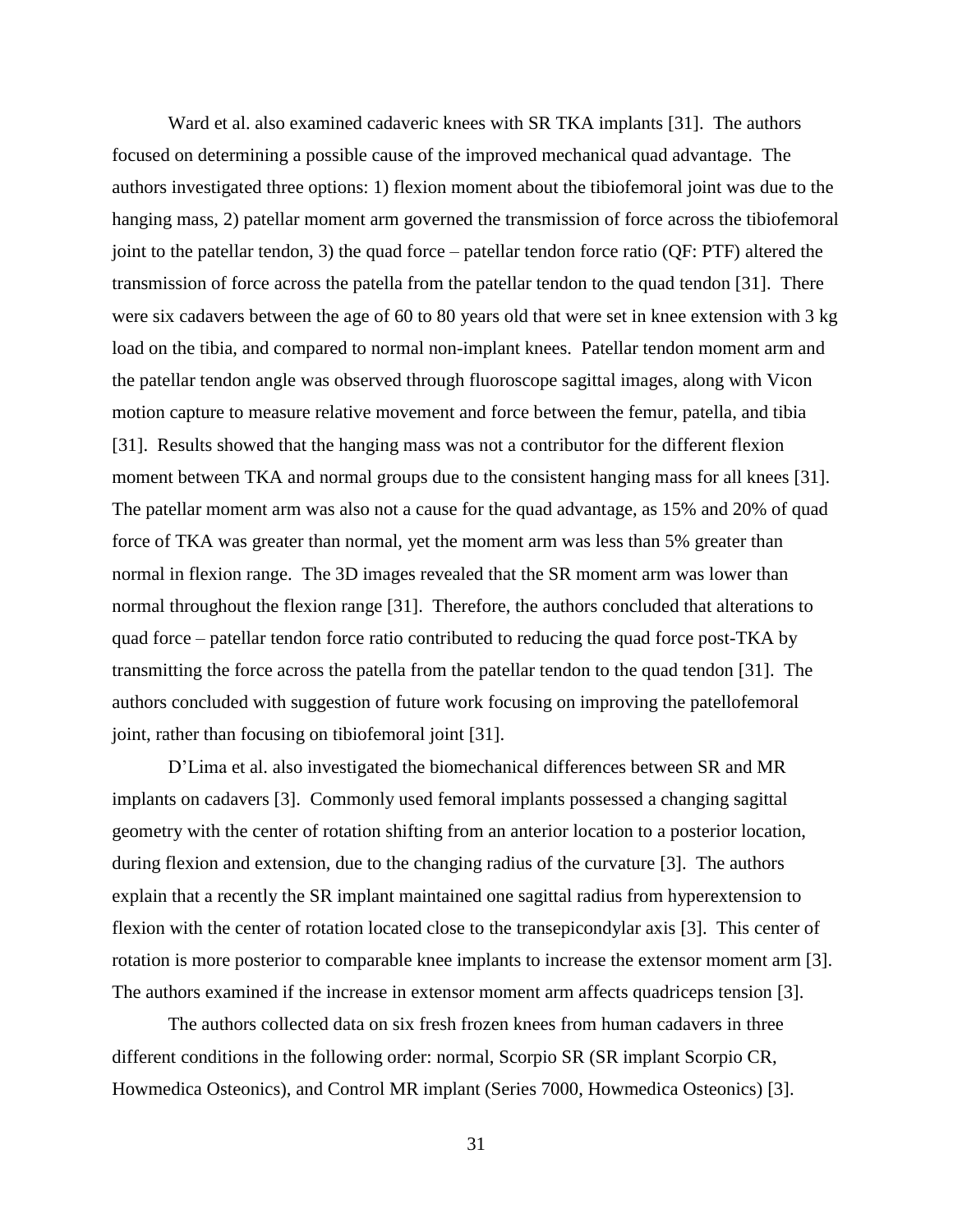Kinematic data was collected from two trials per knee, using a dynamic quadriceps driven closed kinetic chain knee stimulator (Oxford knee rig) and a 3D motion analysis using electromagnetic tracking device in simulated stair climbing settings [3]. Peak knee flexion moment at approximately 40 Nm was generated comparable with the reported moment during stair climbing after TKA [3]. Results revealed that there was less femoral rollback, more valgum in extension, and less rotation seen in implant conditions compared to normal [3]. Normal knees consistently generated higher quadriceps tension than either implant conditions, while the SR showed 5% to 20% reduction in quadriceps tension and lower patellar compressive forces relative to the control at flexion angles greater than 40˚ [3]. Quadriceps tension and patellar compressive forces were correlated with each other and directly correlated with knee flexion angles for all conditions [3]. The results supported that a longer lever arm reduced the tension of the quadriceps during knee extension at angles that typically generated high knee moments typically seen during stair climbing [3]. The reduction of patellar forces for the SR compared with control may positively impact patellar component hold and improve the knee extensor function [3]. In conjunction, there were relatively small kinematic differences between control and SR during kinetic chain knee extension at angles and loads tested [3]. This suggested that the changing center of rotation does not have any additional positive or negative affect on knee kinematics [3].

Hall et al. also compared the advantages of having a contemporary SR compared to a PCL retaining MR implant [7]. In this randomized study, 50 SR (Homedica Osteonics Scorpio, Stryker Orthopaedics Mahwah NJ) and 50 MR (Johnson & Johnson PFC; DePuy, Johnson & Johnson, Warsaw, Ind) were evaluated. All participants received three weeks of physical therapy post-TKA focusing on quadriceps strengthening, range of motion, and weight bearing transition. Range of motion for the Scorpio SR ranges from -15˚ to 75˚ knee flexion with fixed, posterior instant center of rotation as studied in D'Lima et al. [3], which theoretically, increases the SR moment compared to the MR design [7]. AROM and KSS were assessed by a physician at pre-TKA, four to six weeks, three month, and 1-year post-op [7]. The ability to rise independently from a 16 inch high chair was examined only post-TKA, which was than classified in either an assisted or unassisted chair-rise category. A student *t*-test for age, height, weight, range of motion, and KSS was conducted, along with Pearson  $X^2$  for chair rise ability and anterior knee pain when rising[7]. An increase of 38%-88% were able to rise from a chair without assistance in the SR group and an increase from 46%-82% of the MR group compared at 4-6 wks and 1 yr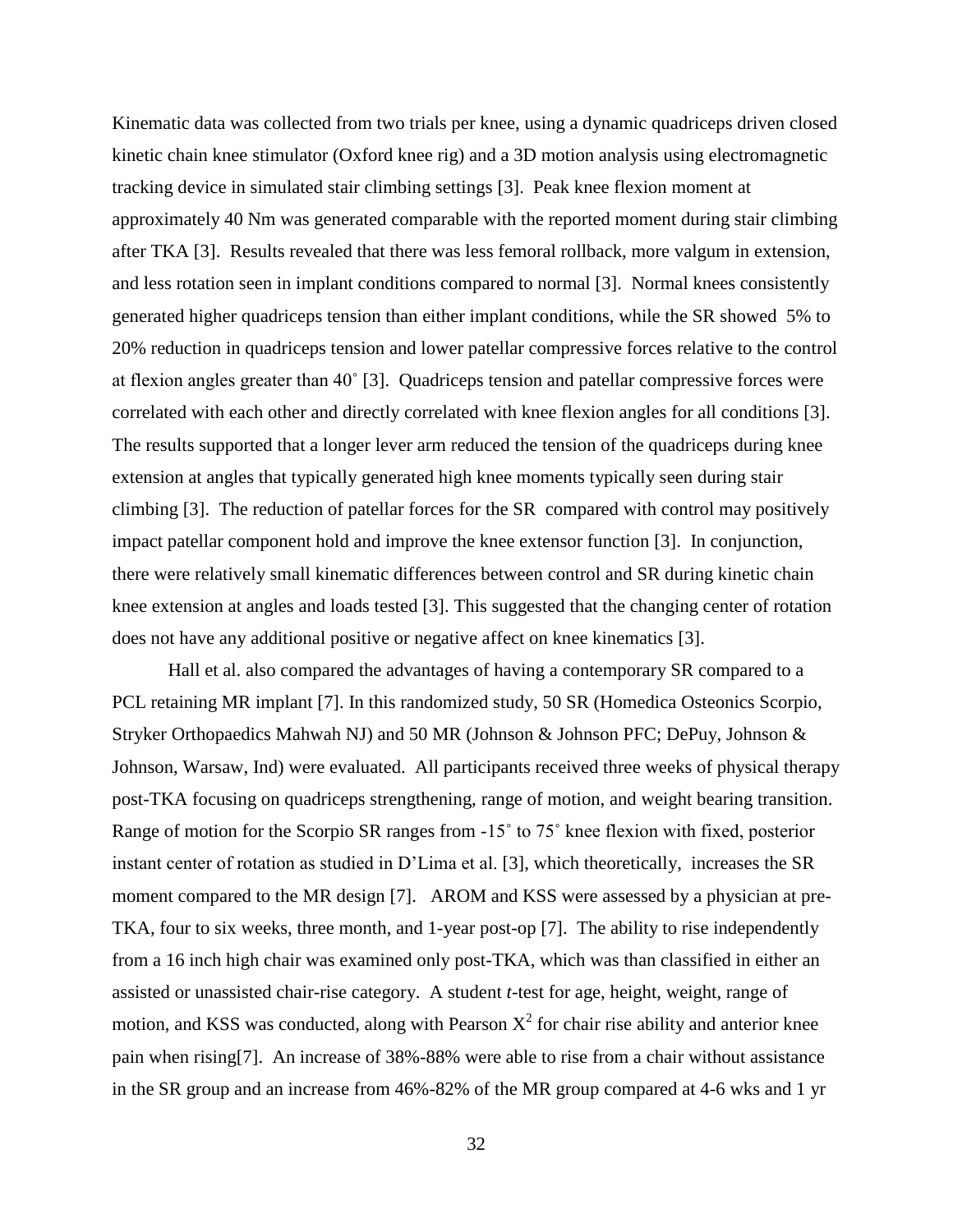post-TKA [7]. There were no significant differences between groups at any time point [7]. Anterior knee pain decreased from 32% to 15% in the SR group and 28% to 11% in the MR group at 4-6 weeks and 1 year post-TKA without sig diff between groups at any time point [7]. Extension at 4-6 weeks post-TKA in the SR group was not clinically significant and resolved by one year post-op [7]. Results concluded that extension improvements were not clinically significant between implants and resolved by 1 year [7]. There were no significant differences between groups in extension. Overall there is an increase of being able to go from sit to stand without assistance though and there was a decrease in anterior knee pain with the presence of a TKA implant [7].

Jo et al. also concluded with no significant differences between implants in their study. Intra-operative stability and clinical outcomes were compared between groups. There were 50 SR (66.4 years old average, Scorpio CR Zimmer) and 50 MR patients (67.5 years old average, NexGen CR Zimmer) who followed up in this study at an average of 36.2 months post-TKA [12]. Range of motion, x-ray in full extension for joint line position, and clinical outcomes were examined in both groups. Clinical outcomes include passive range of motion, the Hospital for Special Surgery Score, the Western Ontario and McMaster Universities Osteoarthritis Index score, and a Visual Analogue Scale of AKP with stair climbing. Intra-operative mean total stability was only significantly better in SR than MR 30˚ of flexion [12]. The authors accounted the beneficial stability towards better ligament stability during mid-flexion based on maintained length of ligament from the fixed rotation. However, overall mean stability of both groups were noticeably low at 0˚ of flexion, and all clinical outcome scores were not significantly different [12]. Maximum knee joint flexion, additionally, were not significantly different between groups [12]. The authors concluded, as did Hall et al., that this design did not culminate in better functional outcomes [7, 12].

Similar results were seen in a study by Hinajeros et al., who examined functional results and the quality of life. Range of motion and the perceived ability to perform activities of daily living, such as stair ascent, descent, kneeling, and squatting, were also examined. Unlike Jo et al., this study examined posterior stabilized implants, where 285 received the MR Genutech Total Knee System and 295 received the SR Stryker Traithalon implant [9]. The TKA surgery was also completed by nine different surgeons, but there was no learning curve due to their experience. The KSS knee, KSS function, total KSS, VAS score for pain and SF-36 physical at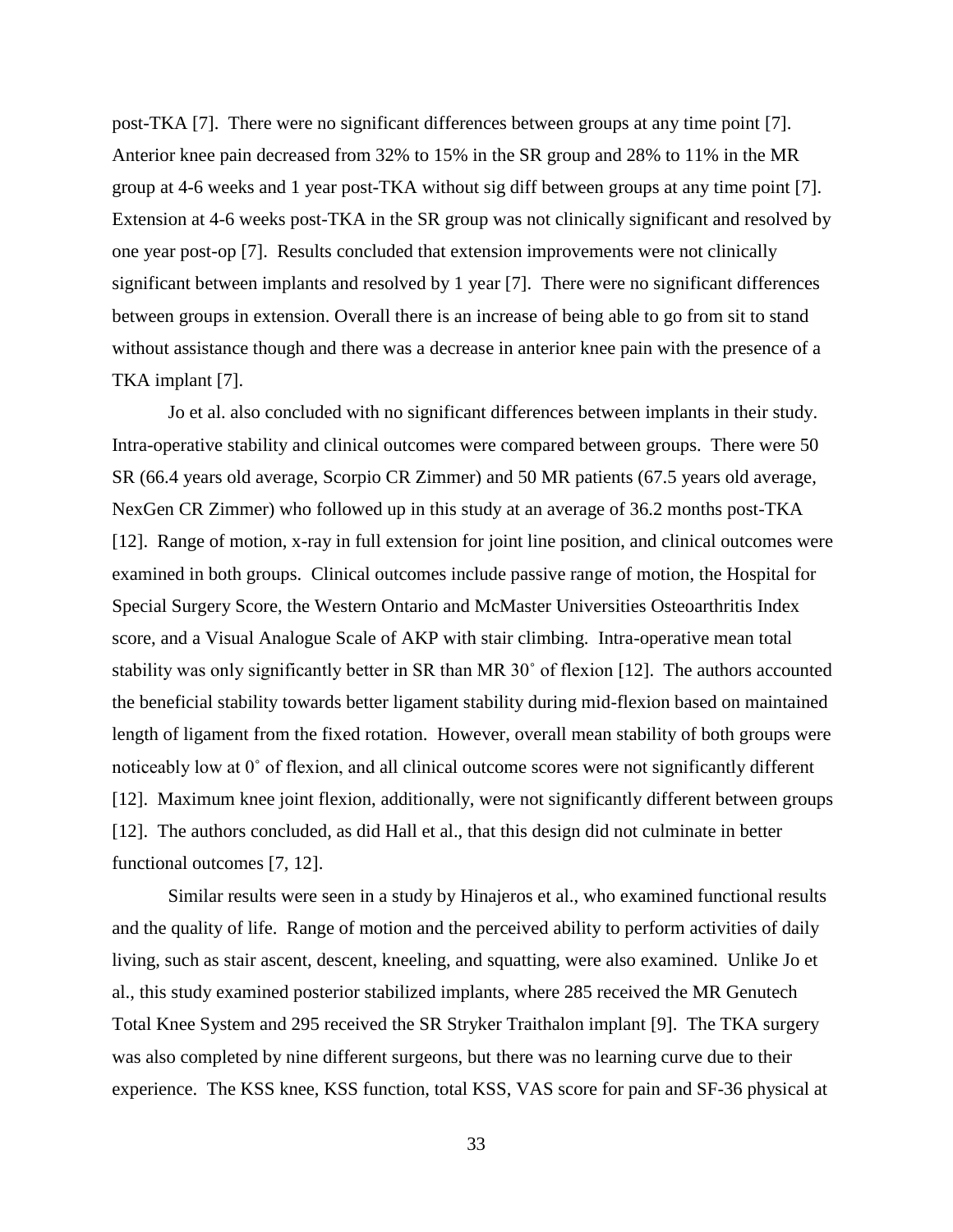1 year and 5 years post-TKA were not significantly different between implants, but they all significantly improved compared to post-TKA [9]. Post-TKA expectation of achievement for ascending stairs, descending stairs, kneeling, squatting, and activities of daily living were also not significantly different between implants, post-TKA, but all significantly improved compared to post-TKA [9]. The authors concluded that their study failed to prove better functioning with SR at short term and medium term follow up [9]. Range of motion was also not significantly different throughout the study [9]. Since both implants actually improved in perceived function and ability, the authors suggested that the single radius of the femoral component should not be considered the main factor with choosing a TKA model [9].

Clinical scores, as well as quadriceps force and power, were also examine in a study by Kim et al. Similarly to Hinajeros et al., the authors examined the posterior stabilized SR implant (Stryker triathlon) and if it is advantageous for quad recovery [13]. The authors measured if the amount of patients with physiological levels of quad force and power, and American KSS would be higher in SR. Data was collected at pre-TKA and post-TKA at 6 weeks, three months, six months, and one year from 55 SR and 54 MR (PFC Sigma) patients [13]. Quad force and power at every time period were not significant between groups [13]. Mean quad force, in fact, at six months could reach pre-TKA levels, while mean quad power at three months post could reach pre-TKA levels in both implants [13]. Post-TKA clinical scores were also not significantly different. The authors suggested that the femoral design in a TKA would not influence quad function after surgery [13].

Mahoney et al. also studied the Scorpio SR implant, but compared it to 7000 PPSK MR prosthesis [16]. As described in D'Lima et al., the authors examined the kinematic theory that knee flexion and extension occurred around the around a center of rotation that moves anteriorly and proximal in extension and distal and posterior with flexion [3, 16]. The MR device closely followed this description in movement, but the authors discussed that a relatively posterior flexion-extension axis would lengthen extensor mechanism moment arms and therefore, improve extensor mechanism function [16]. This is due to the findings that MR device does not restore the lever arms to normal, with the greatest reduction occurring in the last 30˚ of extension [16]. Eighty-three MR and 101 SR participants, with an average age of 69 were examined. The participants answered three yes/no questions about no arm assisted sit to stand task and actually performed chair rising task as seen in Hall et al [7]. Questions and evaluations were given at six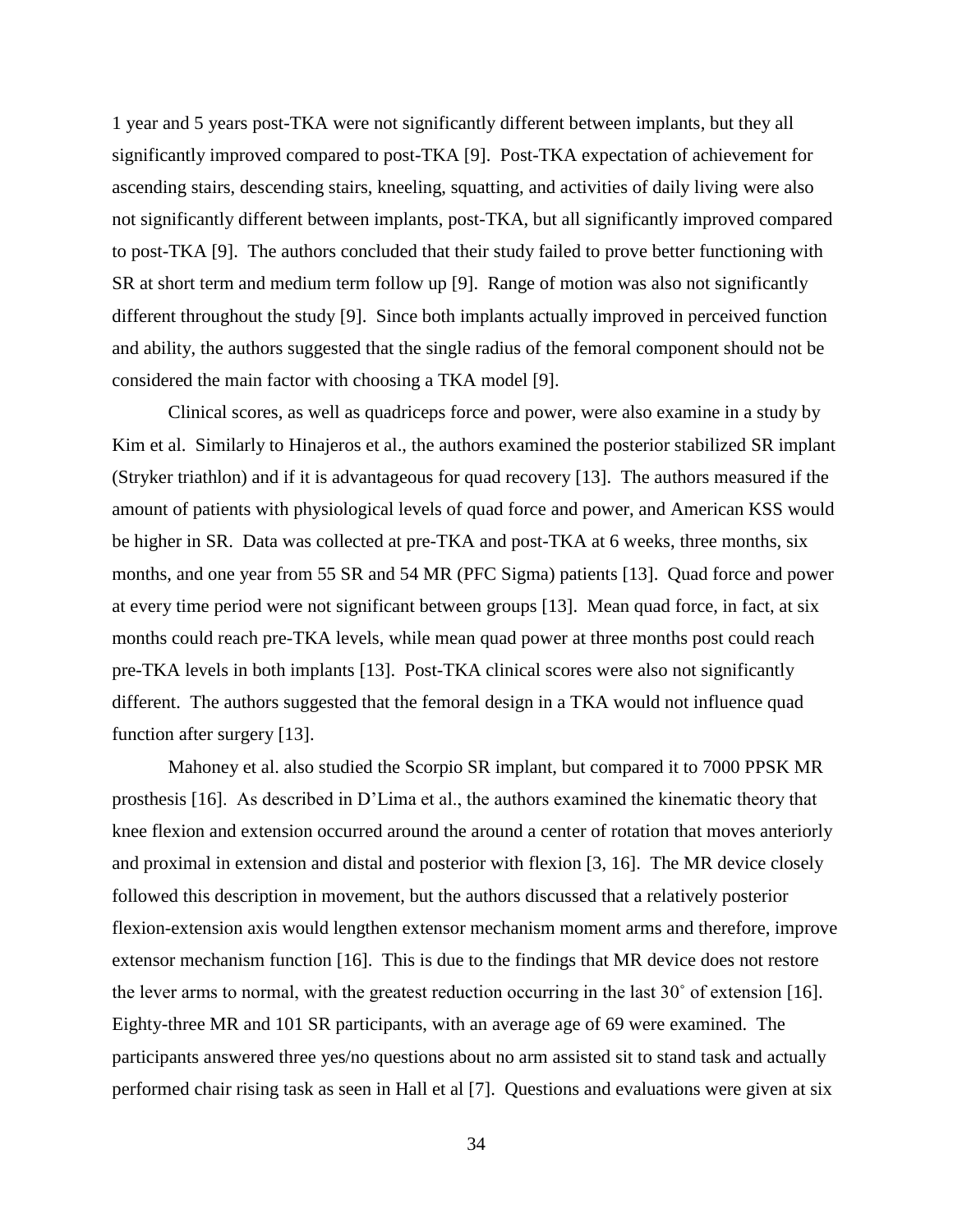weeks, three months, six months, one year, and two years post-TKA [3]. Knee Society Scores and functional questions improved post-TKA for both groups, but flexion significantly increased for only the SR group at six weeks [16]. On the other hand, SR showed no significant difference compared to MR at two years, 120˚ and 122˚, respectively [16]. The SR group consisted of a higher percentage of participants rising from a chair independently at six weeks, one year, and two years compared to the MR, which the authors associated to a reduction of anterior knee pain [16]. SR group also had significantly less amount of anterior knee pain at 1 and 2 years postoperatively [16]. The authors associated these differences and lower anterior knee pain to improved extensor mechanisms with the SR implant [16].

Similar to the previous studies, Gomez-Barrena et al. examined the extensor performance outcomes of Scorpio SR, but compared it to the NexGen MR implant by using the knee scoring system, recording the number of physiotherapy sessions completed, and the number of post-TKA weeks until the use of one crutch was implemented [6]. Isokinetic evaluation for flexion and extension with a 40 Hz dynamometer balance platform, and a gait cycle evaluation of the velocity throughout each gait phase was also used [6]. These assessments were performed at an average of 10.9 months and 10.7 months post-TKA for the 30 patients in the MR control group and the 30 patients in the SR evaluation group, respectively [6]. Comparative statistical analysis for quantitative variables was assessed by Student's *t-*test after assessing normal distribution by the Kolmogorov-Smirnov test. Clinical Knee Scoring System did not expose any difference between groups, but the SR participants completed fewer physiotherapy sessions and faster time to one crutch usage [6]. Comparative isokinetic analysis for peak extension torque was significantly higher for the SR group only, while peak flexion torque was significantly higher for the MR group only [6]. Stability assessment revealed that SR had a higher surface/length ratio, suggesting that the body's center of gravity oscillation decreased compared to MR [6]. Gait cycle evaluation revealed a faster contralateral swing phase speed for the SR group, which may indicate that the leg with the prosthesis provided a more solid support to allow faster swing movement [6]. The authors explained that better quadriceps recovery may be responsible for increased isokinetic peak extension and faster contralateral swing phase in SR patients, but that more research is needed to determine quadriceps weakness post TKA [6].

Scorpio was also compared to Journey Bi-Cruciate Stabilized, another MR implant, in a retrospective comparative study by Digennaro et al. examining kinematic and kinetic differences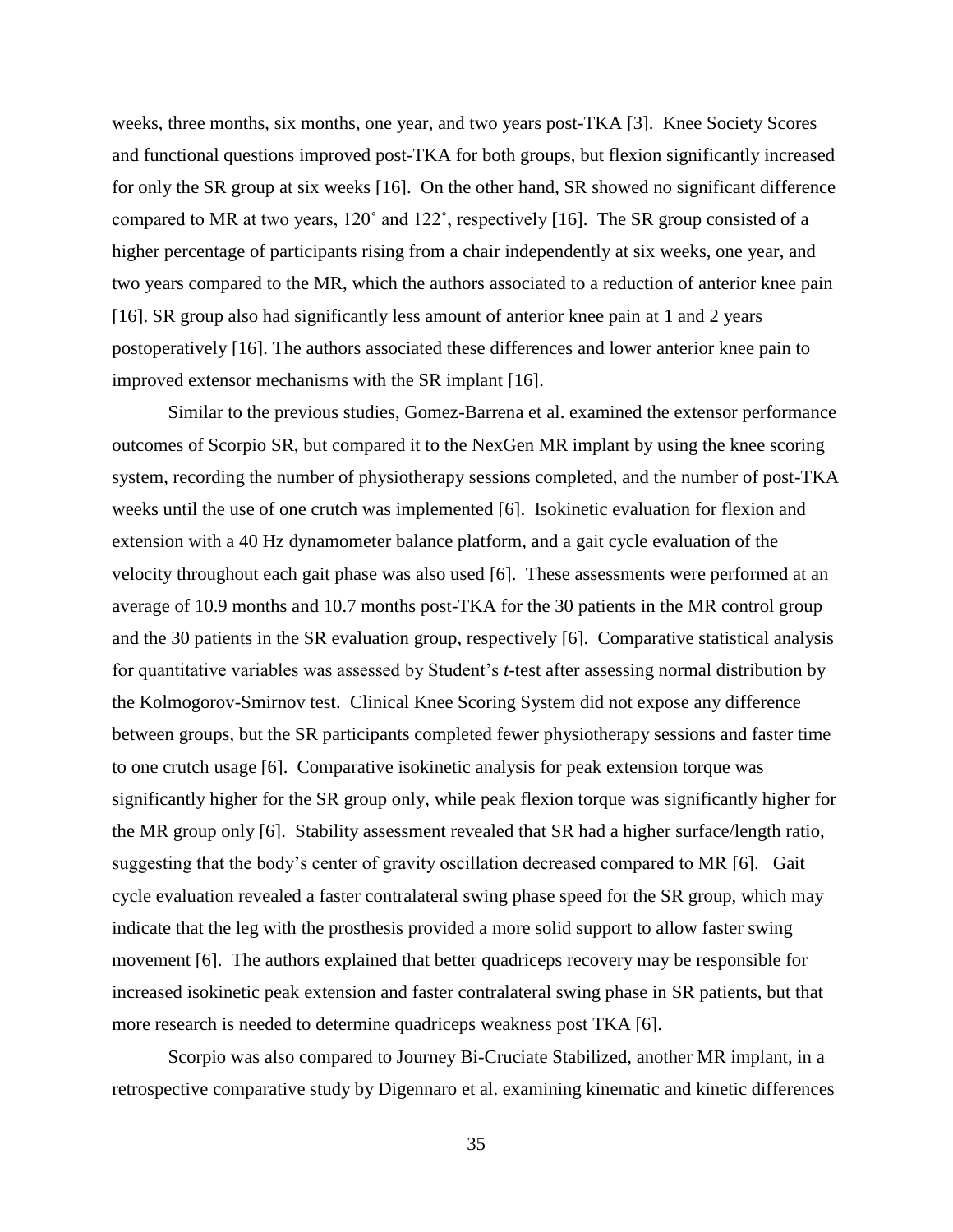and its influence on clinical outcomes [5]. Digennaro et al. also described the Scorpio NRG SR implant knee system has an axial, unconstrained, fixed-bearing design that allows the femur to rotate freely about the tibia in the transverse plane but limits anterior-posterior translation of the femur in knee flexion [5]. The asymmetric shape of the condyles of the Journey BCS more closely reproduces the motion of normal knees by its changing the radius and femoral component that consistently rolls back after engaging the cam and post at 54° of flexion and offers a medial pivot [5]. There were 297 TKA implants in 281 subjects examined with follow-up observations at 12-50 months post operatively, but 15 SR and 16 MS knees were additionally examined by fluoroscope at six months postoperatively [5]. Fluoroscopy measurements were completed with stair climbing, chair rising/sitting, and step up/down with a standard fluoroscope [5]. Three 21 cm high steps were used for stair climbing and step-ups, while only the first step's data was recorded. Chair height for sitting was set at a height to allow for knee flexion of 80˚ [5].

Both implants in the study by Digennaro et al. showed posterior translation in all activities and progressive internal rotation of the femur, relative to the tibia, with knee flexion [5]. KOOS subcategories of pain and Quality of Living (QOL) was significantly greater in the MR group compared to SR[5]. In all three motor tasks, medial and lateral CP displacements in the SR group were generally located posteriorly throughout the flexion arc; the MR group showed a coupled posterior translation of the two CPs between 0° and 30° knee flexion, similar to Iwaki et al., and higher posterior translation of the lateral than the medial CP for knee flexion greater than  $50^{\circ}$  [5, 11]. Contact line was greater in the MR group for all three actions, while rollback occurred at small flexion angles in this group, unlike in SR [5]. Unlike the previous literature mentioned, the MR design can result in rollback and screw home mechanism, while the SR group demonstrated consistent axial rotation with a central pivot and good posterior positioning of the femoral component of the tibial plate. On the other hand, stiffness was exhibited in the MR group which may affect ROM, posterior femoral rotation, patellofemoral kinematics and posterior condyle offsets. Effects to these variables may lead to soft tissue mechanical stress [5].

Wang et al. examined the same theory described in Hall et al., that less quadriceps muscle force is required to produce knee flexion moment (40 N/m specifically) in the SR group than MR due to the length of the device's moment arm [7, 30]. The MR design was investigated as a possible cause of temporary varus-valgus knee instability while shifting from longer to shorter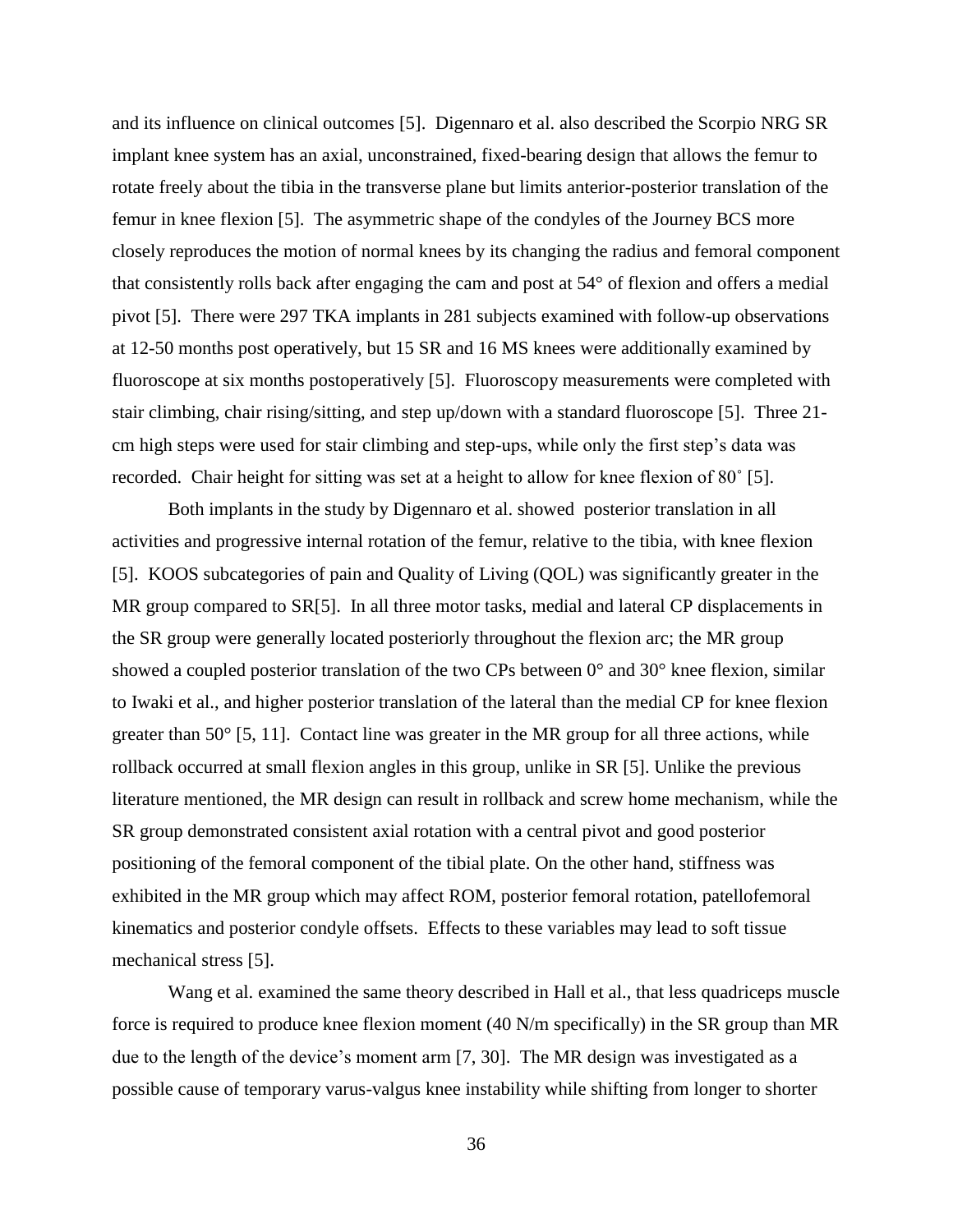radii lengths during knee flexion [30]. Sixteen patients (eight SR, eight MR) were examined approximately 18 months post unilateral TKA to determine if compensatory adaptations, extensor activation, and knee stability differences existed while performing STS between groups [30]. Measurements were completed with an EMG, three high-speed video cameras, and an isokinetic dynamometer [30]. The STS task completed by the researchers required participants to stand up as quickly as possible and to remain standing for five seconds [30]. Isometric strength test for extension at 60˚ and flexion at 30˚ with EMG was completed [30]. Whole movement variables were divided into two distinct phases: the forward-thrust phase and flexion and extension phase for knee, hip, and shank [30]. The MR group had a greater STS time, greater trunk flexion angle, and the tendency of greater trunk flexion velocity [30]. In addition, the SR group compared to MR presented with a maximum trunk flexion angle that was 10˚ less during forward-thrust phase, 7˚/s less trunk flexion velocity, and knee and hip extension velocity was 13.8˚/s and 19.5˚/s faster,, respectively. The SR limb also had less adduction displacement than the MR limbs [30]. The authors explained the possibility the influence of knee extensor strength on these variables, indicating compensation, where even with kinematic adaptations for reducing knee extension, a greater knee extensor activation was still required [30]. The quadriceps muscles of the MR limb were significantly greater than the SR limb during the extension phase. Hamstring muscles also had greater co-activation (EMG) than SR during extension. This may have been influenced by the shorter MR quadriceps moment arm limb to accomplish rising from a chair as fast as possible [30]. They conclude that the SR design may generate the proper knee extensor moment with less quadriceps effort and maintain a stable knee joint while requiring less co-activation effort during the STS movement [30].

Unlike the other SR studies, Borrione et al. performed a retrospective five-year follow up of clinical and radiologic outcomes of only SR Scorpio TKA. The authors used 831 patients, 723 who were diagnosed with primary osteoarthritis [1]. Out of the 831, 505 patients were still alive who had not required surgical revision, with 80% PS design and 20% cruciate retaining [1] All procedures were performed by one of the authors using an anteromedial parapatellar approach in 793 knees, and lateral approach in 38 knees [1]. KSS for pain, range of motion, and stability and function was distributed. Radiographic evaluation based on anterior-posterior view of knee while standing, lateral view at 30˚ of flexion, merchant view, and long leg view [1]. Survivorship analysis according to actuarial method was conducted using revision for any reason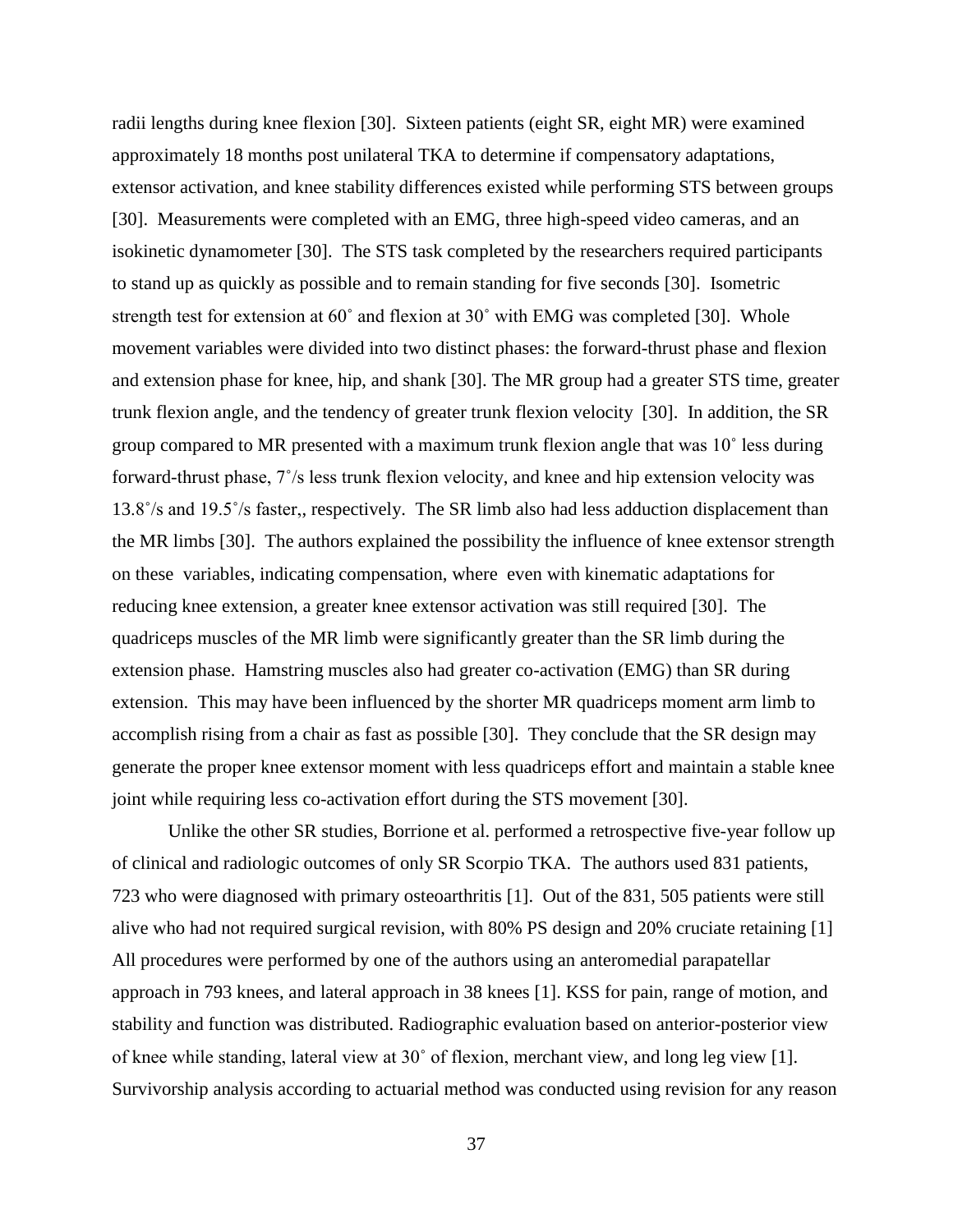and revision for mechanical reason at the time of follow-up as the end-points [1]. Four knees had patellar complications: patellar fracture, patellar implant loosening that required revision, one extensor mechanism rupture, and one patellar instability [1]. Eight knees resulted with mechanical failures: isolated tibial component loosening in two, isolated patellar component loosening in one, both femoral and tibial components in three, pain from oversized tibial component, and painful stiffness in one knee [1]. There was low failure rate mechanically in the patella, while clinical KSS improved significantly [1]. The KSS functional component also significantly improved. Radiographically, there was a decrease in knee varum seen post-TKA (n  $= 125$ ) and valgum (n = 26) in the frontal plane [1]. Mean active flexion significantly increased (from  $107^\circ$ , range 45  $^\circ$ - 140 $^\circ$ , pre-TKA to 114 $^\circ$ , range of  $70^\circ$  - 140 $^\circ$ ) [1]. Complete extension was obtained in 524 knees (87%) at the last follow-up. 0.7% patellar-related complications [1]. The authors concluded that the clinical results were favorable and mechanical failure rate was low [1]. This cohort is still being followed to examine long-term clinical and radiological results [1].

### *Conclusion*

Despite the biomechanical theory that less quadriceps force was required to complete the flexion and extension motion with a fixated, posterior center of rotation, previous literature is limited and has not reached a consensus on the effects of SR implants. Less quadriceps force was found to be required for knee extension in SR cadaveric studies, but these results may be limited with explanations in explaining walking or activities of daily living [3, 7, 22, 31]. In patients who have received an SR implant, low mechanical failure rate and favorable clinical results, such full extension, has been reported up to 6-year post-TKA [1]. Additionally, improved functional data, such as the ability to rise from a chair returned to healthy levels by one-year post-TKA [16, 30]. Although it was reported that compensatory motion of increased trunk flexion was visible among MR patients [16, 30], SR strength studies had conflicting results of quadriceps strength and power testing between implants [6, 13]. Additionally, not all studies have found clinical questionnaire and range of motion to be significantly different between implants [7, 9, 12]. These results have led to the suggestion for more studies on the SR implant examining kinetic variables post-TKA [6]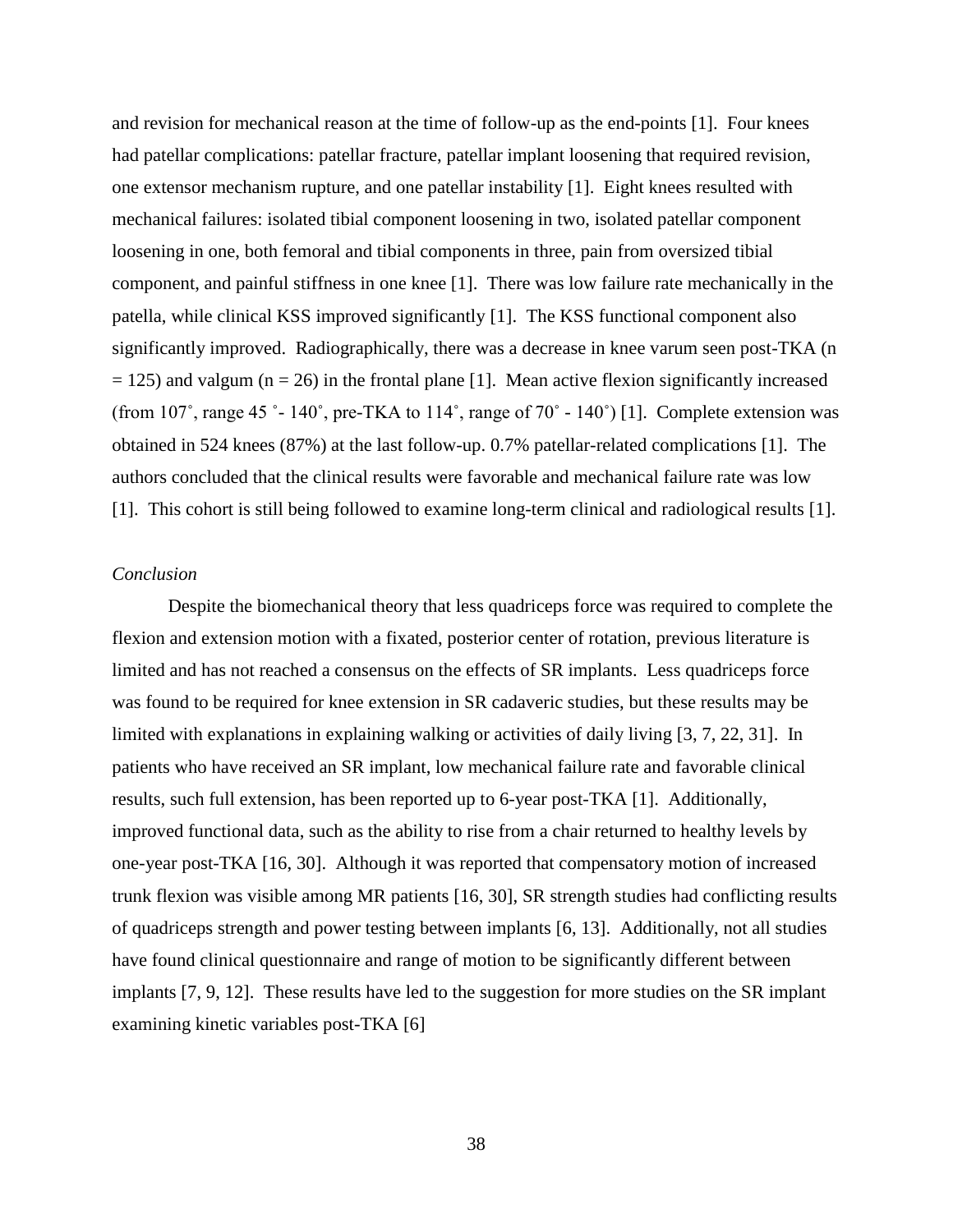# **APPENDIX A. RESEARCH SUBJECT INFORMATION AND CONSENT FORM**

| <b>TITLE:</b>                                   | Biomechanical Comparison of Multi- and Single Radius Implant<br>Designs During Level Walking and Stair Climbing Tasks       |
|-------------------------------------------------|-----------------------------------------------------------------------------------------------------------------------------|
| <b>PROTOCOL NO.:</b>                            | 2014-018<br>WIRB <sup>®</sup> Protocol #20141194                                                                            |
| <b>SPONSOR:</b>                                 | Cris Stickley, PhD, ATC                                                                                                     |
| <b>INVESTIGATOR:</b>                            | Cass Nakasone, MD<br>888 South King Street<br>Honolulu, Hawaii 96813<br><b>United States</b>                                |
| SITE(S):                                        | University of Hawaii at Manoa<br>PE/A Complex Room 231, Lower Campus Road<br>Honolulu, Hawaii 96822<br><b>United States</b> |
|                                                 | Straub Clinic & Hospital<br>888 S. King Street<br>Honolulu, Hawaii 96813<br><b>United States</b>                            |
| <b>STUDY-RELATED</b><br><b>PHONE NUMBER(S):</b> | Cass Nakasone, M.D.<br>808-522-4232                                                                                         |
|                                                 | Cris Stickley PhD, ATC<br>808-956-3798                                                                                      |

This consent form may contain words that you do not understand. Please ask the study doctor or the study staff to explain any words or information that you do not clearly understand. You may take home an unsigned copy of this consent form to think about or discuss with family or friends before making your decision.

# **SUMMARY**

You are being asked to be in a research study. The purpose of this consent form is to help you decide if you want to be in the research study. Please read this consent form carefully. To be in a research study you must give your informed consent. "Informed consent" includes:

- Reading this consent form
- Having the study doctor or study staff explain the research study to you
- Asking questions about anything that is not clear, and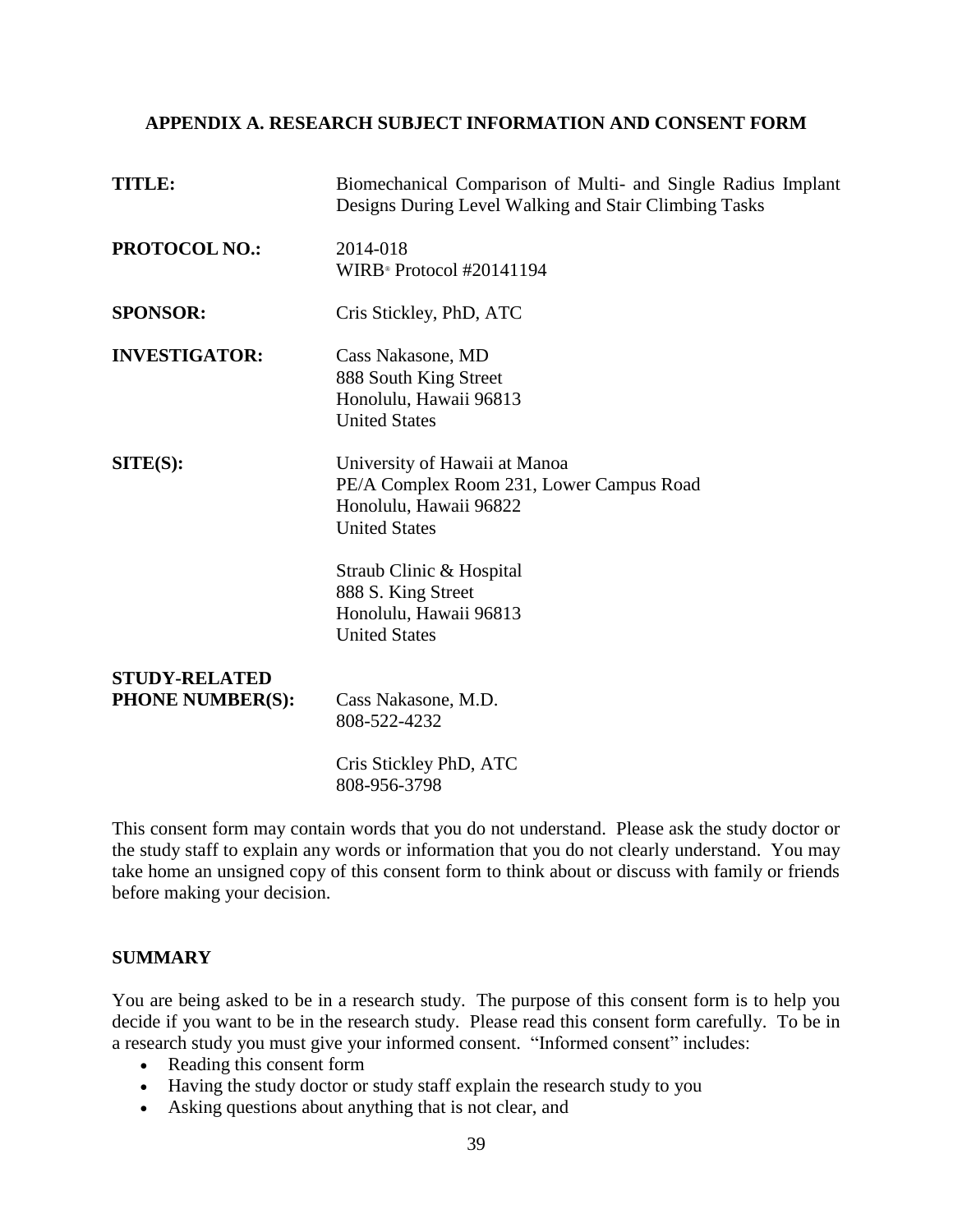Taking home an unsigned copy of this consent form. This gives you time to think about it and to talk to family or friends before you make your decision.

You should not join this research study until all of your questions are answered.

Things to know before deciding to take part in a research study:

- The main goal of a research study is to learn things to help patients in the future.
- The main goal of regular medical care is to help each patient.
- No one can promise that a research study will help you.
- Taking part in a research study is entirely voluntary. No one can make you take part.
- If you decide to take part, you can change your mind later on and withdraw from the research study.
- The decision to join or not join the research study will not cause you to lose any medical benefits. If you decide not to take part in this study, your doctor will continue to treat you.
- Parts of this study may involve standard medical care. Standard care is the treatment normally given for a certain condition or illness.
- After reading the consent form and having a discussion with the research staff, you should know which parts of the study are experimental (investigational) and which are standard medical care.
- Your medical records may become part of the research record. If that happens, your medical records may be looked at and/or copied by the sponsor of this study and government agencies or other groups associated with the study.

After reading and discussing the information in this consent form you should know:

- Why this research study is being done;
- What will happen during the research;
- Any possible benefits to you;
- The possible risks to you;
- How problems will be treated during the study and after the study is over.

If you take part in this research study, you will be given a copy of this signed and dated consent form.

# **PURPOSE OF THE STUDY**

The purpose of this study is to compare the function of patients, implanted with either a multiradii or a single radius total knee arthroplasty design, during level walking and stair climbing tasks. You are being asked to participate in this study because you are undergoing total knee arthroplasty. About 100 subjects are expected to participate.

# **PROCEDURES**

If you decide to participate in this study, you will be randomly assigned (by chance) to one of four possible groups and receive either a single radius knee implant or one of three multiple radii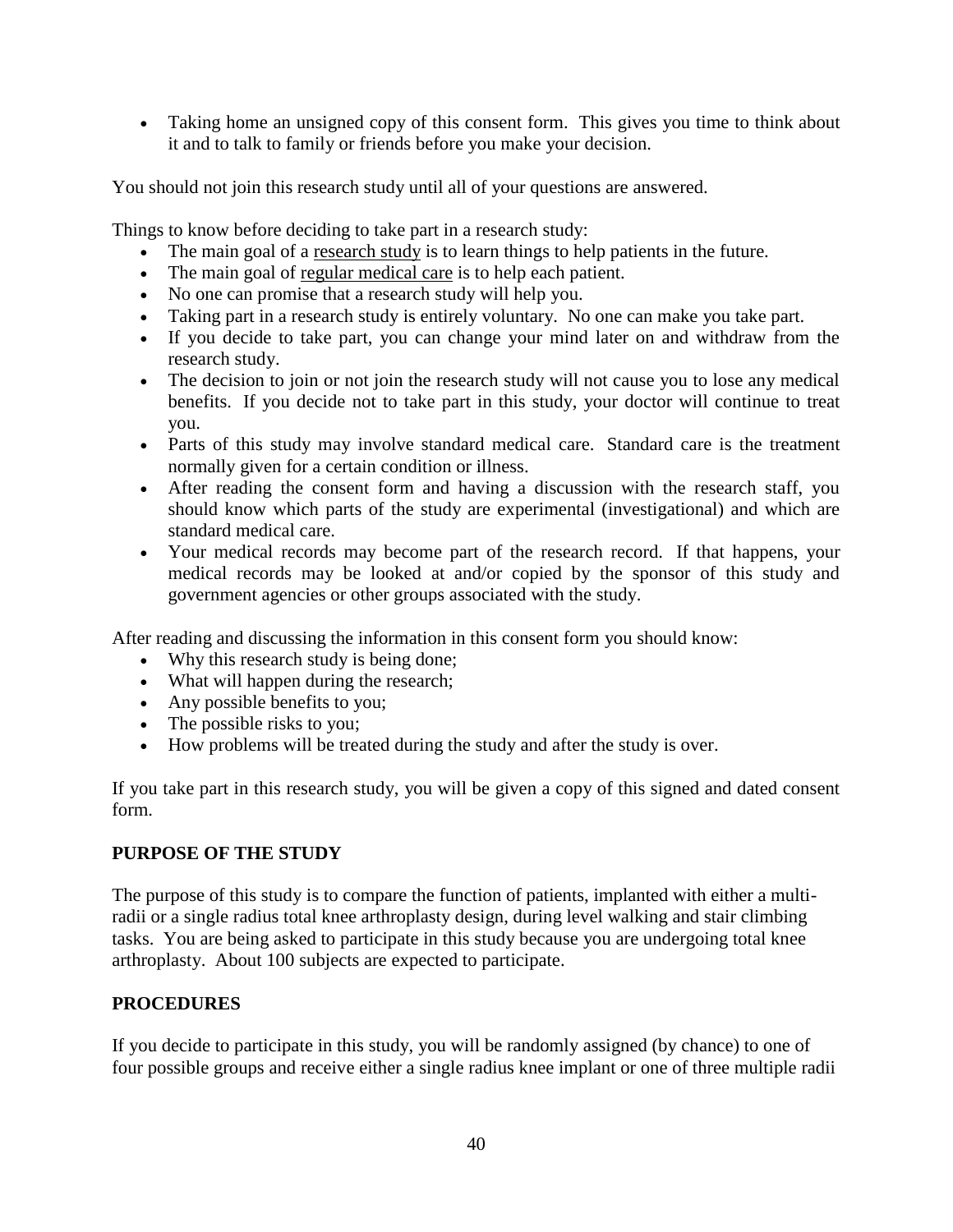knee implants. You have an equal chance of being assigned to any one of the four implant groups. The implants that will be used in this study are:

- GetAroundKnee™, Stryker Orthopedics (single radius)
- Balanced Knee® System, Ortho Development (multiple radii),
- Persona *™* Total Knee, Zimmer (multiple radii)
- NexGen*®*, Zimmer (multiple radii)

These types of implants are approved by the FDA for the type of surgery you are having and will be used according to their approved indication.

You will be asked to report to the University of Hawaii at Manoa, Kinesiology and Rehabilitation Science Laboratory (Gait Lab) (Sherriff 100) for all testing visits before and after your knee surgery.

Upon arrival to the Gait Lab, you will be asked to fill out one survey in reference to your current pain and activity level. Measurements about your body will be taken and you will be asked to perform the following tasks:

(1) walk for 6 meters at a comfortable speed 6-10 times (Gait Analysis),

(2) walking up and down stairs at a comfortable speed 3-4 times, and

(3) push into stationary objects (fixed dynamometer) with your leg for three seconds for two different leg movements (Isometric Strength).

You will also be asked some questions about your daily activities. The entire visit will take approximately 60 minutes.

You will be asked to go to the Gait Lab for your first study visit before your surgery. You will be asked to return to the Gait Lab 5 more times over the next two years to repeat the procedures listed above (please see Table 1 below for visit schedule). Each visit to the Gait lab will take approximately 60 minutes.

|                         | Before<br>Surgery | 6 Weeks<br>After<br>Surgery | 3 Months<br>After<br>Surgery | 6 Months<br>After<br>Surgery | 1 Year<br>After<br>Surgery | 2 Years<br>After<br>Surgery |
|-------------------------|-------------------|-----------------------------|------------------------------|------------------------------|----------------------------|-----------------------------|
| Gait<br>Analysis (test) | X                 | X                           | X                            | X                            | X                          | X                           |
| Isometric<br>Strength   | X                 | X                           | X                            | X                            | X                          | X                           |
| Paper/Pencil<br>Survey  | X                 | X                           | X                            | X                            | X                          | X                           |

# **Table 1. Visit Time Line**

# **RISKS AND DISCOMFORTS**

Being randomized to one type of knee implant instead of the others, may lead to greater or lesser stability of the knee post-surgery.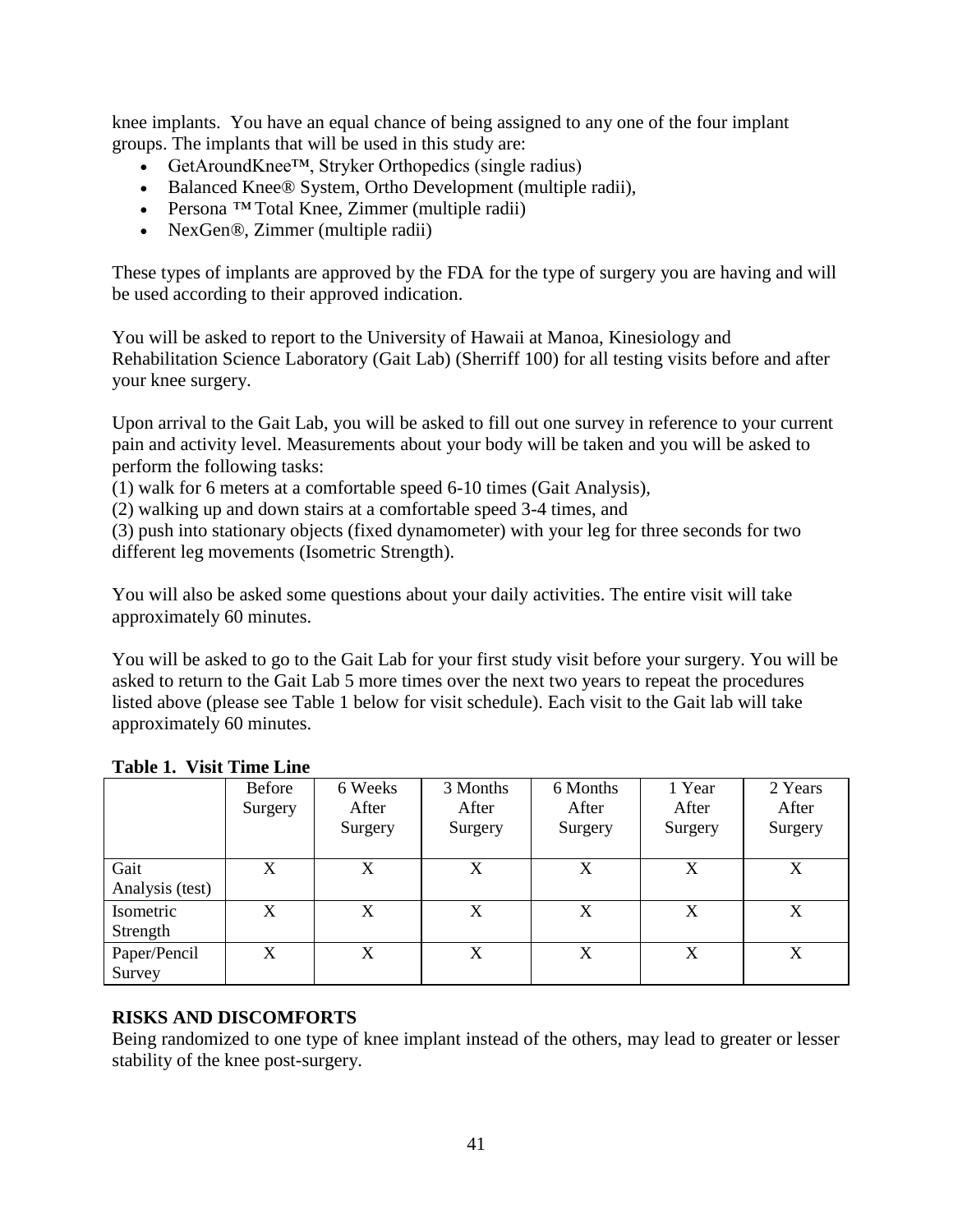There are risks associated with your knee replacement surgery, whether or not you participate in this study. These include:

- Blood clots that can, in rare cases, be life threatening
- Complications after a blood transfusion
- Allergic reaction to the medications or materials used
- Infection
- Injury to arteries or nerves in your leg
- Surgery may not reduce your pain and stiffness, possibly requiring more treatment
- Surgery may cause more pain
- Risks of anesthesia

You will be asked to review and sign a separate consent form for your knee surgery, and your surgeon will explain the risks of the procedure in more detail.

## **Gait analysis risks**

Due to the level of physical activity involved during the testing procedures, there is a risk of injury. You may have pain in your affected joint during testing. You may also have some discomfort, muscle cramping or soreness during or after test sessions. Although we have people to assist you and handrails in place, there is a chance of falling during the test. There is a very remote chance of cardiac arrest and/or death. These risks are comparable to your routine rehabilitation and activities of daily living, and will not affect your recovery from the surgery.

You cannot participate in this study if you are pregnant because the information collected during the walking test may not accurately represent your normal walking characteristics. If you are unaware that you are pregnant, participation in this study will result in no more danger to the mother or fetus than normal activities of daily living. However, if you become pregnant or think you might be pregnant during the course of this study, you must inform the researchers, and you will be removed from study participation.

# **NEW INFORMATION**

You will be told about anything new that might change your decision to be in this study. You may be asked to sign a revised consent form if this occurs.

# **BENEFITS**

You may not receive direct/immediate benefits from study participation. However, you will obtain information regarding your walking gait, functional activity capacity, hip muscular strength, and behavioral characteristics. Results of this study may assist physicians, physical therapists, and athletic trainers to ensure the optimal clinical outcomes to maintain the beneficial effects of total knee replacement.

# **PAYMENT FOR PARTICIPATION**

You will not be paid for your participation in the study.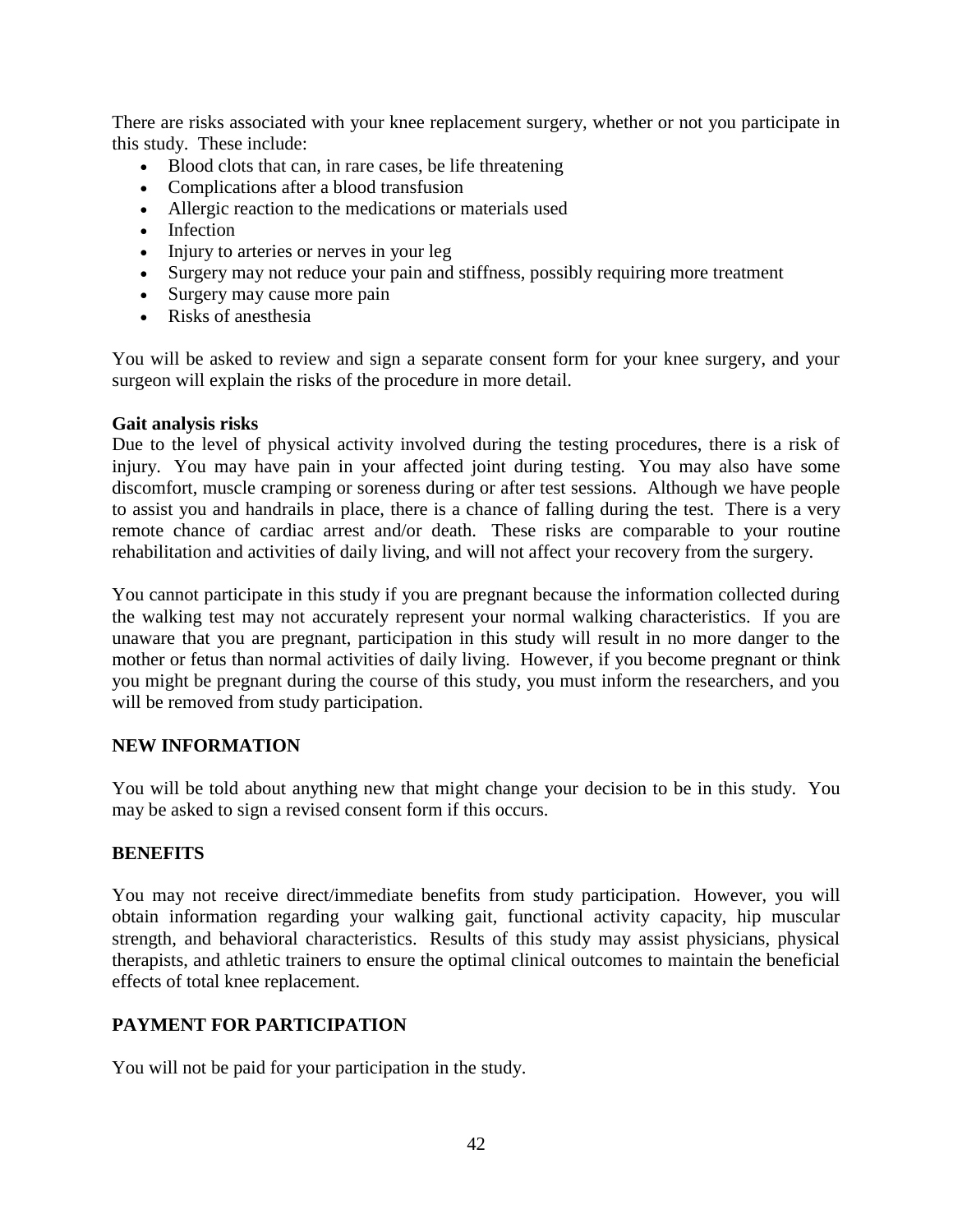You will be given \$5 that can be applied towards parking and/or transportation to the University of Hawaii Gait Laboratory each time you come for a visit. The money will be given to you after you arrive at the facility with a receipt, so it is a reimbursement. You will be reimbursed only for the visits that you attend.

# **COSTS**

You are not expected to have additional costs related to the procedures and visits that may result from your participation in this research study.

Any additional costs associated with parking/transportation over and above the \$5 provided will be your responsibility. The fee for parking at the University of Hawaii parking structure is \$5 during the week and \$6 on the weekends.

# **ALTERNATIVE TREATMENT**

If you decide not to participate in this study, you will receive your knee replacement surgery with the type of implant that your doctor feels is best for you. Your follow-up care will be the same whether or not you are in this study.

# **USE AND DISCLOSURE OF YOUR HEALTH INFORMATION:**

By signing this form you are authorizing the use and disclosure of individually identifiable information. Your information will only be used/disclosed as described in this consent form and as permitted by state and federal laws. If you refuse to give permission, you will not be able to be in this research.

This consent covers all information about you that is used or collected for this study. It includes

- Past and present medical records
- Research records
- Records about your study visits.
- Information gathered for this research about:

Physical exams

Laboratory, x-ray, and other test results

**Ouestionnaires** 

Records about the implanted medical device.

Your authorization to use your identifiable health information will not expire even if you terminate your participation in this study or you are removed from this study by the study doctor. However, you may revoke your authorization to use your identifiable information at any time by submitting a written notification to the principal investigator*,* Cass Nakasone, MD at 888 S. King Street, Honolulu, HI 96813. If you decide to revoke (withdraw or "take back") your authorization, your identifiable health information collected or created for this study shall not be used or disclosed by the study doctor after the date of receipt of the written revocation except to the extent that the law allows us to continue using your information. The investigators in this study are not required to destroy or retrieve any of your health information that was created, used or disclosed for this study prior to receiving your written revocation.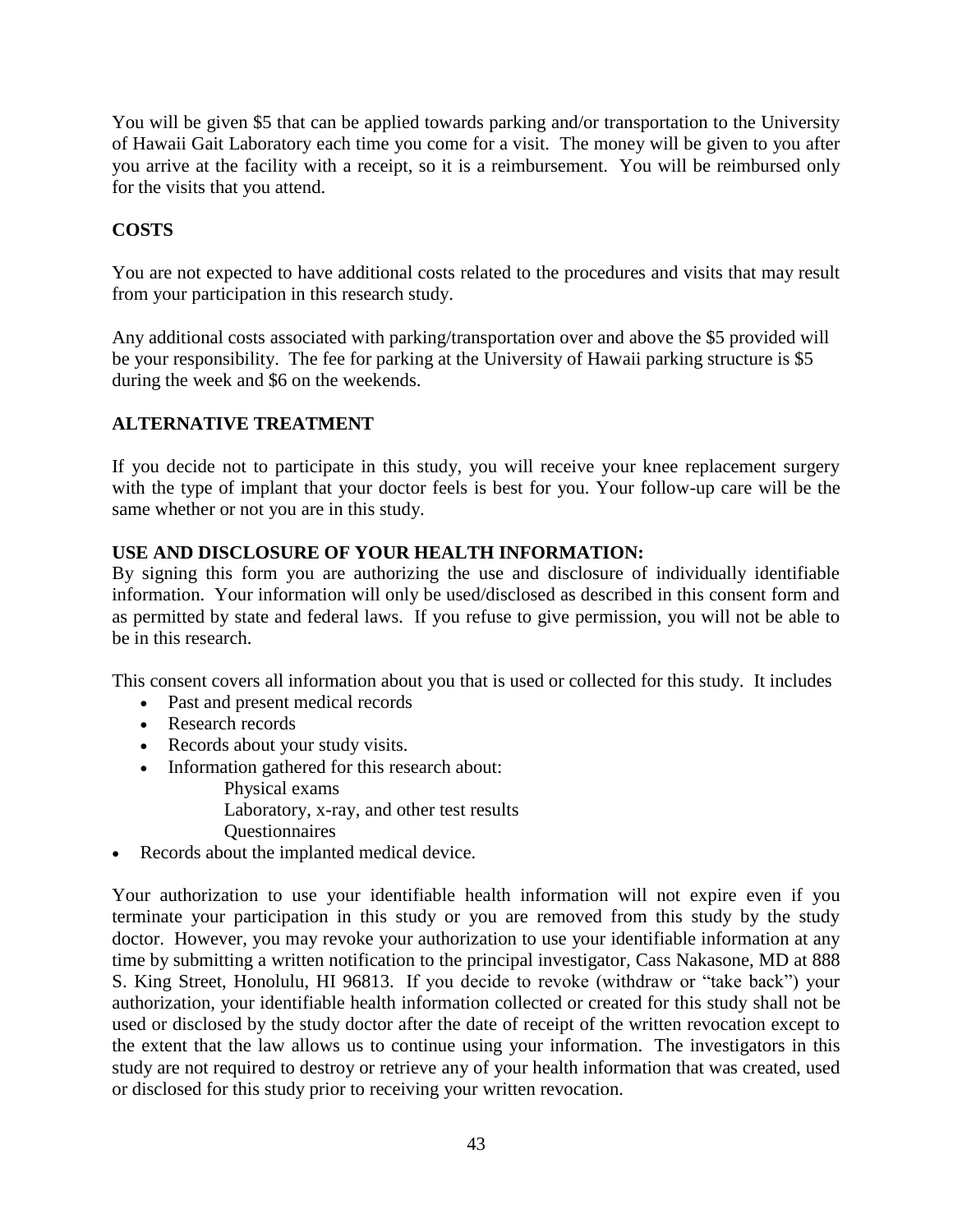By signing this consent form you authorize the following parties to use and or disclose your identifiable health information collected or created for this study:

- Cass Nakasone, MD and his research staff for the purposes of conducting this research study.
- Straub Clinic & Hospital and Hawai'i Pacific Health

Your medical records may contain information about AIDS or HIV infection, venereal disease, treatment for alcohol and/or drug abuse, or mental health or psychiatric services. By signing this consent form, you authorize access to this information if it is in the records used by members of the research team.

The individuals named above may disclose your medical records, this consent form and the information about you created by this study to:

- The sponsor of this study and their designees (if applicable)
- Federal, state and local agencies having oversight over this research, such as the Office for Human Research Protections in the U.S. Department of Health and Human Services, Food and Drug Administration, the National Institutes of Health, etc.
- The University of Hawai'i
- Hawaii Pacific Health (HPH) Officials, the Western Institutional Review Board, and the HPH Office of Compliance for purposes of overseeing the research study and making sure that your ethical rights are being protected.

Some of the persons or groups that receive your study information may not be required to comply with federal privacy regulations, and your information may lose its federal privacy protection and your information may be disclosed without your permission.

# **COMPENSATION FOR INJURY**

In the event of any physical injury from the research, only immediate and essential medical treatment is available. First Aid/CPR and a referral to a medical emergency room will be provided. In the event of any emergency incidence outside the lab as a result of this research, contact your regular medical doctor and inform the study coordinator: Cris Stickley Ph.D., ATC, at 808-956-3798. You should understand that, if you are injured in the course of this research process, you or your medical insurance will be billed for the costs of treating your injuries.

# **VOLUNTARY PARTICIPATION AND WITHDRAWAL**

Your participation in this study is voluntary. You may decide not to participate or you may leave the study at any time. Your decision will not result in any penalty or loss of benefits to which you are entitled.

Your participation in this study may be stopped at any time by the study doctor or the sponsor without your consent for any of the following reasons:

- it is in your best interest;
- you do not consent to continue in the study after being told of changes in the research that may affect you;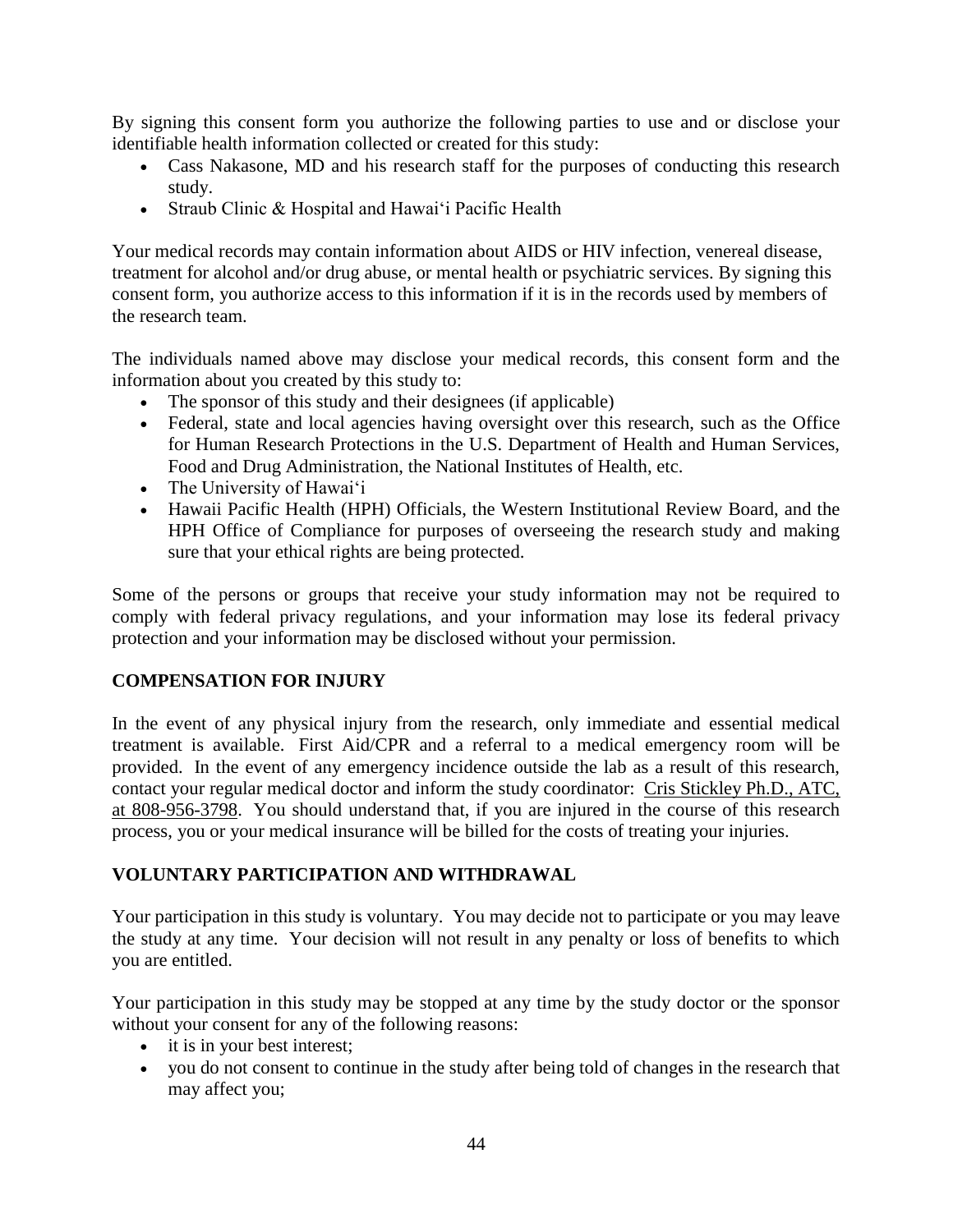- you become pregnant;
- or for any other reason.

If you leave the study before the planned final visit, you may be asked by the study doctor to have some of the end of study procedures done.

# **SOURCE OF FUNDING FOR THE STUDY**

This research study is sponsored by the University of Hawaii, Manoa.

# **QUESTIONS**

Contact Cris Stickley Ph.D., ATC at 808-956-3798 or Dr. Cass Nakasone at 808-522-4232 for any of the following reasons:

- if you have any questions about this study or your part in it
- if you feel you have had a research-related injury or
- if you have questions, concerns or complaints about the research

If you have questions about your rights as a research subject or if you have questions, concerns, input, or complaints about the research, you may contact:

Western Institutional Review Board® (WIRB® ) 1019 39th Avenue SE Suite 120 Puyallup, Washington 98374-2115 Telephone: 1-800-562-4789 or 360-252-2500 E-mail: Help@wirb.com.

WIRB is a group of people who perform independent review of research.

WIRB will not be able to answer some study-specific questions, such as questions about appointment times. However, you may contact WIRB if the research staff cannot be reached or if you wish to talk to someone other than the research staff.

Do not sign this consent form unless you have had a chance to ask questions and have gotten satisfactory answers.

If you agree to be in this study, you will receive a signed and dated copy of this consent form for your records.

# **CONSENT**

I have read this consent form. All my questions about the study and my part in it have been answered. I freely consent to be in this research study.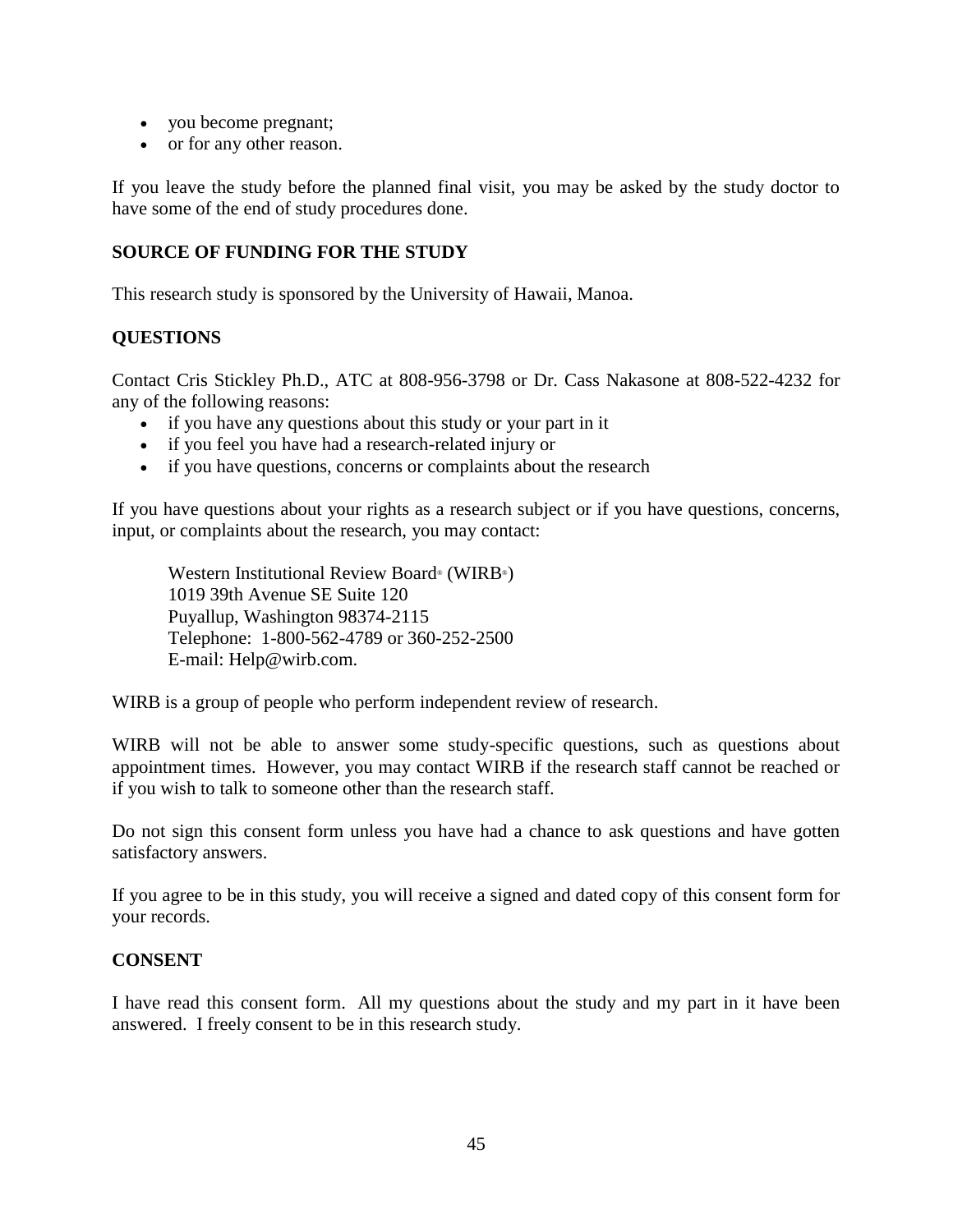I authorize the use and disclosure of my health information to the parties listed in the authorization section of this consent for the purposes described above.

\_\_\_\_\_\_\_\_\_\_\_\_\_\_\_\_\_\_\_\_\_\_\_\_\_\_\_\_\_\_\_\_\_\_\_\_\_\_\_\_\_\_\_\_\_\_\_\_ \_\_\_\_\_\_\_\_\_

By signing this consent form, I have not given up any of my legal rights.

\_\_\_\_\_\_\_\_\_\_\_\_\_\_\_\_\_\_\_\_\_\_\_\_\_\_\_\_\_\_\_\_\_\_\_\_\_\_\_\_\_\_\_\_\_\_\_

Subject Name (printed)

# **CONSENT SIGNATURE:**

Signature of Subject Date

Signature of Person Conducting Informed Consent Discussion Date

\_\_\_\_\_\_\_\_\_\_\_\_\_\_\_\_\_\_\_\_\_\_\_\_\_\_\_\_\_\_\_\_\_\_\_\_\_\_\_\_\_\_\_\_\_\_\_\_ \_\_\_\_\_\_\_\_\_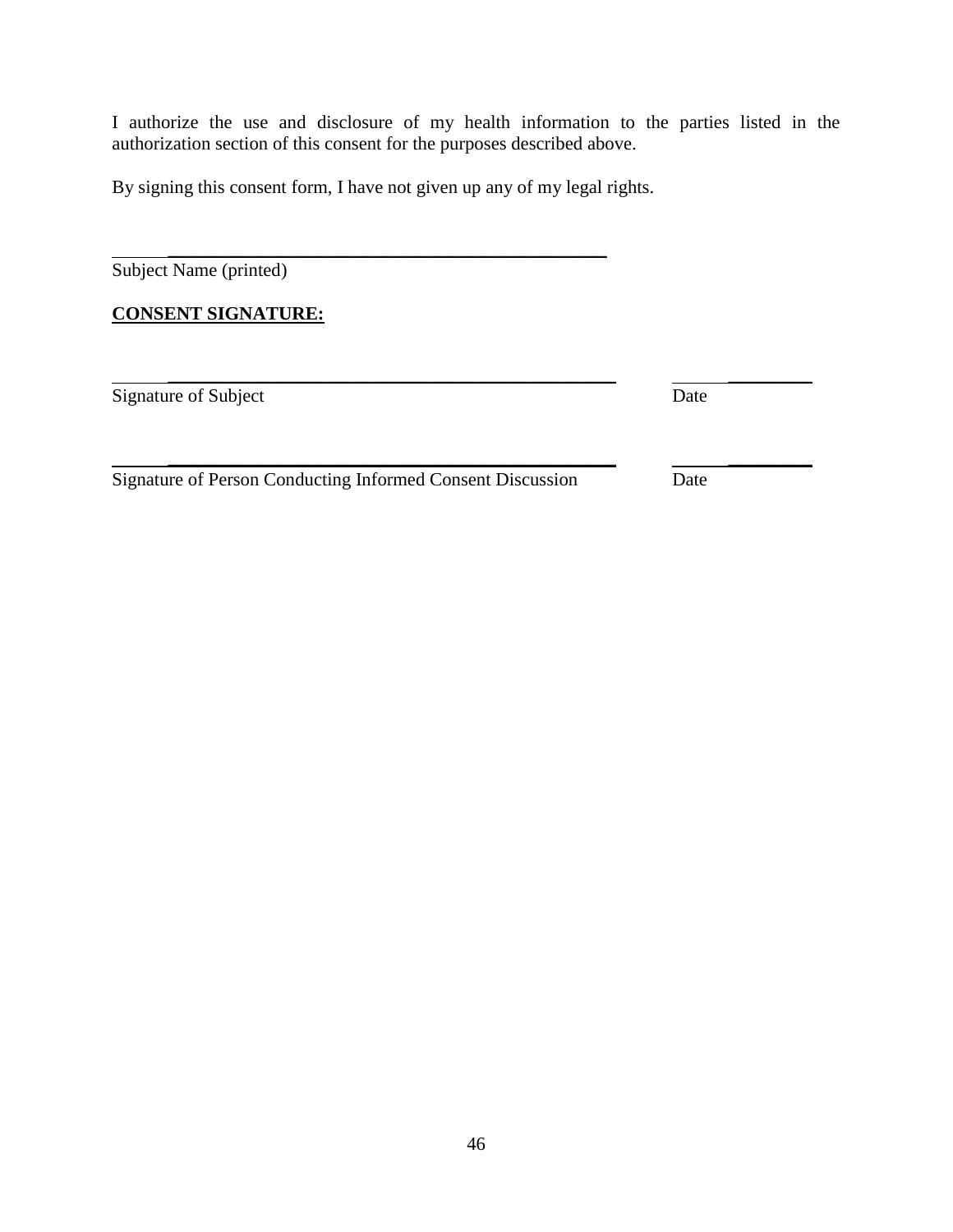# **APPENDIX B. ACTIVITY ASSESSMENT SURVEY**

Subject ID#:  $Data Collection Period 0 1 2 3 4 5 6 7$ 

Please circle the number that best describes current activity level.

- 1. Wholly inactive, dependent on others, and can not leave residence
- 2. Mostly inactive or restricted to minimum activities of daily living
- 3. Sometimes participates in mild activities, such as walking, limited housework and limited shopping
- 4. Regularly participates in mild activities
- 5. Sometimes participates in moderate activities such as swimming or could do unlimited housework or shopping
- 6. Regularly participates in moderate activities
- 7. Regularly participates in active events such as bicycling
- 8. Regularly participates in active events, such as golf or bowling
- 9. Sometimes participates in impact sports such as jogging, tennis, skiing, acrobatics, ballet, heavy labor or backpacking
- 10. Regularly participates in impact sports

Please circle the number that best answers the following question. "How does your knee affect your ability to rise form a chair?":

- 1. "Because of my knee I cannot rise from a chair."
- 2. "Because of my knee, I can only rise from a chair if I use my hands and arms to assist."
- 3. "I have pain when rising from the seated position, but it does not affect my ability to rise from the seated position."
- 4. "My knee does not affect my ability to rise from a chair."

Are you satisfied with your implant? Yes No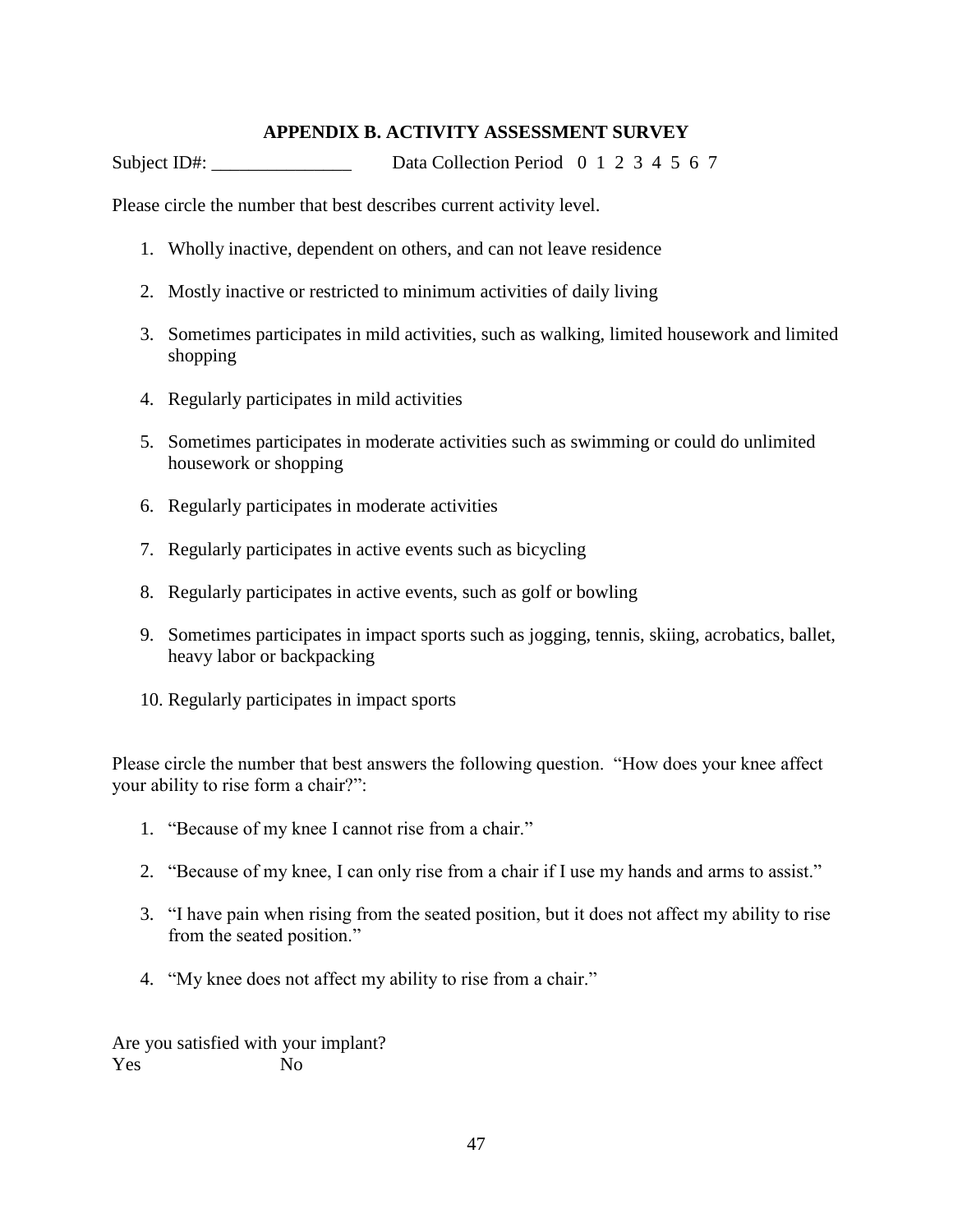# **APPENDIX C. DATA COLLECTION FORMS Manual Muscle Testing Data Collection**

Subject ID#: \_\_\_\_\_\_\_\_\_\_\_\_\_\_\_\_\_\_\_\_\_\_\_\_ Data Collection Period 0 1 2 3 4 5 6 7

Patient's Operated leg: L / R Dominant Leg: L / R

Tester: \_\_\_\_\_\_\_\_\_\_\_\_\_\_\_\_\_\_\_\_\_\_

|                   | Left Leg                       |                           |                                             |                           |                                             |                           | <b>Right Leg</b>                            |                           |                                             |                           |                                             |                           |
|-------------------|--------------------------------|---------------------------|---------------------------------------------|---------------------------|---------------------------------------------|---------------------------|---------------------------------------------|---------------------------|---------------------------------------------|---------------------------|---------------------------------------------|---------------------------|
|                   | Trial 1<br>Score<br>$(ft-lbf)$ | Pain<br>Score<br>(HHD/Jt) | Trail 2<br>Score<br>$({\rm ft-lb}_{\rm f})$ | Pain<br>Score<br>(HHD/Jt) | Trial 3<br>Score<br>$({\rm ft-lb}_{\rm f})$ | Pain<br>Score<br>(HHD/Jt) | Trial 1<br>Score<br>$({\rm ft-lb}_{\rm f})$ | Pain<br>Score<br>(HHD/Jt) | Trial 2<br>Score<br>$({\rm ft-lb}_{\rm f})$ | Pain<br>Score<br>(HHD/Jt) | Trial 3<br>Score<br>$({\rm ft-lb}_{\rm f})$ | Pain<br>Score<br>(HHD/Jt) |
| Hip<br>abduction  |                                |                           |                                             |                           |                                             |                           |                                             |                           |                                             |                           |                                             |                           |
| Knee<br>extension |                                |                           |                                             |                           |                                             |                           |                                             |                           |                                             |                           |                                             |                           |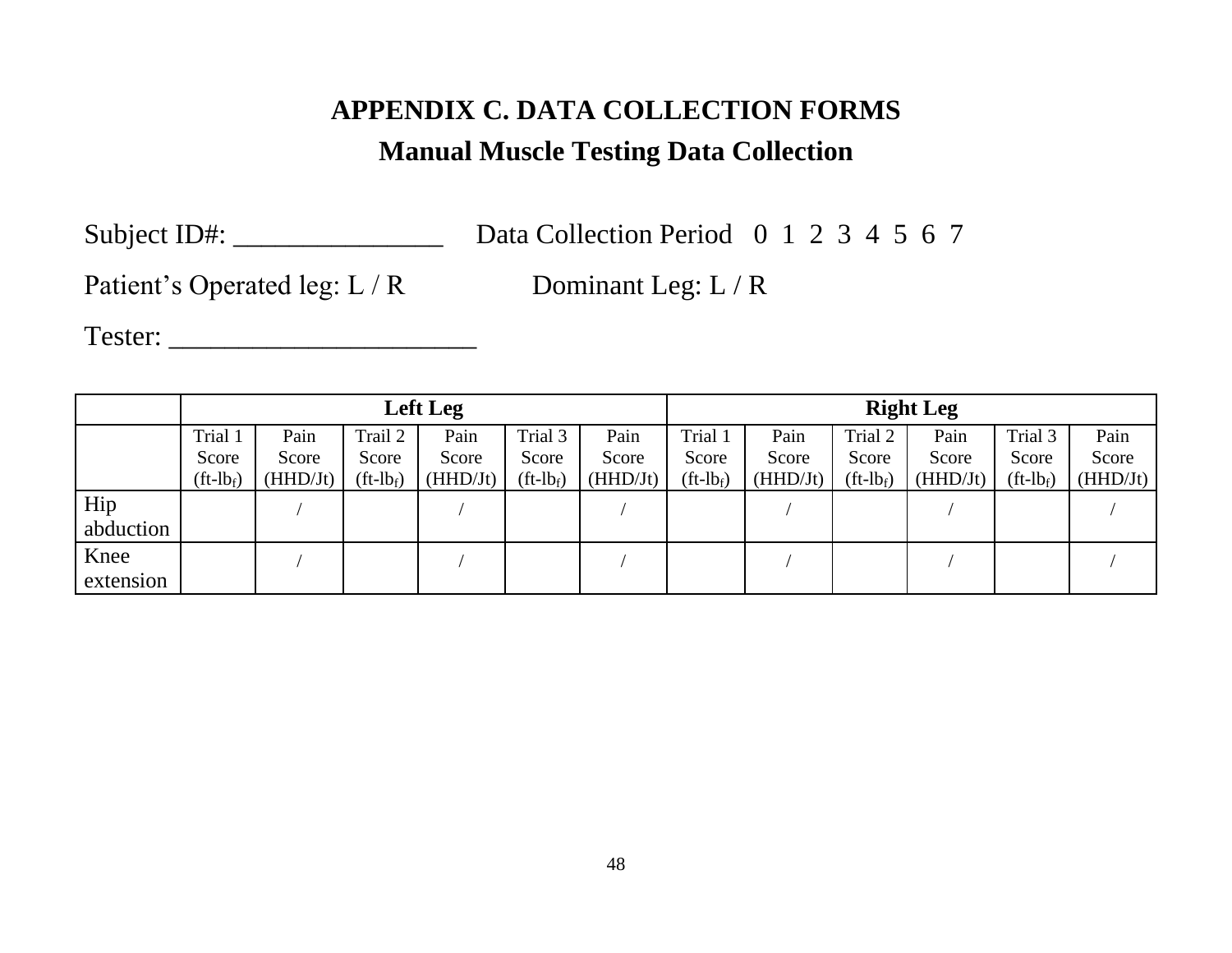# **Anthropometric Data**

| Subject ID#: $\_\_\_\_\_\_\_\_\_\_\_\_\_\_\_\_\_\_\_\_\_\_\_$ |  | Date                |
|---------------------------------------------------------------|--|---------------------|
| Age                                                           |  | Gender: $F/M$       |
| Data Collection Period 0 1 2 3 4 5                            |  |                     |
| Patient's Operated leg: L / R                                 |  | Dominant Leg: $L/R$ |
|                                                               |  |                     |
| Weeks after Surgery                                           |  |                     |
| <b>Vicon/Nexus Measurements</b>                               |  |                     |
| Weight $(kg)$                                                 |  |                     |
| Height (mm)                                                   |  |                     |
| Age (yrs)                                                     |  |                     |
| Left leg length (mm)                                          |  |                     |
| Left knee width (mm)                                          |  |                     |
| Left ankle width (mm)                                         |  |                     |
| Right leg length (mm)                                         |  |                     |
| Right knee width (mm)                                         |  |                     |
| Right ankle width (mm)                                        |  |                     |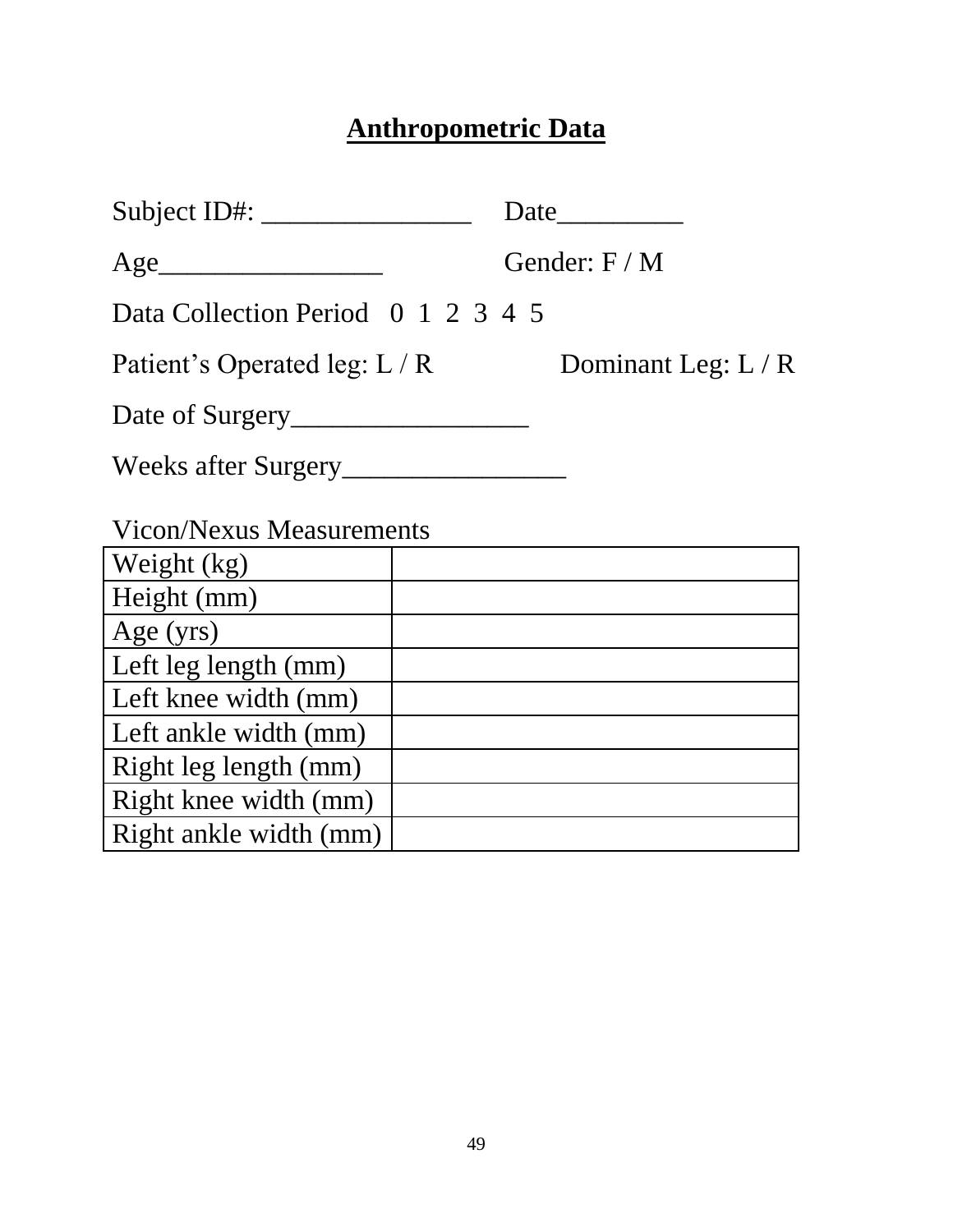# **Data Collection Form**

Subject ID#: \_\_\_\_\_\_\_\_\_\_\_\_\_\_\_

Data Collection Period 0 1 2 3 4 5

Patient's Operated leg: L / R Dominant leg: L / R

Total Trials: 1 2 3 4 5 6 7 8 9 10 11 12 13 14 15 16 17 18 19 20

| <b>Walking Trials</b> |                             |                       |  |
|-----------------------|-----------------------------|-----------------------|--|
| Trial                 | Which foot hit<br>the plate | Walking<br>Pace $(s)$ |  |
|                       | R/L                         |                       |  |
|                       | R/L                         |                       |  |
|                       | R/I                         |                       |  |

| <b>Stair Ascent</b> |                             |                       |  |
|---------------------|-----------------------------|-----------------------|--|
| Trial               | Which foot hit<br>the plate | Walking<br>Pace $(s)$ |  |
|                     | R/L                         |                       |  |
|                     | R/L                         |                       |  |
|                     | R/I                         |                       |  |

| <b>Stair Decent</b> |                             |                       |  |
|---------------------|-----------------------------|-----------------------|--|
| Trial               | Which foot hit<br>the plate | Walking<br>Pace $(s)$ |  |
|                     | R/L                         |                       |  |
|                     | R/L                         |                       |  |
|                     | R/I                         |                       |  |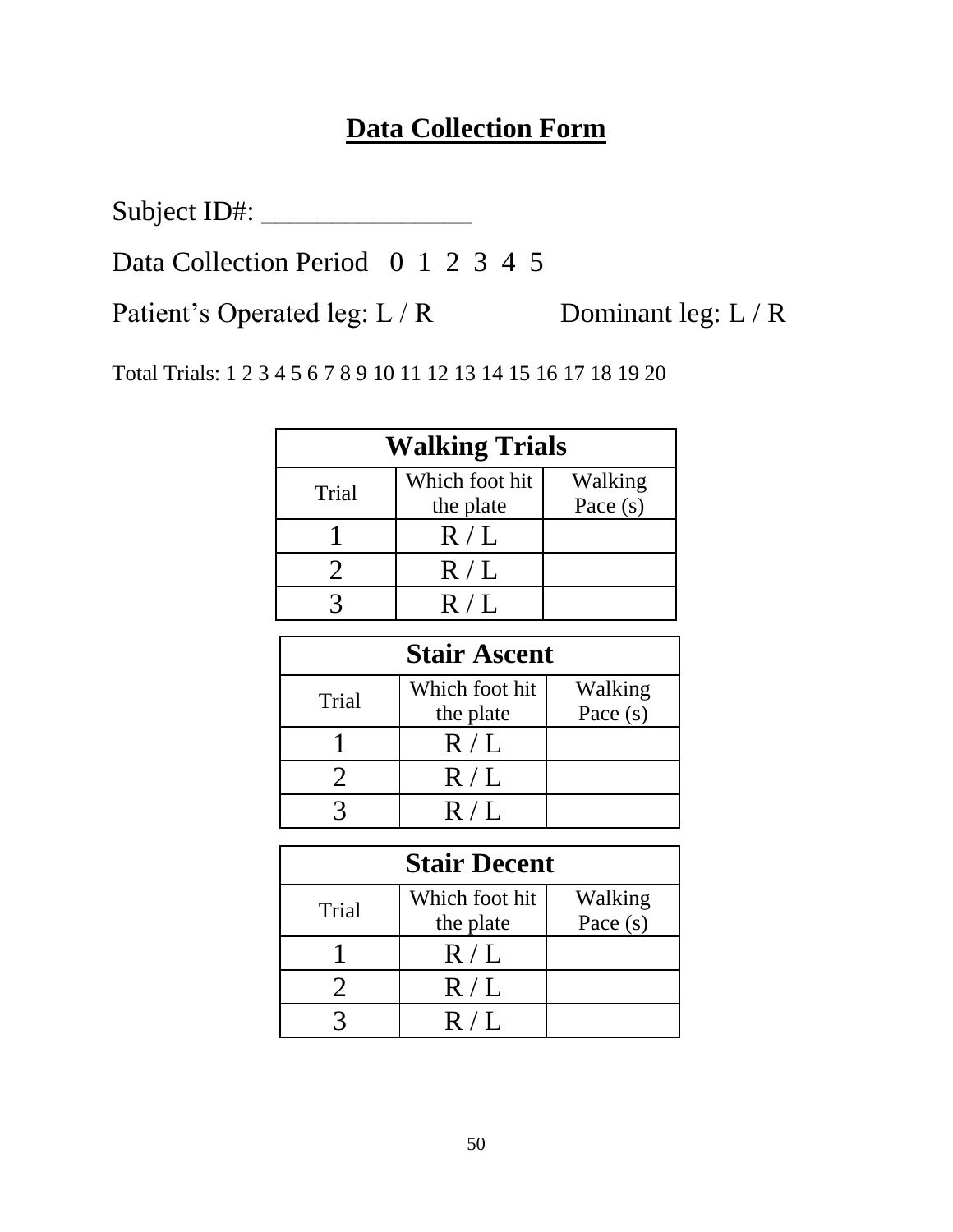# **REFERENCES**

- 1. Borrione F, Bonnevialle P, Mabit C, Guingand O, Bertin D, Bonnomet F, Denis C, Gagna G. Scorpio single radius total knee arthroplasty. A minimal five-year follow-up multicentric study. *International orthopaedics.* 2011;35:1777-1782.
- 2. Costigan PA, Deluzio KJ, Wyss UP. Knee and hip kinetics during normal stair climbing. *Gait & posture.* 2002;16:31-37.
- 3. D'Lima DD, Poole C, Chadha H, Hermida JC, Mahar A, Colwell CW, Jr. Quadriceps moment arm and quadriceps forces after total knee arthroplasty. *Clinical orthopaedics and related research.* 2001:213-220.
- 4. Deluzio KJ, Astephen JL. Biomechanical features of gait waveform data associated with knee osteoarthritis: an application of principal component analysis. *Gait & posture.*  2007;25:86-93.
- 5. Digennaro V, Zambianchi F, Marcovigi A, Mugnai R, Fiacchi F, Catani F. Design and kinematics in total knee arthroplasty. *International orthopaedics.* 2014;38:227-233.
- 6. Gomez-Barrena E, Fernandez-Garcia C, Fernandez-Bravo A, Cutillas-Ruiz R, Bermejo-Fernandez G. Functional performance with a single-radius femoral design total knee arthroplasty. *Clinical orthopaedics and related research.* 2010;468:1214-1220.
- 7. Hall J, Copp SN, Adelson WS, D'Lima DD, Colwell CW, Jr. Extensor mechanism function in single-radius vs multiradius femoral components for total knee arthroplasty. *The Journal of arthroplasty.* 2008;23:216-219.
- 8. Heyse TJ, Becher C, Kron N, Ostermeier S, Hurschler C, Schofer MD, Fuchs-Winkelmann S, Tibesku CO. Quadriceps force in relation of intrinsic anteroposterior stability of TKA design. *Archives of orthopaedic and trauma surgery.* 2010;130:1-9.
- 9. Hinarejos P, Puig-Verdie L, Leal J, Pelfort X, Torres-Claramunt R, Sánchez-Soler J, Monllau JC. No differences in functional results and quality of life after single-radius or multiradius TKA. *Knee Surgery, Sports Traumatology, Arthroscopy.* 2015:1-7.
- 10. Insall JN, Lachiewicz PF, Burstein AH. The posterior stabilized condylar prosthesis: a modification of the total condylar design. Two to four-year clinical experience. *The Journal of bone and joint surgery. American volume.* 1982;64:1317-1323.
- 11. Iwaki H, Pinskerova V, Freeman MA. Tibiofemoral movement 1: the shapes and relative movements of the femur and tibia in the unloaded cadaver knee. *The Journal of bone and joint surgery. British volume.* 2000;82:1189-1195.
- 12. Jo AR, Song EK, Lee KB, Seo HY, Kim SK, Seon JK. A comparison of stability and clinical outcomes in single-radius versus multi-radius femoral design for total knee arthroplasty. *The Journal of arthroplasty.* 2014;29:2402-2406.
- 13. Kim DH, Kim DK, Lee SH, Kim KI, Bae DK. Is Single-Radius Design Better for Quadriceps Recovery in Total Knee Arthroplasty? *Knee surgery & related research.*  2015;27:240-246.
- 14. Kotti M, Duffell LD, Faisal AA, McGregor AH. The complexity of human walking: a knee osteoarthritis study. *PloS one.* 2014;9:e107325.
- 15. Lorentzen JS, Petersen MM, Brot C, Madsen OR. Early changes in muscle strength after total knee arthroplasty. A 6-month follow-up of 30 knees. *Acta orthopaedica Scandinavica.* 1999;70:176-179.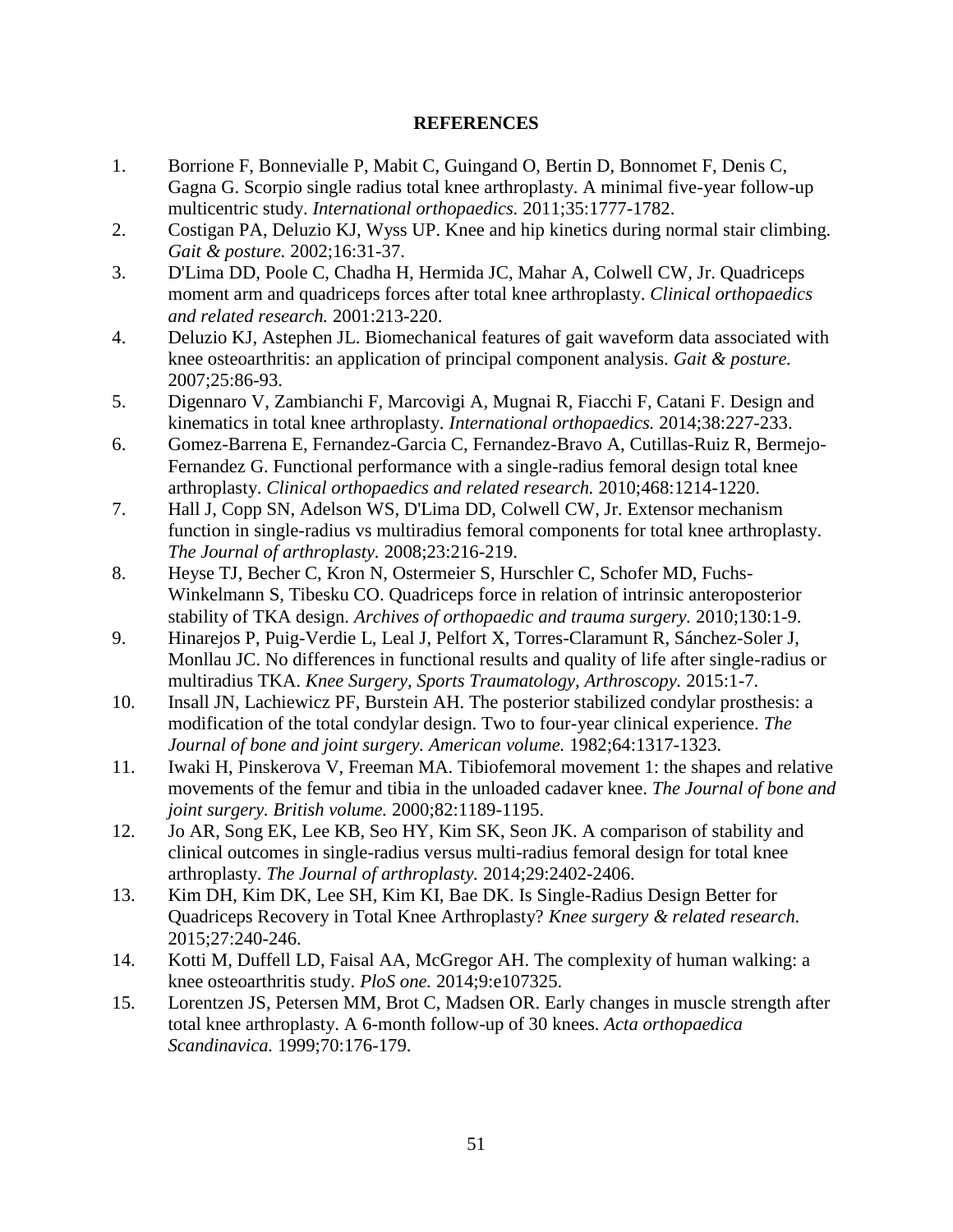- 16. Mahoney OM, McClung CD, dela Rosa MA, Schmalzried TP. The effect of total knee arthroplasty design on extensor mechanism function. *The Journal of arthroplasty.*  2002;17:416-421.
- 17. McClelland JA, Feller JA, Menz HB, Webster KE. Patterns in the knee flexion-extension moment profile during stair ascent and descent in patients with total knee arthroplasty. *Journal of biomechanics.* 2014;47:1816-1821.
- 18. Mizner RL, Snyder-Mackler L. Altered loading during walking and sit-to-stand is affected by quadriceps weakness after total knee arthroplasty. *Journal of orthopaedic research : official publication of the Orthopaedic Research Society.* 2005;23:1083-1090.
- 19. Naal FD, Impellizzeri FM, Leunig M. Which is the Best Activity Rating Scale for Patients Undergoing Total Joint Arthroplasty? *Clinical orthopaedics and related research.* 2009;467:958-965.
- 20. Nguyen US, Zhang Y, Zhu Y, Niu J, Zhang B, Felson DT. Increasing prevalence of knee pain and symptomatic knee osteoarthritis: survey and cohort data. *Annals of internal medicine.* 2011;155:725-732.
- 21. Nyland J, Frost K, Quesada P, Angeli C, Swank A, Topp R, Malkani AL. Self-reported chair-rise ability relates to stair-climbing readiness of total knee arthroplasty patients: a pilot study. *Journal of rehabilitation research and development.* 2007;44:751-759.
- 22. Ostermeier S, Stukenborg-Colsman C. Quadriceps force after TKA with femoral single radius. *Acta orthopaedica.* 2011;82:339-343.
- 23. Silva M, Shepherd EF, Jackson WO, Pratt JA, McClung CD, Schmalzried TP. Knee strength after total knee arthroplasty. *The Journal of arthroplasty.* 2003;18:605-611.
- 24. Smith AJ, Lloyd DG, Wood DJ. Pre-surgery knee joint loading patterns during walking predict the presence and severity of anterior knee pain after total knee arthroplasty. *Journal of orthopaedic research : official publication of the Orthopaedic Research Society.* 2004;22:260-266.
- 25. Stevens-Lapsley JE, Balter JE, Kohrt WM, Eckhoff DG. Quadriceps and hamstrings muscle dysfunction after total knee arthroplasty. *Clinical orthopaedics and related research.* 2010;468:2460-2468.
- 26. Su FC, Lai KA, Hong WH. Rising from chair after total knee arthroplasty. *Clinical biomechanics (Bristol, Avon).* 1998;13:176-181.
- 27. Vallabhajosula S, Yentes JM, Momcilovic M, Blanke DJ, Stergiou N. Do lowerextremity joint dynamics change when stair negotiation is initiated with a self-selected comfortable gait speed? *Gait & posture.* 2012;35:203-208.
- 28. Vallabhajosula S, Yentes JM, Stergiou N. Frontal joint dynamics when initiating stair ascent from a walk versus a stand. *Journal of biomechanics.* 2012;45:609-613.
- 29. Walsh M, Woodhouse LJ, Thomas SG, Finch E. Physical impairments and functional limitations: a comparison of individuals 1 year after total knee arthroplasty with control subjects. *Physical therapy.* 1998;78:248-258.
- 30. Wang H, Simpson KJ, Ferrara MS, Chamnongkich S, Kinsey T, Mahoney OM. Biomechanical differences exhibited during sit-to-stand between total knee arthroplasty designs of varying radii. *The Journal of arthroplasty.* 2006;21:1193-1199.
- 31. Ward TR, Pandit H, Hollinghurst D, Moolgavkar P, Zavatsky AB, Gill HS, Thomas NP, Murray DW. Improved quadriceps' mechanical advantage in single radius TKRs is not due to an increased patellar tendon moment arm. *The Knee.* 2012;19:564-570.